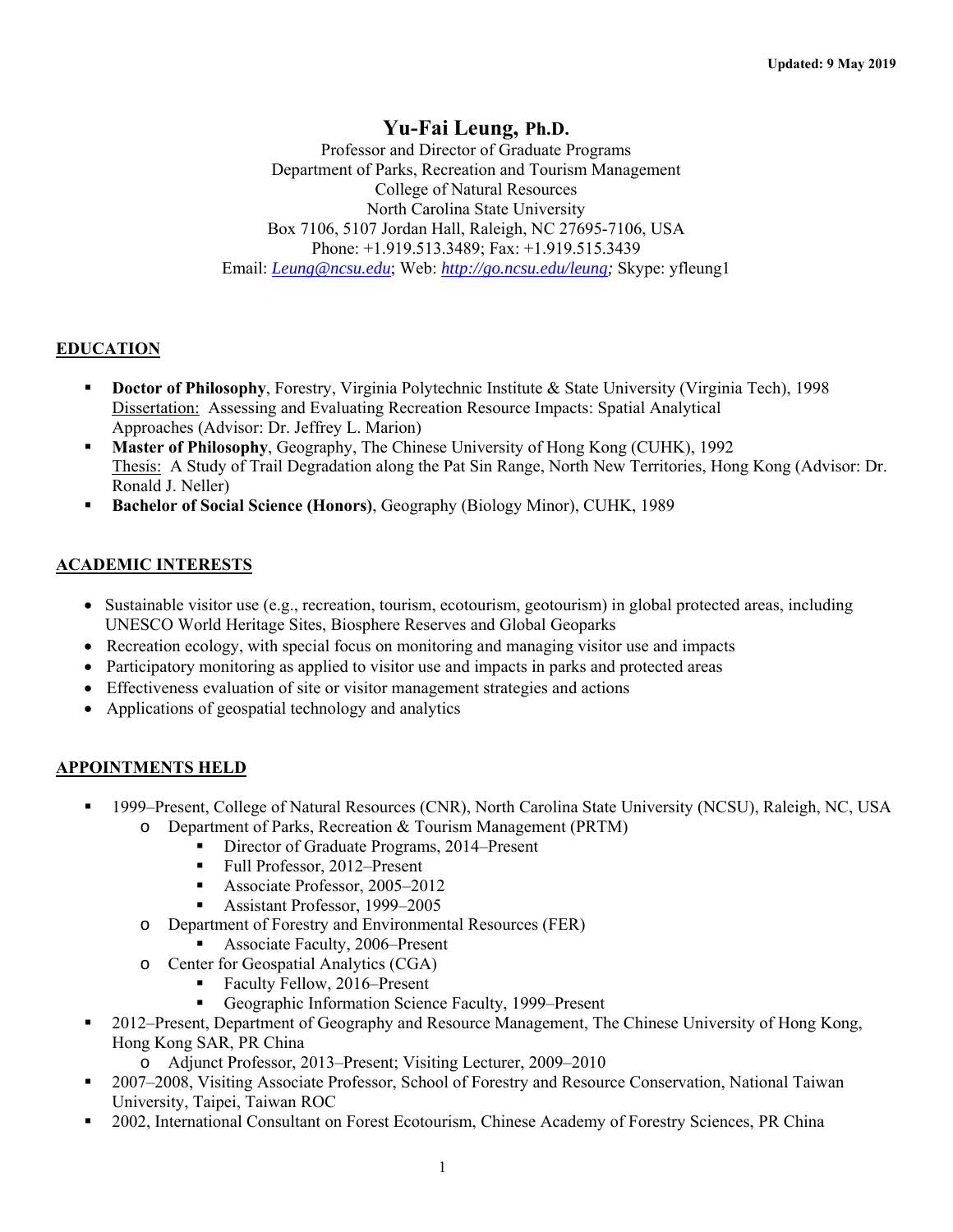- 1998–1999, Postdoctoral Research Associate, Department of Forestry, Virginia Tech
- <sup>1998</sup>, Recreational Use Consultant, New York City Department of Environmental Protection

# **TEACHING EXPERIENCE**

*Courses Taught:* 

- <sup>2010</sup>–Present, Application of GIS and Spatial Analysis in Parks, Recreation, Tourism and Sport Management, NCSU (Graduate; Professional PRTM Master's Program—Distance Education)
- <sup>2009–2010,</sup> Resource and Environmental Management for Ecotourism (M.S.Sc. in Sustainable Tourism Program, CUHK (Graduate; Summer class)
- <sup>2000</sup>–Present, Environmental Impacts of Recreation and Tourism, NCSU (Graduate)
- 2000–2006, Principles of Geographic Information Science, NCSU (Graduate)
- 1999–2014, Principles of Recreation Planning and Facility Development, NCSU (Undergraduate)

# *Guest Lectures:*

- Introduction to Geographic Information Science (Graduate)
- **Landscape Design Methods (Graduate)**
- World Forestry (Undergraduate)
- Various PRTM classes

# **ADVISING/MENTORING EXPERIENCE**

# *Graduate Students*

- 2007–Present, Member of graduate student committees (off-campus)
	- o Oregon State University (Department of Forest Ecosystems and Society), Corvallis, Oregon, USA (1 PhD)
	- o Stephen F. Austin State University (Arthur Temple College of Forestry and Agriculture), Nacogdoches, Texas, USA, 2014-2017 (3 Master's)
	- o University of Washington (School of Environmental and Forest Resources), Seattle, Washington, USA, 2010-2013 (1 PhD)
	- o National Taiwan University (School of Forestry and Resource Conservation), Taiwan ROC, 2007-2016 (3 Master's)
	- o National Taiwan Normal University (Department of Geography), Taiwan ROC, 2007-2009 (2 PhD's)
- 2017–Present, Host/advisor of 5 exchange students (Brazil, PR China, Ecuador, Hong Kong SAR)
- 2006–Present, Student participation in NCSU Graduate Research Symposia o 8 posters presented
- 2010–Present, Advisor, Masters of Parks, Recreation, Tourism and Sport Management (MPRTSM) Degree Program
- 1999–Present, Chair/Co-chair of graduate student committees, NCSU (29) o 11 PhD, 19 MS/MNR
- <sup>1999</sup>–Present, Member of graduate student committees, NCSU (42)
	- o 13 PhD, 31 MS/MNR

# *Undergraduate Students*

- <sup>2013</sup> and 2019, Undergraduate Research Mentor
	- o 2019: Developing and evaluating a camera-trap method for visitor use monitoring in the Galapagos Islands (award amount \$1000)
	- o 2013: Characterizing visitor behavior and the associated impacts at disc golf courses (award amount \$750)
- 2012, Faculty Mentor, NCSU Global Perspectives Certificate (1 poster)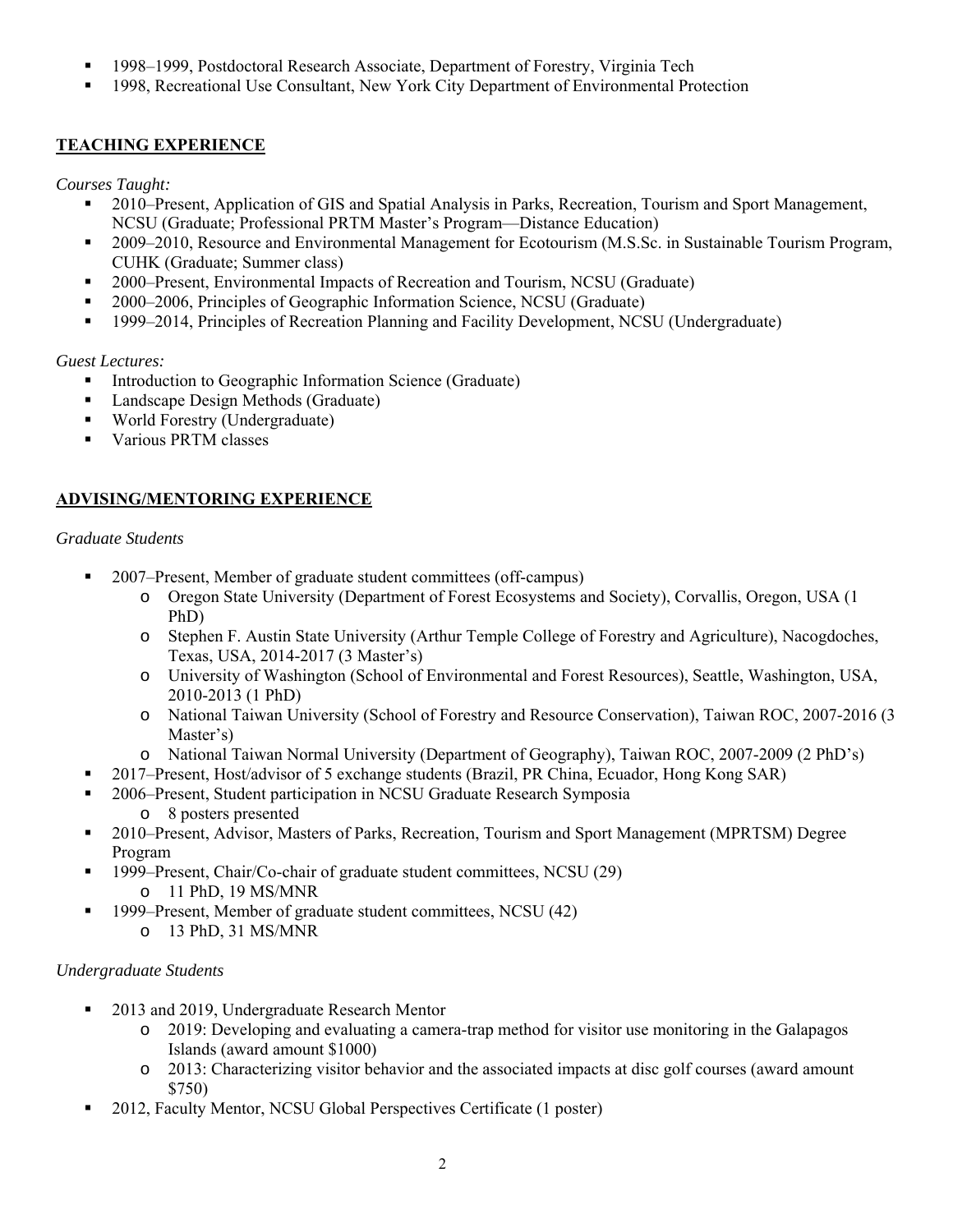## **RESEARCH EXPERIENCE**

*Research Grants:* (Total = \$1,775,127; all in US\$ unless otherwise indicated)

- 1. 2017–2020, North Carolina Wildlife Resources Commission (co-P.I.) Peterson, N., **Leung, Y.-F.**, Pacifici, K. and Sills, E., Determining use, economic impacts and value of game lands in North Carolina \$371,697
- 2. 2017–2018, U.S. National Park Service, Cape Lookout National Seashore (co-P.I.) Stevenson, K., **Leung, Y.-F.**, and Strnad, R. Creating Resource Stewardship: Data & K-12 Curriculum for Sustainable Wild Horse-Visitor Dynamics (Phase I) \$45,235
- 3. 2015–2018, Conservation Legacy (co-P.I.), Edwards, M. B., **Leung, Y.-F.**, Seekamp, E. L. and Blank, G. B., 2015-2018 Conservation Corps Trail and Habitat Improvements Evaluation \$185,689
- 4. 2015–2017, USDI National Park Service (co-P.I.), Marion, J. L, Wimpey, J. and **Leung, Y.-F.,** Appalachian Trail sustainability assessment study \$19,000 to NCSU (Total grant received: \$93,500)
- 5. 2014–2016, Hong Kong Research Grants Council, General Research Fund (co-P.I.), Ng, S.-L., Lin, H. and **Leung, Y.-F.,** A multidisciplinary study of trail degradation, mechanism and virtual geographic environment No direct funding to NCSU (Total grant received: \$88,000/HK\$680,683)
- 6. 2014–2015, USDI National Park Service (P.I.), **Leung, Y.-F.** and Walden-Schreiner, C., Geospatial analysis of pack stock movement and grazing patterns as related to vegetation and ground features in Yosemite's subalpine meadows. \$16,330
- 7. 2012–2019, IUCN-International Union for Conservation of Nature, Gland, Switzerland (P.I.), **Leung, Y.-F.**, Spenceley, A., Hvenegaard, G. and Buckley, R., *IUCN Best Practice Guidelines for Sustainable Tourism in Protected Areas (Third Edition)*. \$125,237 (Funding sources include IUCN, French Ministry of Foreign Affairs, and GIZ-Germany)
- 8. 2012–2013, University Global Partnership Network (P.I.), **Leung, Y.-F.,** Developing a collaborative learning network for visitor impact monitoring in U.S. and Brazilian protected areas. \$10,000
- 9. 2012–2013, NCSU Extension and Engagement Seed Grant (P.I.), **Leung, Y.-F.**, Enhancing protected area management and stewardship education through participatory monitoring: prototype development for North Carolina Coastal Reserves. \$9,800
- 10. 2012–2013, North Carolina Sea Grant (co-P.I.), Morais, D., Brothers, G. L., **Leung, Y.-F.** and Rozier Rich, S. J., Inventorying non-consumptive utilitarian uses of coastal resources. \$5,000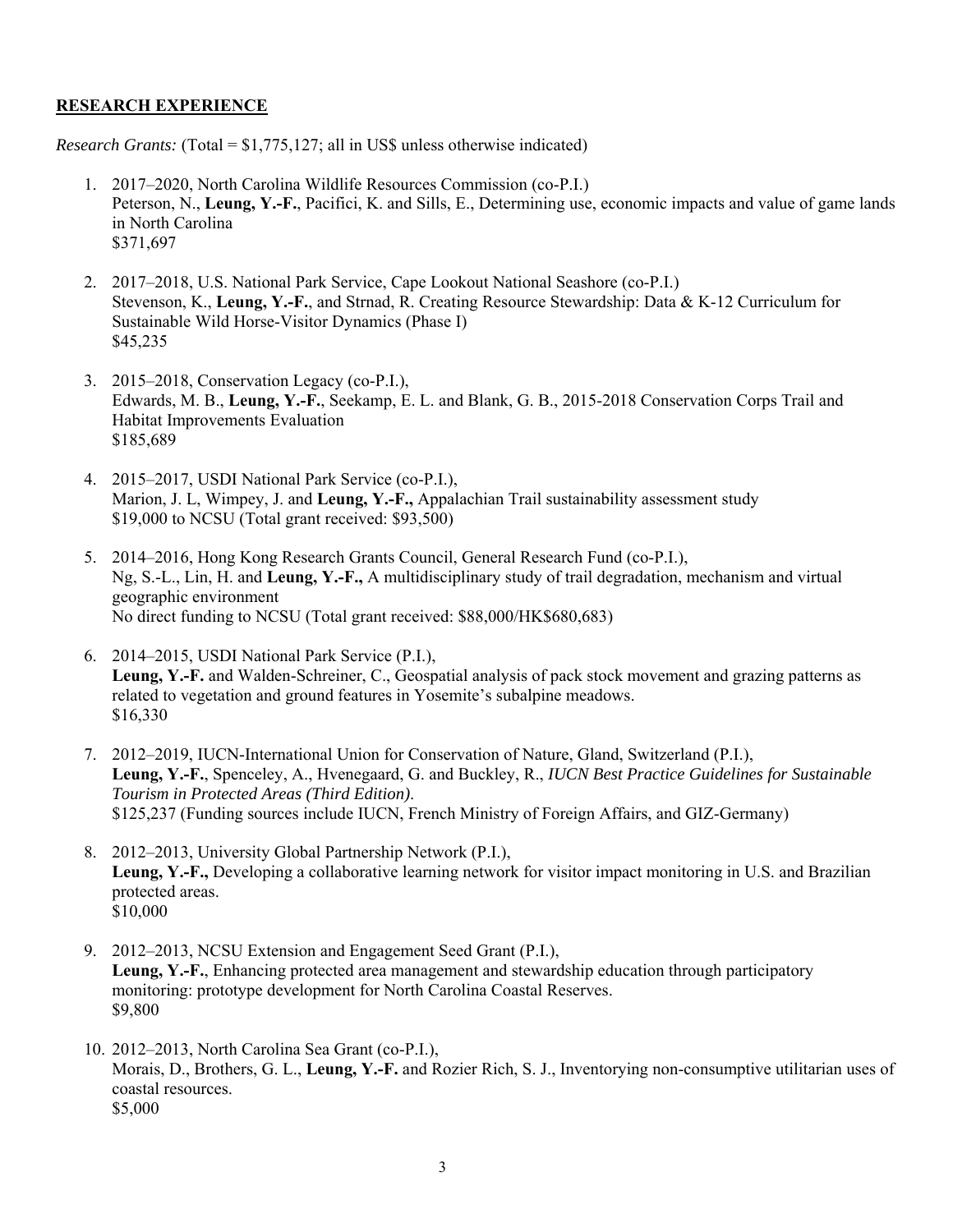11. 2011–2013, USDI National Park Service (P.I.),

**Leung, Y.-F.** and Anderson, D., Developing a strategy for protection of cultural sites along the shoreline of Lake Powell at Glen Canyon National Recreation Area. \$7,500 (Total grant received: \$35,000)

- 12. 2010–2014, USDA McIntire-Stennis Research Program (P.I.) **Leung, Y.-F.** and Anderson, D., Understanding natural resource impacts of emerging recreational activities in urban forests and natural areas. \$72,000 (about \$18,000 per annum; funding allocated through college/department)
- 13. 2010–2012, North Carolina Wildlife Resources Commission (co-P.I.) Peterson, M. N., **Leung, Y.-F.** and Duda, M. D., A comprehensive action plan for restructuring North Carolina's licensing and permit systems. \$56,288 (Total grant received: \$141,588)
- 14. 2010–2011, USDI National Park Service (P.I.), **Leung, Y.-F.** Developing methods for integrated analysis of meadow condition and informal trail data in Yosemite National Park. \$18,000
- 15. 2009–2012, USDA Forest Service, Urban and Community Forestry Grant (Co-P.I.) Floyd, M, McHale, M., **Leung, Y.-F.**, Baran, P., Devine, H. and Anderson, D., Understanding urban and community forests contributions to physical activity and health. \$148,752
- 16. 2007–2010, Burroughs Wellcome Fund (Co-P.I.) Ting, R. S., **Leung, Y.-F.** and Stewart, K., Geosciences in Middle School Program. \$171,222
- 17. 2006–2010, USDI National Park Service (Co-P.I.) Marion, J. and **Leung, Y.-F.**, Investigating resource impacts associated with on- and off-trail hiking within the Potomac Gorge. \$52,745 (Total grant received: \$150,494)
- 18. 2006–Present (continuing), National Association of State Park Directors (P.I.), **Leung, Y.-F.** and Smith, J., Annual Information Exchange of state park operations in the U.S. \$268,762 as of April 2019
- 19. 2007–2008, USDI National Park Service (P.I.), **Leung, Y.-F.,** Developing monitoring/analysis protocol for informal trails in Yosemite National Park \$8,704
- 20. 2003–2009, USDA McIntire-Stennis Research Program (P.I.) **Leung, Y.-F.**, Assessing and managing recreational use impacts. Funding varies each year; allocated through college/department (actual amount unknown)
- 21. 2006–2007, NCSU Internationalization Seed Grant (P.I.), **Leung, Y.-F.**, Comparing visitor impact monitoring programs between the U.S. and Australia. \$4,000
- 22. 2006–2007, USDI National Park Service (P.I.), **Leung, Y.-F.**, Research to Support the Application of the Visitor Experience and Resource Protection Program to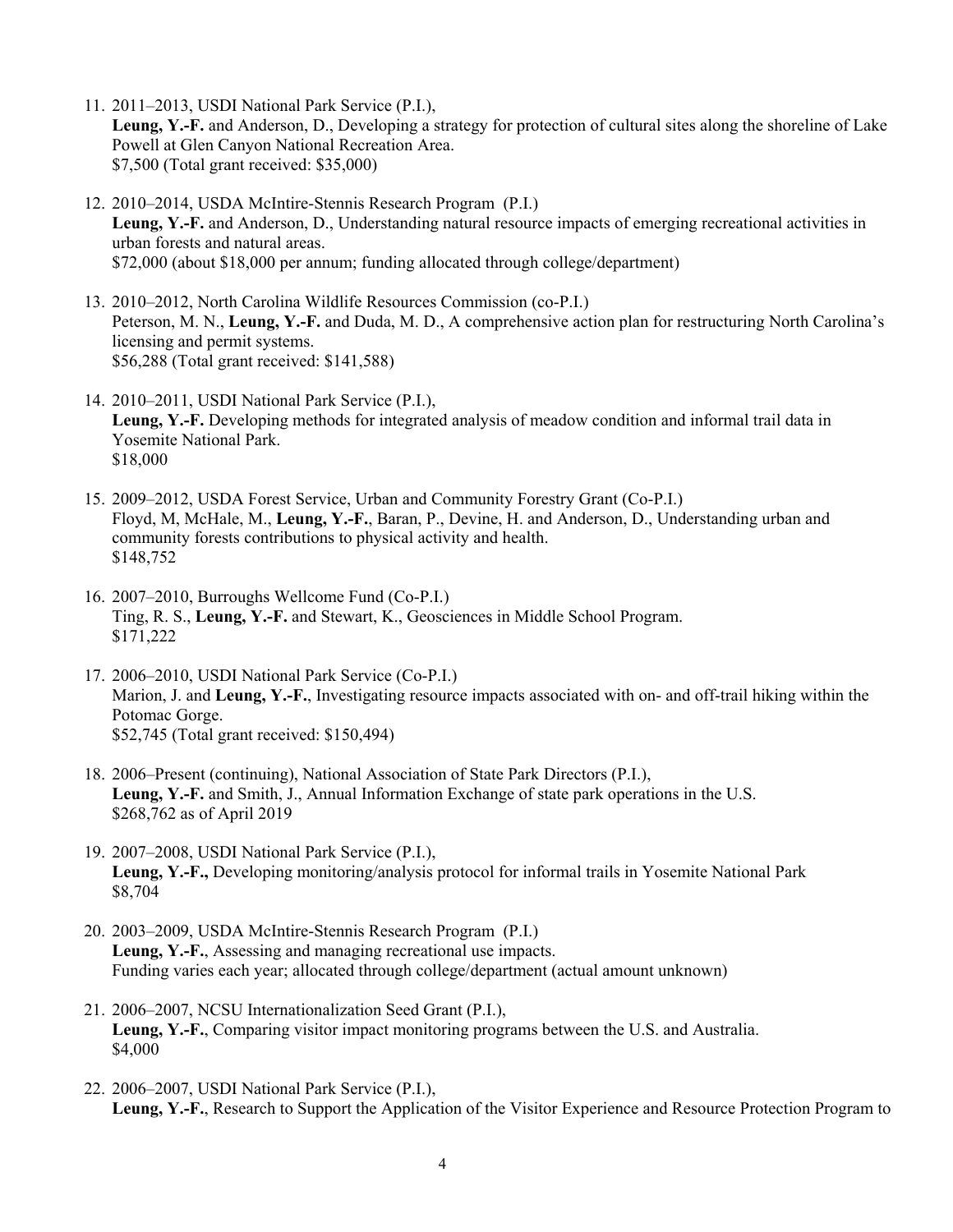the Tuolumne Wild and Scenic River, Yosemite National Park: Development of Preliminary Indicators and Standards of Quality (Phase I). \$8,297

23. 2006–2007, USDI National Park Service (P.I.),

**Leung, Y.-F.**, Development and implementation of monitoring protocols in support of the Visitor Experience and Resource Protection Program for the Merced Wild and Scenic River, Yosemite National Park (Phase III). \$11,024

- 24. 2004–2005, USDI National Park Service (P.I.) **Leung, Y.-F.**, Developing sampling and data analysis methodology for Merced River Monitoring Field Guide, Yosemite National Park. \$26,780
- 25. 2003-2004, NCSU Faculty Center for Teaching and Learning, Teaching Grant (P.I.) **Leung, Y.-F.**, Enriching course contents and improving student learning with multimedia examples and demonstrations. \$2,000
- 26. 2002–2005, USDI National Park Service (Co-P.I.) Monz, C. and **Leung, Y.-F.**, Developing visitor impact monitoring programs for seven coastal national parks in the eastern United States. \$42,350 (Total grant received: \$103,866)
- 27. 2001–2002, Earthwatch Institute (Co-P.I.), Manning, R. and **Leung, Y.-F.**, Carrying Capacity in National Parks. \$11,520
- 28. 2000–2003, USDI National Park Service (P.I.) **Leung, Y.-F.** and Manning, R., Research to support implementation of the Visitor Experience and Resource Protection (VERP) framework in the Boston Harbor Islands National Recreation Area. \$89,248 (Total grant received: \$214,399)
- 29. 2000–2002, The Leave No Trace, Inc. (P.I.) **Leung, Y.-F.** and Attarian, A., Effectiveness evaluation of the national Leave No Trace (LNT) outdoor skills and ethics program. \$10,000
- 30. 2000–2001, NCSU Internationalization Seed Grant (P.I.) **Leung, Y.-F.,** Sustainable ecotourism development in China. \$4,700
- 31. 1999–2003, Aldo Leopold Wilderness Research Institute (P.I.) **Leung, Y.-F.,** An annotated bibliography of recreation ecology and visitor impact research. \$8,000

## *Involvement in Other Funded Projects*

- 1. 2018–Present, Invited Member, USF-Quito Institute for Applied Ecology (ECOLAP) Research Team (Galapagos National Park monitoring partnership)
- 2. 2016–Present, Management effectiveness evaluation and strategic planning for Yangmingshan National Park (Taiwan Department of Interior, National Park Administration)
- 3. 2014–Present, Capacity building for recreation resource management in Brazilian protected areas (USAID)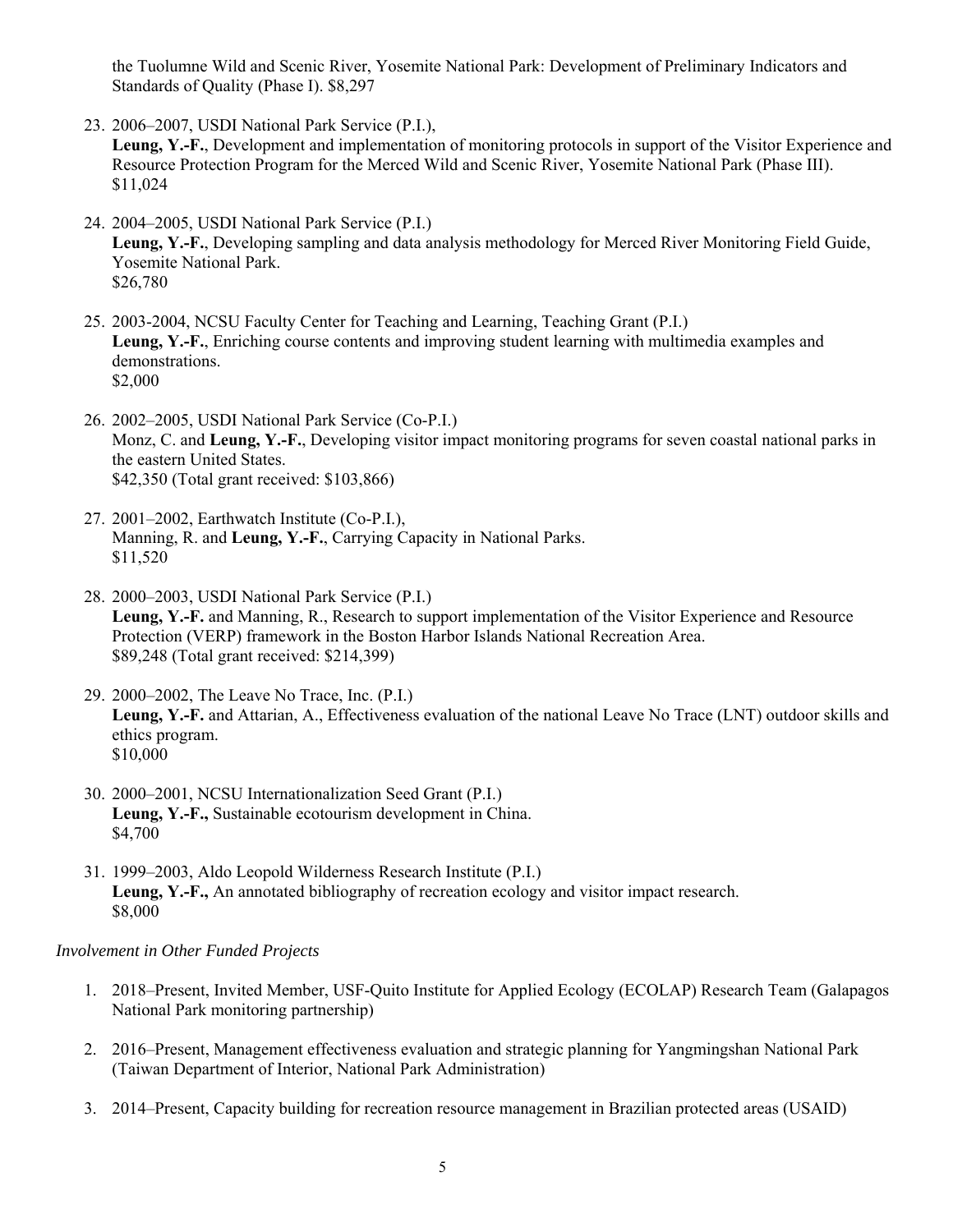- 4. 2011–2012, International exchange of recreation ecology research (US Forest Service and Griffith University, Australia)
- 5. 2009–2016, Building capacity of Taiwan Forestry Bureau staff for protected area management, Taiwan ROC (Taiwan Forestry Bureau)
- 6. 2008–2010, Application of VERP Management Framework to Yu Shan and Taroko National Parks, Taiwan ROC (Taiwan Department of Interior, National Park Administration)
- 7. 2007–2012, Building community capacity through trail resource monitoring in Linmei Village, Ilan County, Taiwan ROC (Taiwan Forestry Bureau)

## **PUBLICATIONS**

*Peer-reviewed Journal Articles* (63)

- 1. Smith, J. W., Wilkins, E., & **Leung, Y.-F.** (2019). Attendance trends threaten future operations of America's state park systems. *Proceedings of the National Academy of Sciences of the U.S.A.* In Press.
- 2. Tsai, W.-L., **Leung, Y.-F.**, McHale, M. R., Floyd, M. F., & Reich, B. J. (2019). Relationships between urban green land cover and human health at different spatial resolutions. *Urban Ecosystems, 22*(2), 315-324.
- 3. Ng, S.-L., **Leung, Y.-F.**, Cheung, S.-Y., & Fang, W. (2018). Land degradation effects initiated by trail running events in an urban protected area of Hong Kong. *Land Degradation and Development, 29*(3), 422-432.
- 4. Tsai, W.-L., McHale, M. R., Jennings, V., Marquet, O., Hipp, J. A., **Leung, Y.-F.**, & Floyd, M. F. (2018). Relationships between characteristics of urban green land cover and mental health in U.S. metropolitan areas. *International Journal of Environmental Research and Public Health, 15*, Art. 340.
- 5. Walden-Schreiner, C., **Leung, Y.-F.**, & Tateosian, L. (2018). Digital footprints: Incorporating crowdsourced geographic information for protected area management. *Applied Geography 90*, 44-54.
- 6. Walden-Schreiner, C., Rossi, S. D., Barros, A., Pickering, C., & **Leung, Y.-F.** (2018). Using crowd-sourced photos to assess seasonal patterns of visitor use in mountain-protected areas. *Ambio, 47*(7), 781-793.
- 7. Burroughs, K., **Leung, Y.-F.**, Moore, R. L., & Blank, G. (2017). Trail drainage features: Development and testing of an assessment tool. *Park Science, 33(*1), 42-49.
- 8. Hockett, K., Marion, J. L., & **Leung, Y.-F.** (2017). The efficacy of combined educational and site management actions in reducing off-trail hiking in an urban-proximate protected area. *Journal of Environmental Management, 203*, 17-28.
- 9. Miller, A., **Leung, Y.-F.**, & Kays, R. (2017). Coupling visitor and wildlife monitoring in protected areas using camera traps. *Journal of Outdoor Recreation and Tourism, 17,* 44-53.
- 10. Walden-Schreiner, C., **Leung, Y.-F.**, Kuhn, T., Newburger, T., & Tsai, W.-L. (2017). Environmental and managerial factors associated with pack stock distribution in high-elevation meadows: Case study from Yosemite National Park. *Journal of Environmental Management, 193*, 52-63.
- 11. **Leung, Y-F.**, Smith, J. W., Seekamp, E., Conlon, K., Mayer, J. E., Guo, T., Walden-Schreiner, C., Adams, B., & Keane, R. (2016). The effects of 2D and 3D imagery and an educational message on perceptions of trail impacts. *Natural Areas Journal, 36*(1), 88-92.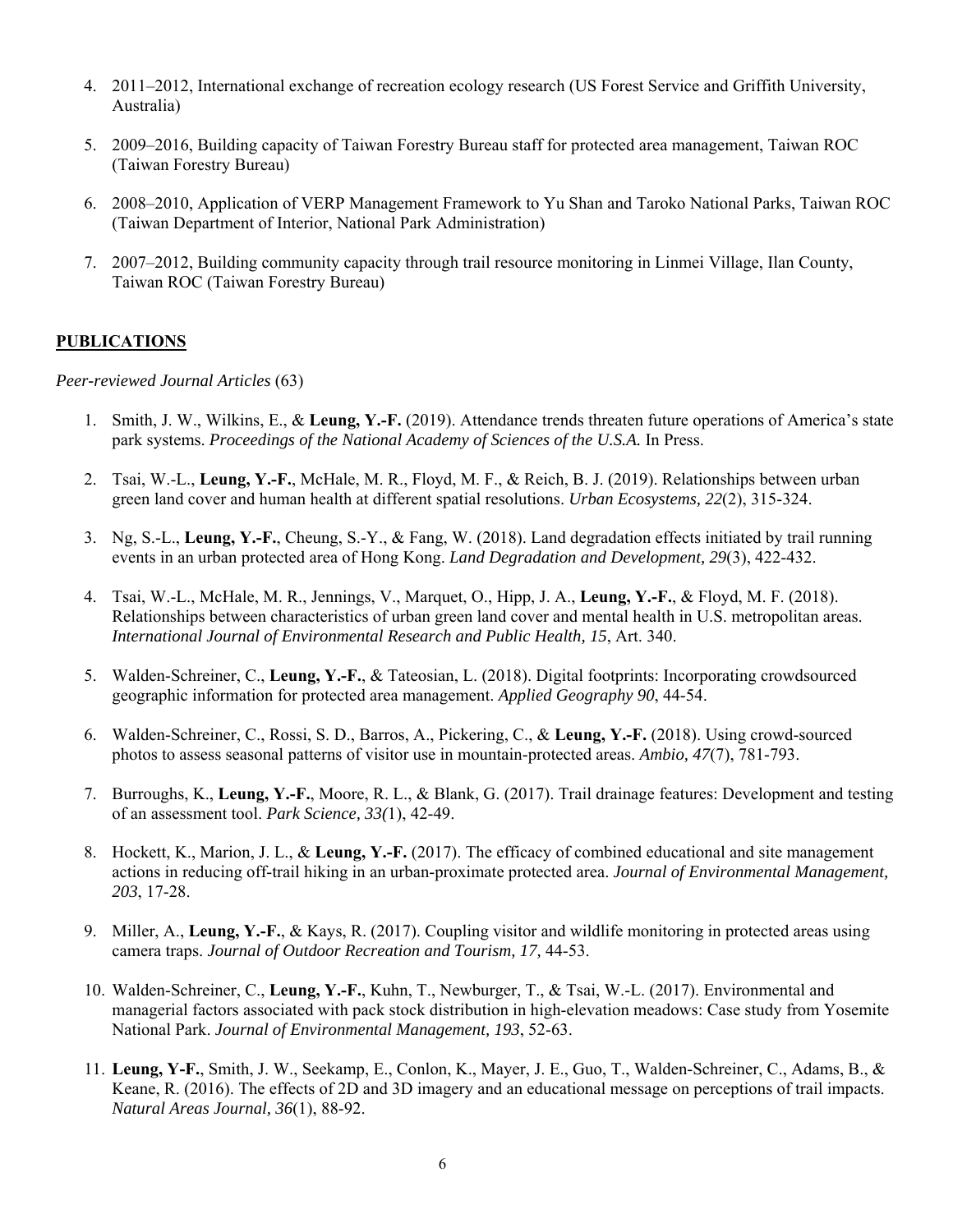- 12. Li, J. Whitlow, M., Meszaros, K., **Leung, Y.-F.**, & Barbieri, C. (2016). A preliminary evaluation of World Heritage tourism promotion: Comparing websites from Australia, China and Mexico. *Tourism Planning and Development, 13*(3), 370-376.
- 13. Marion, J. L., **Leung, Y.-F.**, Eagleston, H., & Burroughs, K. (2016). A review and synthesis of recreation ecology research findings on visitor impacts to wilderness and protected natural areas. *Journal of Forestry, 114*(3), 352- 362.
- 14. Tsai, W.-L., Floyd, M. F., **Leung, Y.-F.**, McHale, M. R., & Reich, B. J. (2016). Urban vegetative cover fragmentation in the U.S.: Associations with physical activity and body mass index. *American Journal of Preventive Medicine, 50*(4), 509–517.
- 15. Xu, S., Barbieri, C., Anderson, D., **Leung, Y.-F.**, & Rozier Rich, S. (2016). Residents' perceptions of wine tourism development. *Tourism Management, 55*, 276-286.
- 16. Xu, S., **Leung, Y.-F.**, & Barbieri, C. (2016). Characterizing themed touring routes: A geospatial and tourism evaluation of wine trails. *Tourism Planning and Development, 13*(2), 168-184.
- 17. Guo, T., Smith, J. W., **Leung, Y.-F.**, Seekamp, E., & Moore, R. L. (2015). Determinants of responsible hiking behavior: Results from a stated preference experiment. *Environmental Management, 56*(3), 765-776.
- 18. **Leung, Y.-F.**, Walden-Schreiner, C., Conlon, K., & Miller, A. (2015). A simple method for monitoring dog leash compliance behavior in parks and natural areas. *Journal of Outdoor Recreation and Tourism, 9*, 11-16.
- 19. Serenari, C., Peterson, N., Stowhas, P., **Leung, Y.-F.**, Wallace, T., & Sills, E. (2015). Private development-based forest conservation in Patagonia: Comparing mental models and revealing cultural truths. *Ecology and Society, 20*(3), Art 4.
- 20. Smith, J. W., **Leung, Y.-F.**, Seekamp, E., Walden-Schreiner, C., & Miller, A. (2015). Projected impacts to the production of outdoor recreation opportunities across state park systems in the U.S. due to the adoption of a domestic climate change mitigation policy. *Environmental Science and Policy, 48*, 77-88.
- 21. **Leung, Y.-F.**, Barbieri, C., & Floyd, M. (2014). Tourism and recreation research along the natural-rural-urban gradient: Global trends and implications for China (in Chinese) (基于"自然一乡村一城市"梯度开展的旅游 和游憩研究: 全球发展趋势和对中国的含义). *Tourism Tribune (*旅游学刊*), 29*(6), 3-6. [Received the journal's "2014 Sparkling Forum Paper Award"]
- 22. Walden-Schreiner, C., **Leung, Y.-F.**, & Floyd, M. (2014). Incorporating physical activity measures into environmental monitoring of national parks: An example from Yosemite. *Journal of Physical Activity and Health, 11*(7), 1284-1290.
- 23. **Leung, Y.-F.**, Walden-Schreiner, C., Matisoff, C., Naber, M., & Robinson, J. (2013). A two-pronged approach to evaluating the environmental sustainability of disc golf as emerging recreation in urban natural areas. *Managing Leisure, 18*(4), 273-285.
- 24. Serenari, C., & **Leung, Y.-F.** (2013). Going global: Rethinking the cross-cultural transfer of minimal impact education programs in protected areas. *Journal of Park and Recreation Administration, 31*(2), 61-75.
- 25. Walden-Schreiner, C., & **Leung, Y.-F.** (2013). Spatially characterizing visitor use and its association with informal trails in Yosemite Valley meadows. *Environmental Management, 52*(1), 163-178.
- 26. **Leung, Y.-F.** (2012). Recreation ecology research in East Asia's protected areas: Redefining impacts? *Journal for Nature Conservation, 20*(6), 349-356.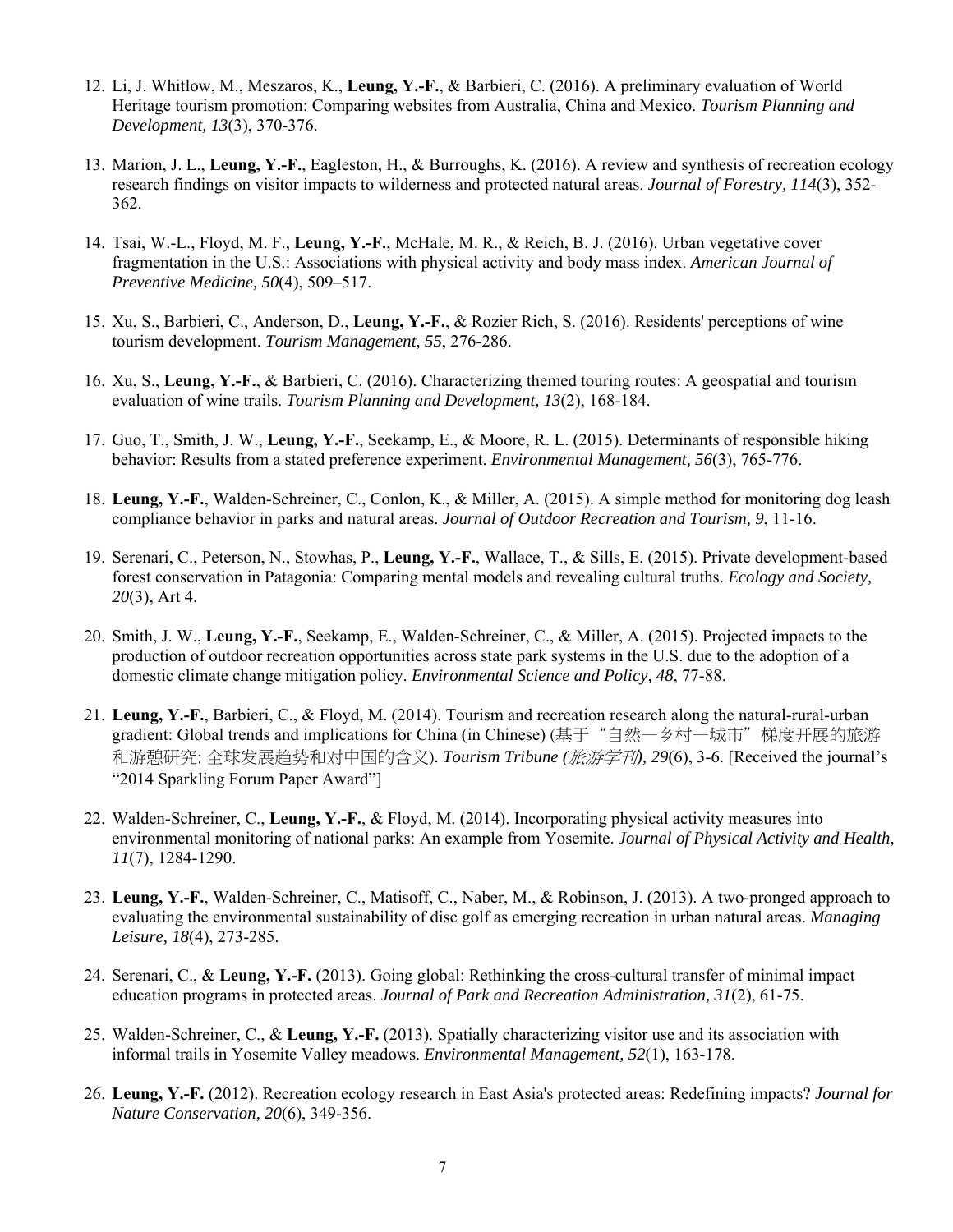- 27. Miller, A., **Leung, Y.-F.**, & Lu, D.-J. (2012). Community-based monitoring of tourism resources as a tool for supporting the Convention on Biological Diversity targets: A preliminary global assessment. *PARKS: International Journal of Protected Areas and Conservation, 18*(2), 120-131.
- 28. Moore, R., **Leung, Y.-F.**, Matisoff, C., Dorwart, C., & Parker, A. (2012). Understanding users' perceptions of trail resource impacts and how they affect experiences: An integrated approach. *Landscape and Urban Planning, 107*, 343-350.
- 29. Newsome, D., Dowling, R., & **Leung, Y.-F.** (2012). The nature and management of geotourism: The case of two established iconic geotourism destinations in Australia and Taiwan. *Tourism Management Perspectives, 2-3*, 19- 27.
- 30. Serenari, C., **Leung, Y.-F.**, Attarian, A., & Franck, C. (2012). Understanding environmentally significant behavior among whitewater and trekking guides in the Garhwal Himalaya, India. *Journal of Sustainable Tourism, 20*(5), 757-772.
- 31. Siderelis, C., Moore, R., **Leung, Y.-F.**, & Smith, J. (2012). A national production analysis of state park attendance in the United States. *Journal of Environmental Management, 99*, 18-26.
- 32. Ting, S. R., **Leung, Y.-F.,** Stewart, K., Smith, A. C., Roberts, G. L., & Dees, S. (2012). A preliminary study of career education in middle school. *Journal of Career and Technical Education, 27*(2), 84-97.
- 33. Walden-Schreiner, C., **Leung, Y.-F.**, Newburger, T., & Woiderski, B. (2012). Developing an accessible methodology for monitoring visitor use patterns in open landscapes at Yosemite National Park. *Park Science, 29*(1), 53-61.
- 34. **Leung, Y.-F.**, Newburger, T., Jones, M., Kuhn, B., & Woiderski, B. (2011). Developing a monitoring protocol for visitor-created informal trails in Yosemite National Park, USA. *Environmental Management, 47*(1), 93-106.
- 35. Lu, D.-J., **Leung, Y.-F.**, & Hsieh, H.-T. (2011). Research to support the establishment of a community-based monitoring program for Shih-Pan Trail in Lin-Mei Village, Taiwan ROC (in Chinese) (社區參與自然步道監測 之研究--以宜蘭縣礁溪鄉林美石磐步道為例). *Quarterly Journal of Chinese Forestry* (中華林學季刊)*, 44*(2), 265-284.
- 36. Marion, J. L. & **Leung, Y.-F.** (2011). Indicators and protocols for monitoring impacts of formal and informal trails in protected areas. *Journal of Tourism and Leisure Studies, 17*(2), 215-236.
- 37. Chiou, C.-Y., Tsai, W.-L., & **Leung, Y.-F.** (2010). A GIS-dynamic segmentation approach to planning travel routes on forest trail networks in central Taiwan. *Landscape and Urban Planning, 97,* 221-228.
- 38. Lin, H.-C., **Leung, Y.-F.**, & Hsu, S.-I. (2010). A study of trail impacts and their management effectiveness (in Chinese) (鋪面步道衝擊及其管理有效性研究--以陽明山國家公園為例). *Chinese Journal of Environmental Education (*環境教育學刊*), 10,* 1-19.
- 39. Monz, C., Cole, D. N., **Leung, Y.-F.**, & Marion, J. L. (2010). Sustaining visitor use in protected areas: Future opportunities in recreation ecology research based on the USA experience. *Environmental Management, 45*(3), 551-562.
- 40. Dorwart, C., Moore, R. L., & **Leung, Y.-F.** (2010). Visitors' perceptions of a trail environment and their effects on experiences: A model for nature-based recreation experiences. *Leisure Sciences, 32*(1), 33-54.
- 41. Pickering, C. P., Hill, W., Newsome, D., & **Leung, Y.-F.** (2010). Comparing hiking, mountain biking and horse riding impacts in Australian and the USA. *Journal of Environmental Management, 91*(3), 551-562.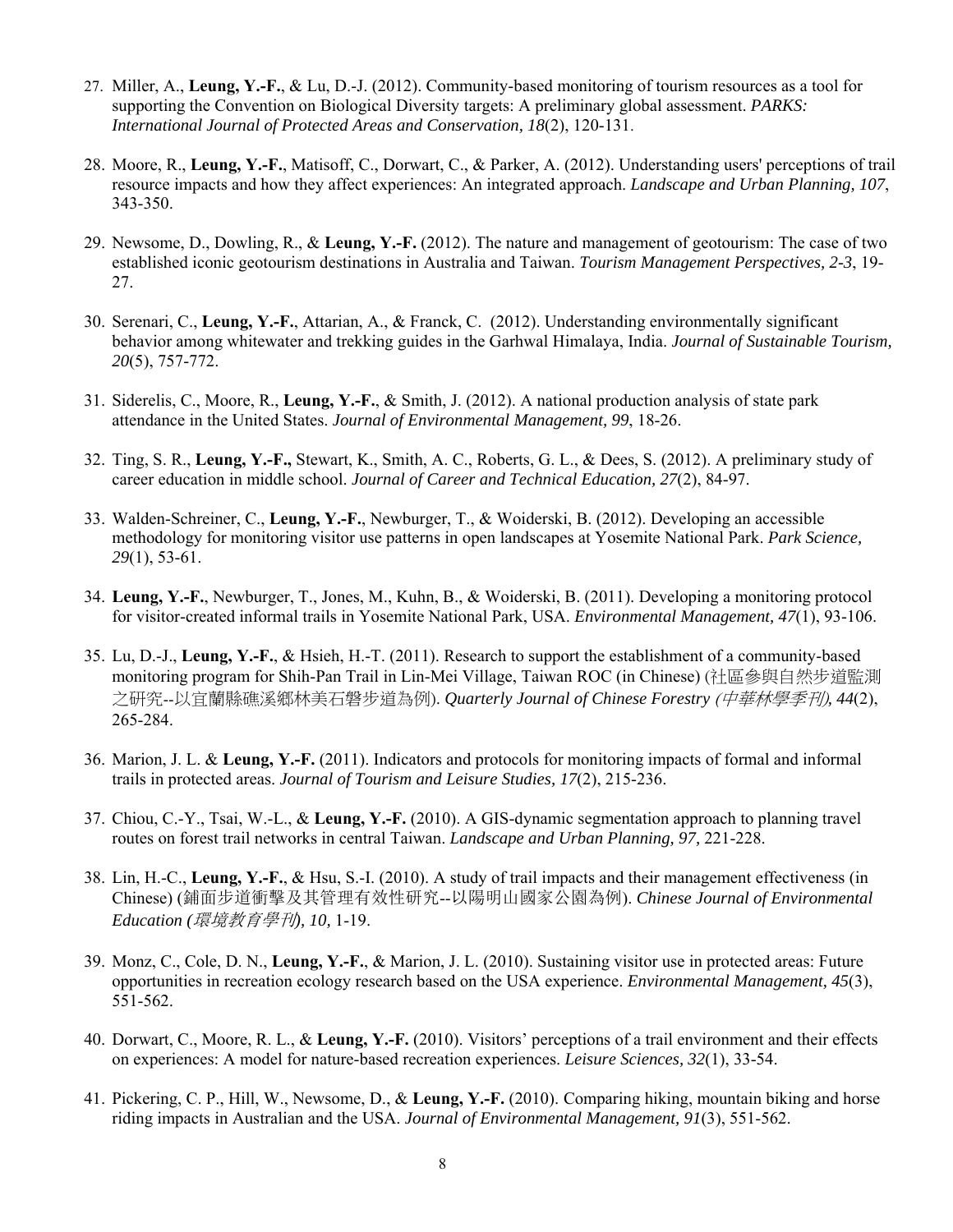- 42. Siderelis, C., Naber, M., & **Leung, Y.-F.** (2010). Resource measures and demand for recreation outings: a mountain biking case study. *Journal of Leisure Research, 42*(4), 573-590
- 43. Lin, H.-C., **Leung, Y.-F.**, Hsu, S.-I., & Sheu, J.-E. (2009). Factors that influence the effectiveness of trail surfacing in minimizing recreational impact: A study in Yangmingshan National Park (in Chinese) (鋪面步道對 降低遊憩衝擊的影響--以陽明山國家公園為例). *Journal of National Parks* (國家公園學報)*, 19*(4), 65-79*.*
- 44. Tien, S.-H., **Leung, Y.-F.**, & Lu, D.-J. (2009). Developing a quality evaluation tool for monitoring protocols of natural recreation areas (in Chinese) (自然遊憩區環境監測計畫之品質評估方法研究). *Quarterly Journal of Chinese Forestry* (中華林學季刊)*, 42*(3), 457-464.
- 45. Kline, C., Cardenas, D., **Leung, Y.-F.**, & Sanders, S. (2007). Sustainable farm tourism: Understanding and managing environmental impacts of visitor activities. *Journal of Extension, 45*(2) [online at http://www.joe.org/].
- 46. Marion, J., **Leung, Y.-F.**, & Nepal, S. (2006). Monitoring trail conditions: New methodological considerations. *George Wright Forum, 23*(2), 36-49.
- 47. Monz, C. & **Leung, Y.-F.** (2006). Meaningful measures: developing indicators of visitor impact in the National Park Service Inventory and Monitoring program. *George Wright Forum, 23*(2), 17-27.
- 48. Newman, P., Monz, C., **Leung, Y.-F.**, & Theobald, D. (2006). Monitoring campsite proliferation and conditions: Recent methodological considerations. *George Wright Forum, 23*(2), 28-35.
- 49. Manning, R. E., **Leung, Y.-F.**, & Budruk, M. (2005). Research to support management of visitor carrying capacity of Boston Harbor Islands. *Northeastern Naturalist, 12*(SI-3), 201-220.
- 50. **Leung, Y.-F.** & Ivy, M. (2003). How useful are course websites? A study of students' perceptions. *Journal of Hospitality, Leisure, Sport & Tourism Education, 2*(2), 15-24.
- 51. **Leung, Y.-F.** & Lee, J.-H. (2003). Recreation ecology and visitor carrying capacity management: Implications for protected areas in East Asia. *Korean Journal of Ecology, 26*(2), 53-58.
- 52. **Leung, Y.-F.**, Shaw, N., Johnson, K., & Duhaime, R. (2002). More than a database: Integrating GIS data with the Boston Harbor Islands visitor carrying capacity study. *George Wright Forum, 19*(1), 69-78.
- 53. **Leung, Y.-F.** (2001). Environmental impacts of tourism at China's World Heritage sites. *Tourism Recreation Research, 26*(1), 117-122.
- 54. Marion, J. L. & **Leung, Y.-F.** (2001). Trail resource impacts and an examination of alternative assessment techniques. *Journal of Park and Recreation Administration, 19*(3), 17-37.
- 55. **Leung, Y.-F.** & Marion, J. L. (1999). Assessing trail conditions in protected areas: An application of a problemassessment method in Great Smoky Mountains National Park. *Environmental Conservation, 26,* 270-279.
- 56. **Leung, Y.-F.** & Marion, J. L. (1999). Spatial strategies for managing visitor impacts in national parks. *Journal of Park and Recreation Administration, 17*(4), 20-38.
- 57. **Leung, Y.-F.** & Marion, J. L. (1999). Characterizing backcountry camping impacts in Great Smoky Mountains National Park, USA. *Journal of Environmental Management, 57*(3), 193-203.
- 58. **Leung, Y.-F.** & Marion, J. L. (1999). The influence of sampling interval on the accuracy of trail impact assessment. *Landscape and Urban Planning, 43*(4), 167-179.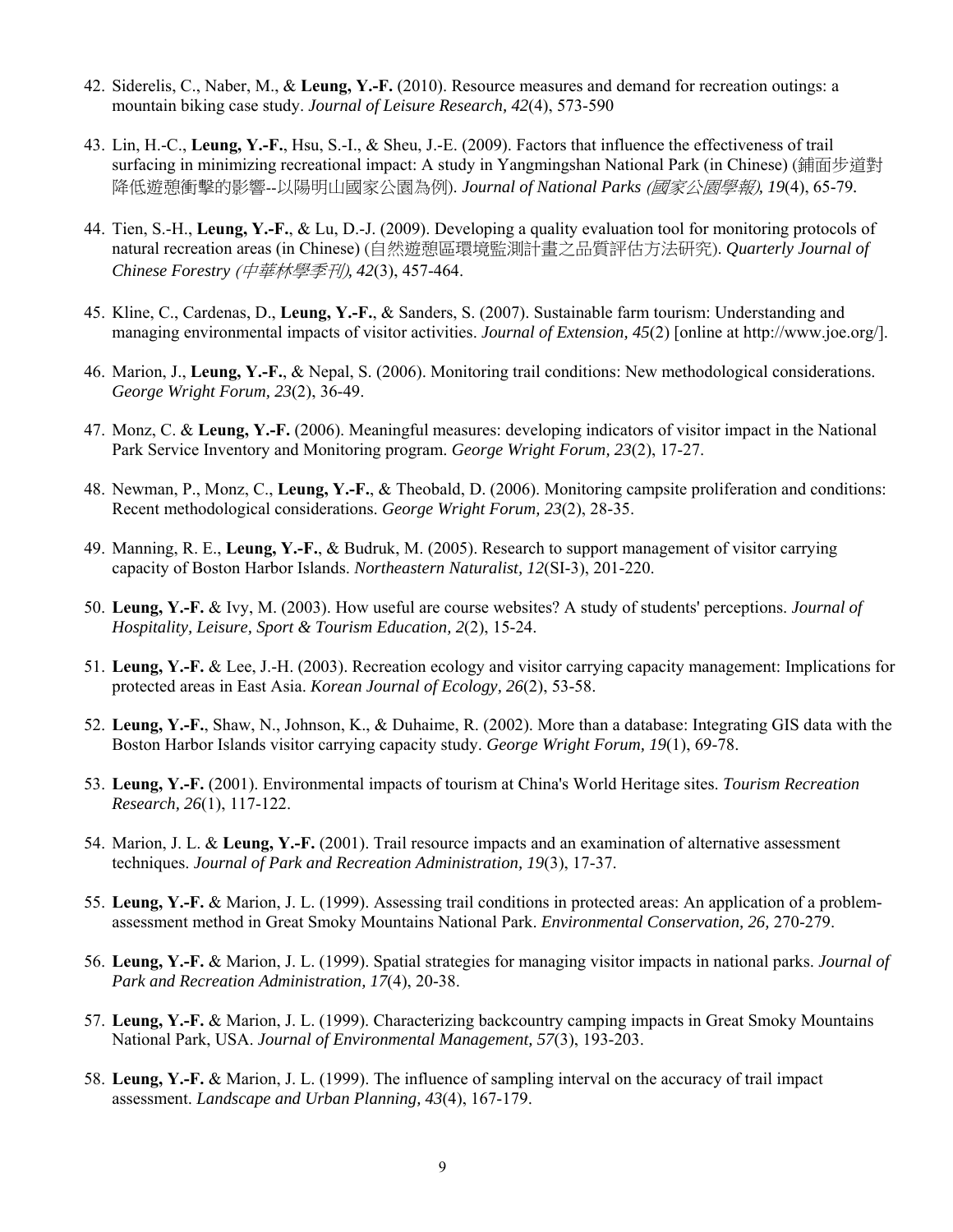- 59. **Leung, Y.-F.** (1998).Using the Internet for natural resources research: Results from an online user survey. *Journal of Natural Resources and Life Sciences Education, 27,* 8-12.
- 60. **Leung, Y.-F.** & Marion, J. L. (1998). Evaluating spatial qualities of visitor impacts on recreation resources: An index approach. *Journal of Applied Recreation Research, 23*(4), 367-389.
- 61. Lam, K.-C., **Leung, Y.-F.**, & Yao, Q. (1997). Nutrient fluxes in the Shenchong Basin, Deqing County, South China. *Catena*, *29*(2), 191-209.
- 62. **Leung, Y.-F.** & Marion, J. L. (1996). Trail degradation as influenced by environmental factors: A state-ofknowledge review. *Journal of Soil and Water Conservation, 51*(2), 130-136.
- 63. **Leung, Y.-F.** & Neller, R. J. (1995). Trail degradation along the Pat Sin Range: An example of environmental geomorphology. *Hong Kong Geologist, 1*, 79-87.

## *Books* (2)

- 1. **Leung, Y.-F.**, Spenceley, A., Hvenegaard, G., & Buckley, R. (eds.) (2018). *Tourism and Visitor Management in Protected Areas: Guidelines for Sustainability*. Best Practice Protected Area Guidelines Series No. 27. Gland, Switzerland: IUCN-International Union for Conservation of Nature. DOI: 10.2305/IUCN.CH.2018.PAG.27.en (Available in 7 languages)
	- Chinese (simplified characters) version In Press
	- English version (original publication) Published (https://portals.iucn.org/library/node/47918)
	- French version (translator: Paula Salnot) Published (https://portals.iucn.org/library/node/48403)
	- German version (translator: Birgit Kühn) In Press
	- Mongolian version Forthcoming
	- Portuguese version (translators: Ernesto B. V. de Castro & Camila Rodrigues) Forthcoming
	- Spanish version (translator: Carolina Amaya) Published (https://portals.iucn.org/library/node/48354)
- 2. Hsu, Y.-C., **Leung, Y.-F.**, Li, Y.-H., Wang C.-P., & Lue, C.-C. (edited and translated) (2010). *An Assessment of Frameworks Useful for Public Land Recreation Planning* (in Chinese) (遊憩規劃與管理架構評估). Taipei, Taiwan ROC: Hua Li Publishing, 340p.

*Book Chapters/Contributions* (21)

- 1. Magro-Lindenkamp, T. C., & **Leung, Y.-F.** (2019). Managing environmental impacts of tourism. In: McCool, S. F., & Bosak, K. (eds.), *A Research Agenda for Sustainable Tourism*. Cheltenham, UK: Edward Elgar.
- 2. Halpenny, E., Salenieks, T., Manning, R., **Leung, Y.-F.**, & Spenceley, A. (2018). Aligning management objectives with tourism impacts. In: Leung, Y.-F., Spenceley, A., Hvenegaard, G., & Buckley, R. (eds.) (2018). *Tourism and Visitor Management in Protected Areas: Guidelines for Sustainability* (pp.27-40). Best Practice Protected Area Guidelines Series No. 27. Gland, Switzerland: IUCN.
- 3. Hvenegaard, G., Buckley, R., Spenceley, A., & **Leung, Y.-F.** (2018). The future of protected area tourism. In: Leung, Y.-F., Spenceley, A., Hvenegaard, G., & Buckley, R. (eds.) (2018). *Tourism and Visitor Management in Protected Areas: Guidelines for Sustainability* (pp.89-95). Best Practice Protected Area Guidelines Series No. 27. Gland, Switzerland: IUCN.
- 4. **Leung, Y.-F.**, Spenceley, A., McCool, S. F., & Eagles, P. F. J. (2018). Tourism and visitation in protected area: The sustainability challenge. In: Leung, Y.-F., Spenceley, A., Hvenegaard, G., & Buckley, R. (eds.) (2018). *Tourism and Visitor Management in Protected Areas: Guidelines for Sustainability* (pp.1-8). Best Practice Protected Area Guidelines Series No. 27. Gland, Switzerland: IUCN.
- 5. **Leung, Y.-F.**, Spenceley, A., Hvenegaard, G., & Buckley, R. (2018). Promoting partnerships through the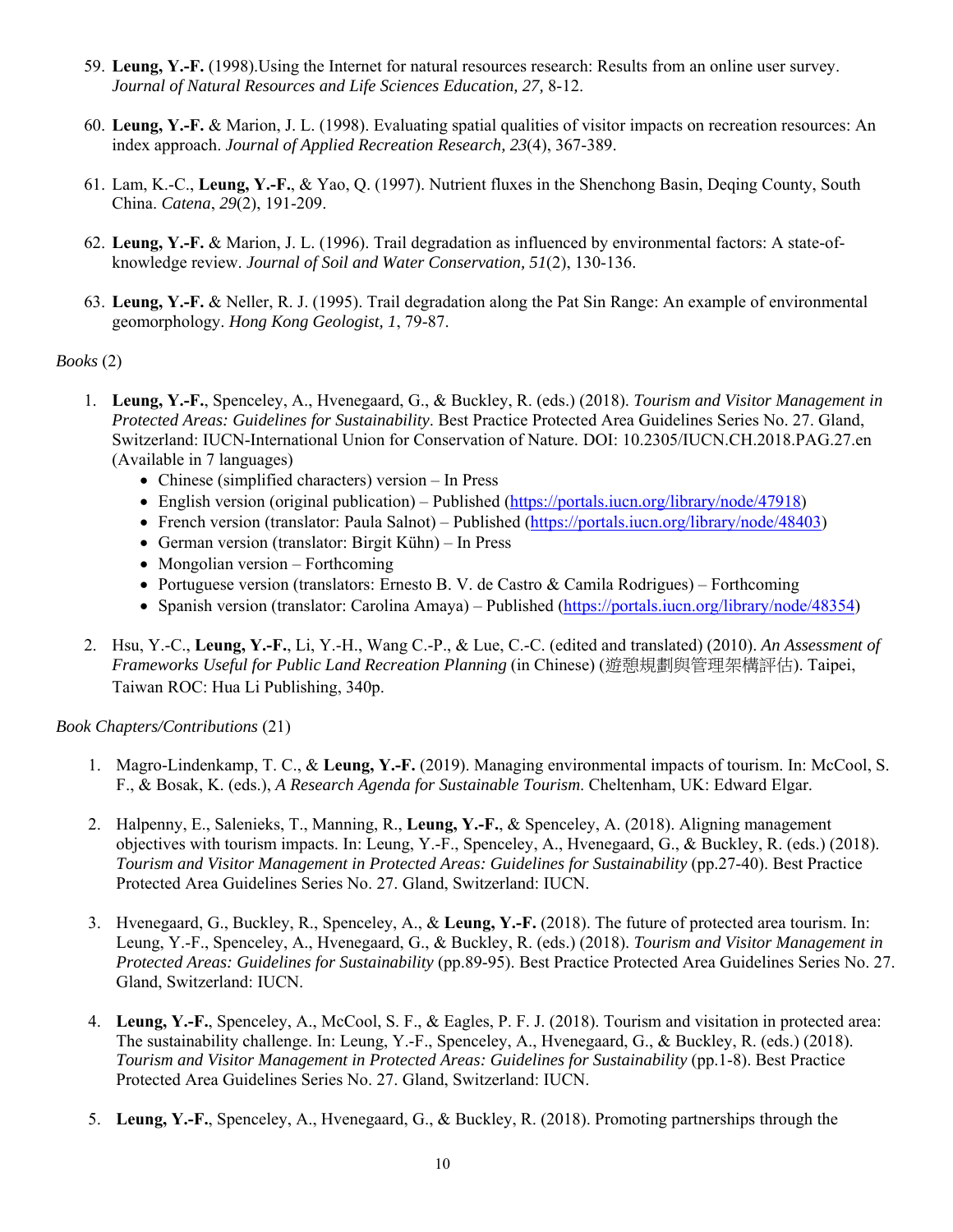European Charter for Sustainable Tourism. In: Leung, Y.-F., Spenceley, A., Hvenegaard, G., & Buckley, R. (eds.), *Tourism and Visitor Management in Protected Areas: Guidelines for Sustainability* (p. 28). Best Practice Protected Area Guidelines Series No. 27. Gland, Switzerland: IUCN.

- 6. **Leung, Y.-F.**, Halpenny, E., Salenieks, T., Manning, R., Bride, I., Walden-Schreiner, C., & Buckley, R. (2018). Adaptive management for sustainable tourism. In: Leung, Y.-F., Spenceley, A., Hvenegaard, G., & Buckley, R. (eds.) (2018). *Tourism and Visitor Management in Protected Areas: Guidelines for Sustainability* (pp.41-62). Best Practice Protected Area Guidelines Series No. 27. Gland, Switzerland: IUCN.
- 7. Spenceley, A., Hvenegaard, G., Bushell, R., **Leung, Y.-F.**, McCool, S. F., & Eagles, P. F. J. (2018). The impacts of protected area tourism. In: Leung, Y.-F., Spenceley, A., Hvenegaard, G., & Buckley, R. (eds.) (2018). *Tourism and Visitor Management in Protected Areas: Guidelines for Sustainability* (pp.9-26). Best Practice Protected Area Guidelines Series No. 27. Gland, Switzerland: IUCN.
- 8. Walden-Schreiner, C., Miller, A. B., & **Leung, Y.-F.** (2018). Monitoring of visitor use and impact indicators in Yosemite National Park (USA). In: Leung, Y.-F., Spenceley, A., Hvenegaard, G., & Buckley, R. (eds.) (2018). *Tourism and Visitor Management in Protected Areas: Guidelines for Sustainability* (p. 46). Best Practice Protected Area Guidelines Series No. 27. Gland, Switzerland: IUCN.
- 9. Smith, C., Walden-Schreiner, C., & **Leung, Y.-F.** (2016). Participatory GIS in recreation resource planning. In: Baas, J., & Burns, R. (eds.), *Outdoor Recreation Planning* (pp. 102-109). Champaign, IL: Sagamore Publishing.
- 10. **Leung, Y.-F.**, Hsu, Y.-C., & Lue, C. C. (2010). Visitor experience and resource protection (VERP): A planning and management framework for visitor impacts and carrying capacity of national parks (in Chinese). In: Hsu, Y.- C., Leung, Y.-F., Li, Y.-H., Wang C.-P., & Lue, C.-C. (eds. and trans.), *An Assessment of Frameworks Useful for Public Land Recreation Planning* (pp. 152-183). Taipei, Taiwan ROC: Hua Li Publishing.
- 11. Li, Y.-H., Hsu, Y.-C., & **Leung, Y.-F.** (2010). Establishing indicators and standards for management zones in Tatajia (in Chinese). In: Hsu, Y.-C., Leung, Y.-F., Li, Y.-H., Wang C.-P., & Lue, C.-C. (eds. and trans.), *An Assessment of Frameworks Useful for Public Land Recreation Planning* (pp. 218-253). Taipei, Taiwan ROC: Hua Li Publishing.
- 12. Hsu, Y.-C., **Leung, Y.-F.**, Li, Y.-H., Wang, C.-P., & Lue, C.-C. (2010). Experiences and lessons learned from applying VERP to Yushan National Park (in Chinese). In: Hsu, Y.-C., Leung, Y.-F., Li, Y.-H., Wang C.-P., & Lue, C.-C. (eds. and trans.), *An Assessment of Frameworks Useful for Public Land Recreation Planning* (pp. 270-295). Taipei, Taiwan ROC: Hua Li Publishing.
- 13. Supak, S., **Leung, Y.-F.**, & Stewart, K. (2010). Geotourism potential in North Carolina: Perspectives from interpretation at state parks. In: Newsome, D. & Dowling, R. (eds.), G*eotourism: The Tourism of Geology and Landscape* (pp. 172-183). Oxford, UK: Goodfellow Publishers.
- 14. **Leung, Y.-F.**, Marion, J. L., & Farrell, T. A. (2008). Recreation ecology in sustainable tourism and ecotourism: a strengthening role. In McCool, S. F. & Moisey, N. (eds), *Tourism, Recreation and Sustainability: Linking Culture and the Environment (2nd Ed)* (pp. 19-37). Wallingford, UK: CABI Publishing.
- 15. **Leung, Y.-F.**, Marafa, L., & Chau, K. C. (2006). Embracing or overstretching the concept of urban ecotourism: The case of Hong Kong. In: Jim, C. Y. & Corlett, R. T. (eds.), *Sustainable Management of Protected Areas for Future Generations* (pp. 389-400). Gland, Switzerland and Hong Kong: IUCN-WCPA and Friends of Country Parks.
- 16. **Leung, Y.-F.** & Marion, J. L. (2004). Management impacts of camping. In: Buckley, R. (ed.), *Environmental Impacts of Ecotourism* (pp. 245-258). Wallingford, UK: CABI Publishing.
- 17. Marion, J. L. & **Leung, Y.-F.** (2004). Environmentally sustainable trail management. In: Buckley, R. (ed.), *Environmental Impacts of Ecotourism* (pp. 229-243). Wallingford, UK: CABI Publishing.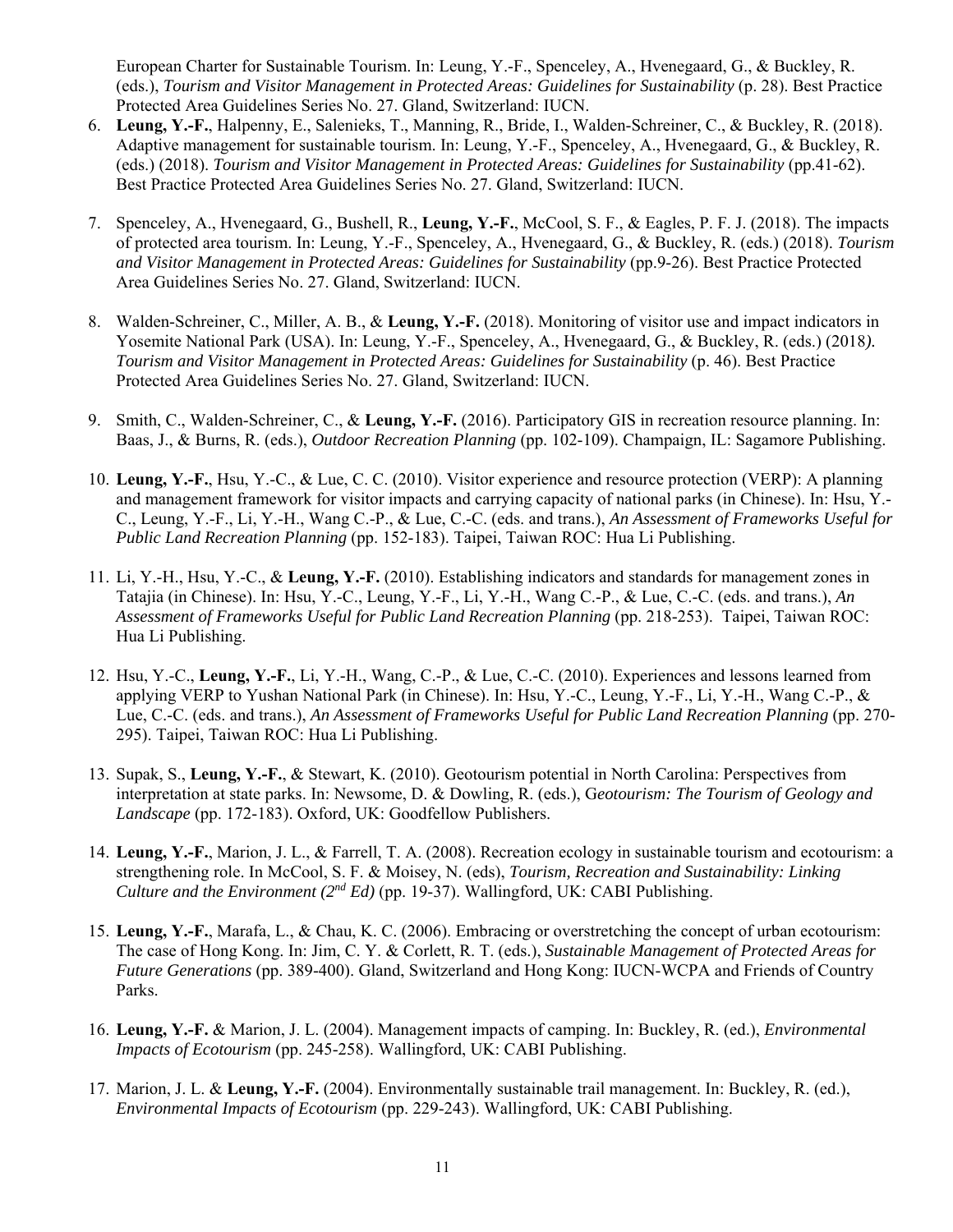- 18. **Leung, Y.-F.** (2003). Resource management. In: Jenkins, J. & Pigram, J. (eds), *Encyclopedia of Leisure and Outdoor Recreation* (pp. 434-435). London and New York: Routledge.
- 19. **Leung, Y.-F.**, Marion, J. L., & Farrell, T. A. (2001). The role of recreation ecology in sustainable tourism and ecotourism. In: McCool, S. F. & Moisey, N. (eds), *Tourism, Recreation and Sustainability: Linking Culture and Environment* (pp. 21-39). Oxon, UK: CABI Publishing.
- 20. Marion, J. L. & **Leung, Y.-F.** (1998). International impact research and management. In: Hammitt, W. E. & Cole, D. N., *Wildland Recreation: Ecology and Management (2nd Ed.)* (pp. 329-346). New York, NY: John Wiley.
- 21. Marion, J. L. & **Leung, Y.-F.** (1998). Campsite survey implications for managing designated campsites at Great Smoky Mountains National Park. In: Kulhavy, D. L. & Legg, M. H. (eds.), *Wilderness and Natural Areas in Eastern North America: Research, Management and Planning* (pp. 146-155). Nacogdoches, TX: SFASU Center for Applied Studies in Forestry.

#### *Other Articles* (10)

- 1. Pickering, C., & **Leung, Y.-F.** (2016). Editorial for the special issue of the Journal of Outdoor Recreation and Tourism on mountain biking. *Journal of Outdoor Recreation and Tourism, 15*, iii-iv.
- 2. **Leung, Y.-F**., & Catts, G. (2013). The joy of bioresources: Sustainable forest-recreation connections (invited editorial). *BioResources, 8*(1), 1-2.
- 3. Clark, A. & **Leung, Y.-F.** (2007). Getting out, going green: Outdoor recreation is linked to pro-environmental attitudes and behaviors, *Parks and Recreation, 42*(8), 26-31.
- 4. **Leung, Y.-F.** & Monz, C. (2006). Visitor impact monitoring: Old issues, new challenges (special issue introduction). *George Wright Forum*, 23(2), 7-10.
- 5. Naber, M. D. & **Leung, Y.-F.** (2006). Technology lends a helping hand: Recreation managers are learning the benefits of using geospatial technologies in resource management. *Parks and Recreation, 41*(7), 24-30.
- 6. Dorwart, C., **Leung, Y.-F.**, & Moore, R. (2004). Managing visitors' perceptions. *Parks and Recreation*, *39*(5), 24-31.
- 7. **Leung, Y.-F.** (2004). Leisure matters to the environment: The era of ecoleisure. *Australasian Parks and Leisure, 7*(2), 20.
- 8. Wirsching, A., **Leung, Y.-F.**, & Attarian, A. (2003). Swatting little bugs: what agencies can do to decrease depreciative visitor behavior. *Parks and Recreation, 38*(11), 16-22.
- 9. **Leung, Y.-F.** & Attarian, A. (2003). Frontcountry visitor information/education programs: are there lessons for wilderness? *International Journal of Wilderness, 9*(1), 32-33.
- 10. **Leung, Y.-F.** (1997). Natural resources research on the Internet: Possibilities and pitfalls. *Natural Areas Journal, 17*(1), 69-74.

#### *Conference Proceedings Papers* (21)

1. Helmer, M., Miller, A., Barborak, J., McCool, S., & **Leung, Y-F.** (2019). Global dimensions: Trends, lessons and collaborative learning. In Selin, S. (ed.), *Igniting the Science of Recreation: Linking Science, Policy, and Action*. General Technical Report PNW-XXX. Seattle, WA: USDA Forest Service. In Press.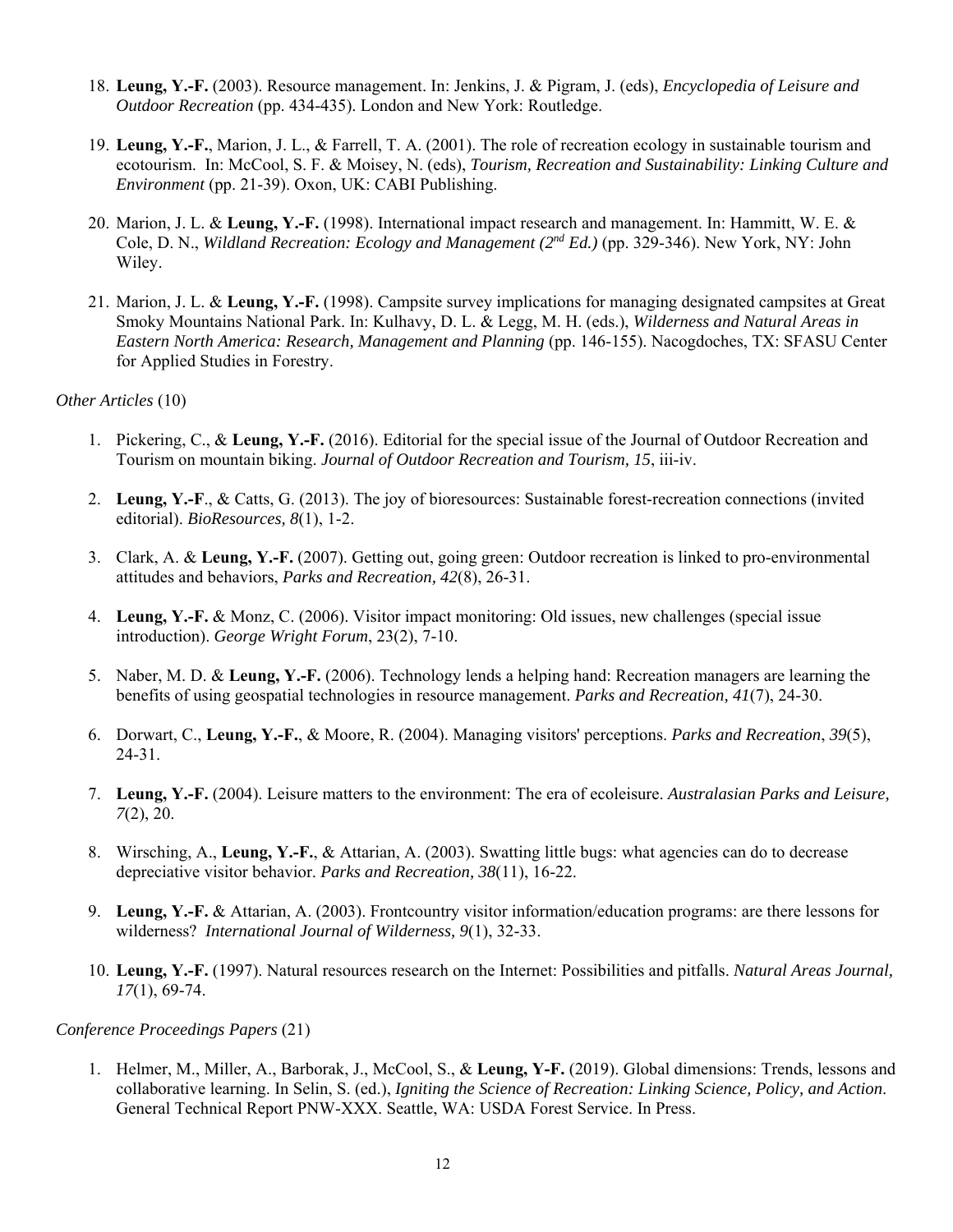- 2. McArdle, K., Oliphant, E., Walden-Schreiner, C., Edwards, M., **Leung, Y.-F.**, Blank, G., Seekamp, E., & Duerden, M. (2017). Evaluating diverse trail projects using standardized assessment tools: Conservation Corps example. In: Weber, S. (ed.), *Connections across People, Place, and Time: Proceedings of the 2017 George Wright Society Conference on Parks, Protected Areas, and Cultural Sites* (pp. 103-108). Hancock, MI: George Wright Society.
- 3. **Leung, Y.-F.** (2010). Recreation ecology in East Asia: Redefining impact? In: Hsu, Y.-C. (ed.), *Proceedings of the Conference on the Issues Confronting the Management of World's National Parks, August 2010 – Volume I* (pp. 243-252). Taipei, Taiwan ROC: Hua Li Publishing.
- 4. Hsu, Y.-C., **Leung, Y.-F.**, & Wang, C.-P. (2009). VERP project in Yu-Shan National Park: Research and application (in Chinese). *Proceedings of the Leave No Trace and Environmental Impact Management Conference, May 2009* (pp. 20-37). Taipei, Taiwan ROC: Forestry Bureau.
- 5. Hsu, Y.-C. & **Leung, Y.-F.** (2008). Applying VERP in Yu-Shan National Park: opportunities and challenges (in Chinese). In Hsu, Y.-C. (eds), *Recreational Use and Resource Protection in National Parks: Symposium Proceedings* (pp. 1-18). Hualien, Taiwan ROC: Dong Hwa University.
- 6. **Leung, Y.-F.** (2008). Research foundations of the VERP framework: a synopsis. In Hsu, Y.-C. (eds), *Recreational Use and Resource Protection in National Parks: Symposium Proceedings* (pp. i-xvii). Hualien, Taiwan ROC: Dong Hwa University, Institute of Tourism and Recreation Management.
- 7. Lin, H.-C., **Leung, Y.-F.**, & Hsu, S.-I. (2008). A study of trail impacts and surfacing effectiveness in Yangmingshan National Park (in Chinese). *Proceedings of the 2008 Outdoor Recreation Research Symposium* (pp. 732-744). Taiwan ROC: Outdoor Recreation Research Association.
- 8. Lu, D.-J., **Leung, Y.-F**., Xie, S.-T. Xie, & Chen, Z.-Y. (2008). Community-based trail monitoring: a case study of Shih-Pan Trail at Linmei, Ilan (in Chinese). *Proceedings of the 2008 Symposium on Community Forestry* (pp. 59-76) Taipei, Taiwan ROC: Forestry Bureau.
- 9. Dorwart, C., Moore, R. L., & **Leung, Y.-F.** (2007). Visitor employed photography (VEP): Its potential and use in evaluating visitors' perceptions of resource impacts on trail and park settings. In Burns, R. & Robinson, K. (comps.), *Proceedings of the 2006 Northeastern Recreation Research Conference* (pp. 307-315). Gen. Tech. Rep. NRS-P-14. Newtown Square, PA: USDA Forest Service, Northeastern Experimental Station.
- 10. Robinson, J., **Leung, Y.-F.**, & Eagles, P. F. J. (2006). Making your visitors count: Collecting and archiving visitation data in U.S. protected areas. In: Harmon, D. (ed.), *People, Places, and Parks: Proceedings of the 2005 George Wright Society Conference on Parks, Protected Areas and Cultural Sites* (pp. 236-241). Hancock, MI: George Wright Society.
- 11. Monz, C., Young, E., & **Leung, Y.-F.** (2005). Monitoring the impacts of visitors to shorebird populations in the NPS Coastal and Barrier Islands Network areas. In: Bricker, K. (ed.), *Proceedings of the 2004 Northeastern Recreation Research Conference* (pp. 373-377). General Technical Report NE-326. Newtown Square, PA: USDA Forest Service, Northeastern Experiment Station.
- 12. Bloyer, J., Gustke, L., & **Leung, Y.-F**. (2004). Indicators for sustainable tourism development: crossing the divide from definitions to actions. In: Pineda, F. D. & Brebbia, C. A. (eds.), *Sustainable Tourism* (pp. 109-115). Southampton, UK: Wessex Institute of Technology Press.
- 13. Ingle, C., **Leung, Y.-F.**, Monz, C., & Bauman, H. (2004). Monitoring visitor impacts in coastal national parks: A review of techniques. In: Harmon, D., Kilgore, B. M., & Vietzke, G. E. (eds.) *Protecting Our Diverse Heritage: The Role of Parks, Protected Areas, and Cultural Sites -- Proceedings of George Wright Society/National Park Service Joint Conference; April 14-18, 2003; San Diego, CA* (pp. 228-233). Hancock, MI: George Wright Soc.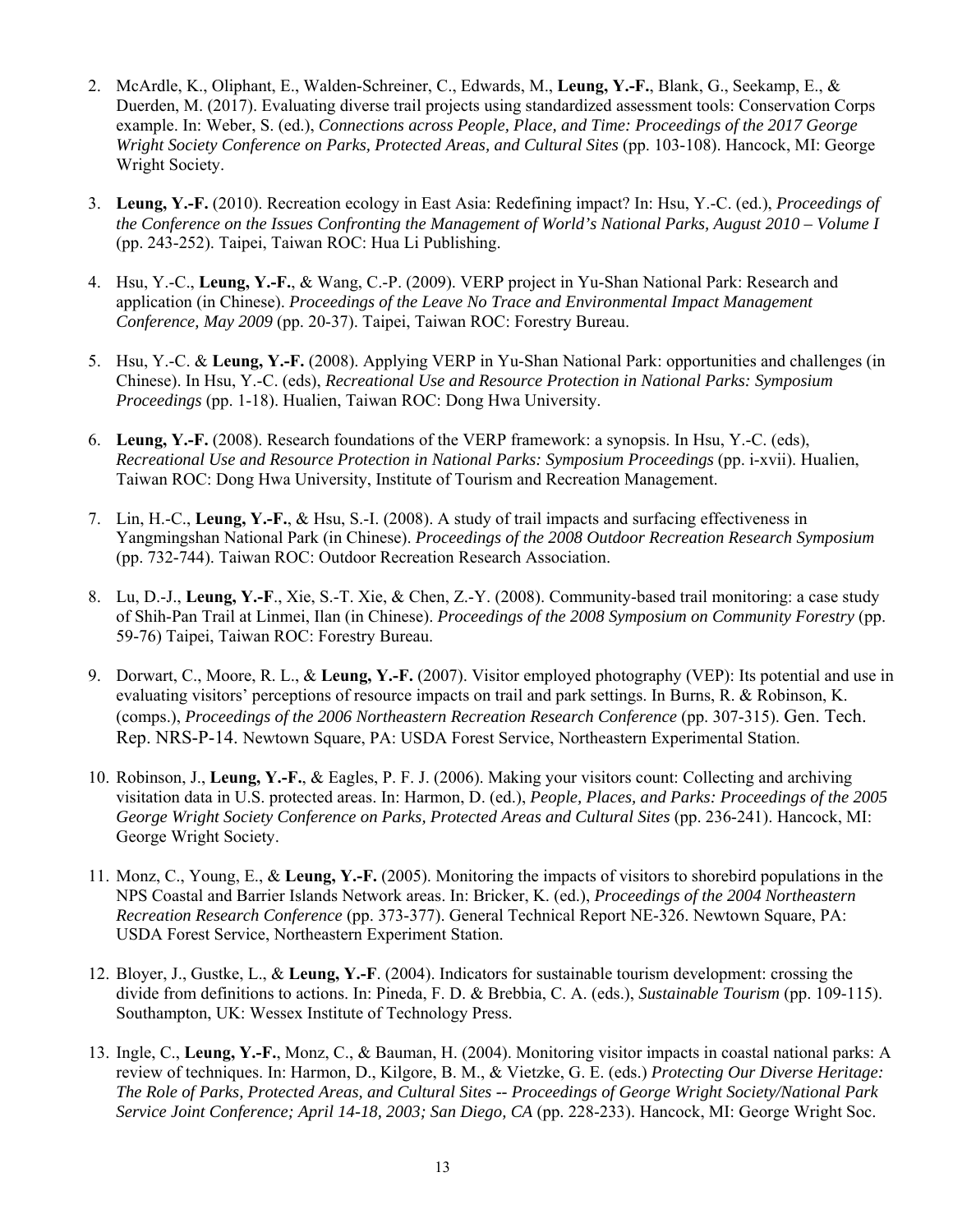- 14. **Leung, Y.-F**. & Meyer, K. (2004). Soil compaction as indicated by penetration resistance: A comparison of two types of penetrometers. In: Harmon, D., Kilgore, B. M., & Vietzke, G. E. (eds.) *Protecting Our Diverse Heritage: The Role of Parks, Protected Areas, and Cultural Sites -- Proceedings of George Wright Society/National Park Service Joint Conference; April 14-18, 2003; San Diego, CA* (pp. 370-375). Hancock, MI: George Wright Society.
- 15. Monz, C., **Leung, Y.-F.**, Ingle, M. C., & Bauman, H. (2004). Visitor impact monitoring in the Coastal and Barrier Island Network. In: Harmon, D., Kilgore, B. M., & Vietzke, G. E. (eds.) *Protecting Our Diverse Heritage: The Role of Parks, Protected Areas, and Cultural Sites -- Proceedings of George Wright Society/National Park Service Joint Conference; April 14-18, 2003; San Diego, CA* (pp. 135-139). Hancock, MI: George Wright Society.
- 16. **Leung, Y.-F.** & Farrell, T. A. (2002). Visitor impact knowledge is basic. In: *Portfolio of Statements and Presentations - The World Ecotourism Summit; May 19-22, 2002; Quebec City, Canada*.
- 17. **Leung, Y.-F.**, Marion, J. L., & Cole, D. N. (2002). Visitor impact assessment and monitoring systems: evolution and current development. In: Bondrup-Nielsen, S. & Munro, N. (ed.), *Managing Protected Areas in a Changing World: Proceedings of the 4th Int'l Conference on Science and Management of Protected Areas; May 14-19, 2000; Waterloo, ON, Canada* (pp. 213-220). Wolfville, NS: SAMPAA.
- 18. **Leung, Y.-F.** (2002). Recreation ecology and visitor carrying capacity management: Implications for protected areas in East Asia. In: Hodgkiss, J. (ed.), *Challenge of Nature Conservation in the Face of Development Pressure: Proceedings of the IUCN World Commission on Protected Areas - East Asia Conference, June 2001, Hong Kong* (pp. 67-73). Hong Kong: Agriculture, Fisheries and Conservation Department and Friends of the Country Parks.
- 19. **Leung, Y.-F.** & Marion, J. L. (2000). Recreation impacts and management in wilderness: a state-of-knowledge review. In: Cole, D. N., McCool, S. F., Borrie, W. T., & O'Loughlin, J. (comps.), *Wilderness Science in a Time of Change Conference - Volume 5: Wilderness Ecosystems, Threats, and Management; May 23-27, 1999; Missoula, MT* (pp. 23-48). Proc. RMRS-P-15-VOL-5. Ogden, UT: USDA Forest Service, Rocky Mountain Research Station.
- 20. **Leung, Y.-F.** & Marion, J. L. (2000). Wilderness campsite conditions under an unregulated camping policy: An Eastern example. In: Cole, D. N., McCool, S. F., Borrie, W. T., & O'Loughlin, J. (comps.), *Wilderness Science in a Time of Change Conference - Volume 5: Wilderness Ecosystems, Threats, and Management; May 23-27, 1999; Missoula, MT* (pp. 148-152). Proc. RMRS-P-15-VOL-5. Ogden, UT: USDA Forest Service, Rocky Mountain Research Station.
- 21. **Leung, Y.-F.** & Marion, J. L. (1997). River recreation impacts: A survey of day and overnight whitewater use sites along five West Virginia rivers. In *Proceedings of the 3rd Biennial Symposium on River Management and Planning* (pp. 135-143). Missoula, MT: River Management Society.

## *Technical Reports* (43)

- 1. **Leung, Y.-F.**, Cheung, S., & Smith, J. (2019). *Statistical Report of State Park Operations: 2017-2018*. Final report submitted to National Association of State Park Directors. In Press.
- 2. Edwards, M. B., Walden-Schreiner, C., Oliphant, E., Blank, G., **Leung, Y.-F.**, Seekamp, E., & McArdle, K. (2018). 2017 Public Lands Service Coalition Habitat Evaluation Report. Final report submitted to Conservation Legacy.
- 3. Edwards, M. B., Walden-Schreiner, C., Oliphant, E., **Leung, Y.-F.**, Seekamp, E., Blank, G., & McArdle, K.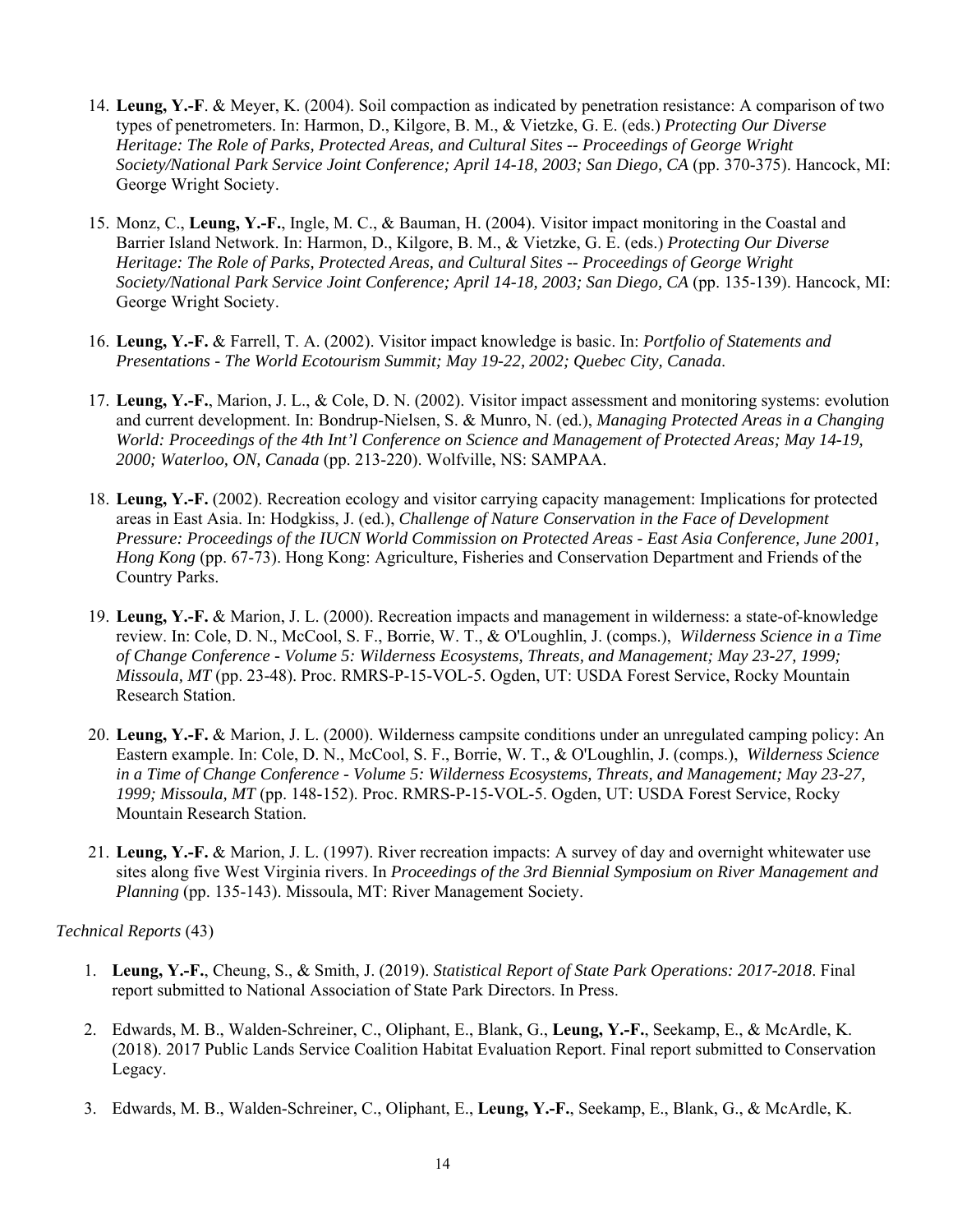(2018). 2017 Public Lands Service Coalition Trail Evaluation Report. Final report submitted to Conservation Legacy.

- 4. **Leung, Y.-F.**, Walden-Schreiner, C., Miller, A., & Smith, J. (2018). Statistical Report of State Park Operations: 2016-2017. Final report submitted to National Association of State Park Directors.
- 5. **Leung, Y.-F.**, Miller, A., Walden-Schreiner, C., & Smith, J. (2017). Statistical Report of State Park Operations: 2015-2016. Final report submitted to National Association of State Park Directors.
- 6. Edwards, M., **Leung, Y.-F.**, Seekamp, E., Blank, G., & Duerden, M., Walden-Schreiner, C., McArdle, K., & Oliphant, E. (2016). 2016 Public Lands Service Coalition Trail Evaluation Report. Final report submitted to Conservation Legacy.
- 7. Engels, B., **Leung, Y.-F.**, & Nikolaeva, E. (2016). Tourism and Protected Areas Specialist Group at the 2016 IUCN World Conservation Congress: A Summary Report. Reported submitted to IUCN World Commission on Protected Areas, Tourism and Protected Areas Specialist Group.
- 8. **Leung, Y.-F.**, Smith, J., & Miller, A. (2016). Statistical Report of State Park Operations: 2014-2015. Final report submitted to National Association of State Park Directors.
- 9. Walden-Schreiner, C., Tsai, W.-L., & **Leung, Y-.F.** (2015). Geospatial Analysis of Pack Stock Movement and Grazing Patterns Pilot Study in Subalpine Meadows at Yosemite National Park. Final report submitted to USDI National Park Service.
- 10. **Leung, Y.-F.**, Smith, J., & Miller, A. (2015). Statistical Report of State Park Operations: 2013-2014. Final report submitted to National Association of State Park Directors.
- 11. Floyd, M. F., McHale, M. R., **Leung, Y.-F.**, Tsai, W.-L., & Baran, P. K. (2014). Understanding Urban and Community Forests Contributions to Physical Activity and Health. Technical Report submitted to USDA Forest Service, National Urban and Community Forestry Advisory Council.
- 12. Thompson, E., Whitlow, M., Li, J., Méley, A., Bitsura-Meszaros, K., **Leung, Y.-F.**, & Barbieri, C. (2014). Tourism Promotion for UNESCO World Heritage Sites: An Evaluation of Government Websites from Four Countries. Unpublished report submitted to USDI National Park Service, Office of International Affairs.
- 13. **Leung, Y.-F.**, Smith, J., Miller, A., & Serenari, C. (2014). Statistical Report of State Park Operations: 2012-2013. Final report submitted to National Association of State Park Directors.
- 14. **Leung, Y.-F.**, Siderelis, C., & Miller, A. (2013). Statistical Report of State Park Operations: 2011-2012. Final report submitted to National Association of State Park Directors.
- 15. **Leung, Y.-F.**, Bushell, R., & Barborak, J. (2012). Sustainable Practices and Approaches: Good Conservation Outcomes from Tourism and Visitation to Protected and Environmentally Sensitive Areas (IUCN World Conservation Congress Workshop #762; Jeju, South Korea). Workshop Summary and Notes submitted to the IUCN-WCPA Tourism and Protected Areas Specialist Group.
- 16. **Leung, Y.-F.**, Siderelis, C., & Miller, A. (2012). Statistical Report of State Park Operations: 2010-2011. Final report submitted to National Association of State Park Directors.
- 17. Monz, C., Marion, J., & **Leung, Y.-F.** (2012). Final report on the International Recreation Ecology Workshop at Griffith University, Australia. Report for Aldo Leopold Wilderness Research Institute.
- 18. Leung, Y.-F. (2013). Enhancing protected area management and stewardship education through participatory monitoring: prototype development for North Carolina Coastal Reserves: Final Report.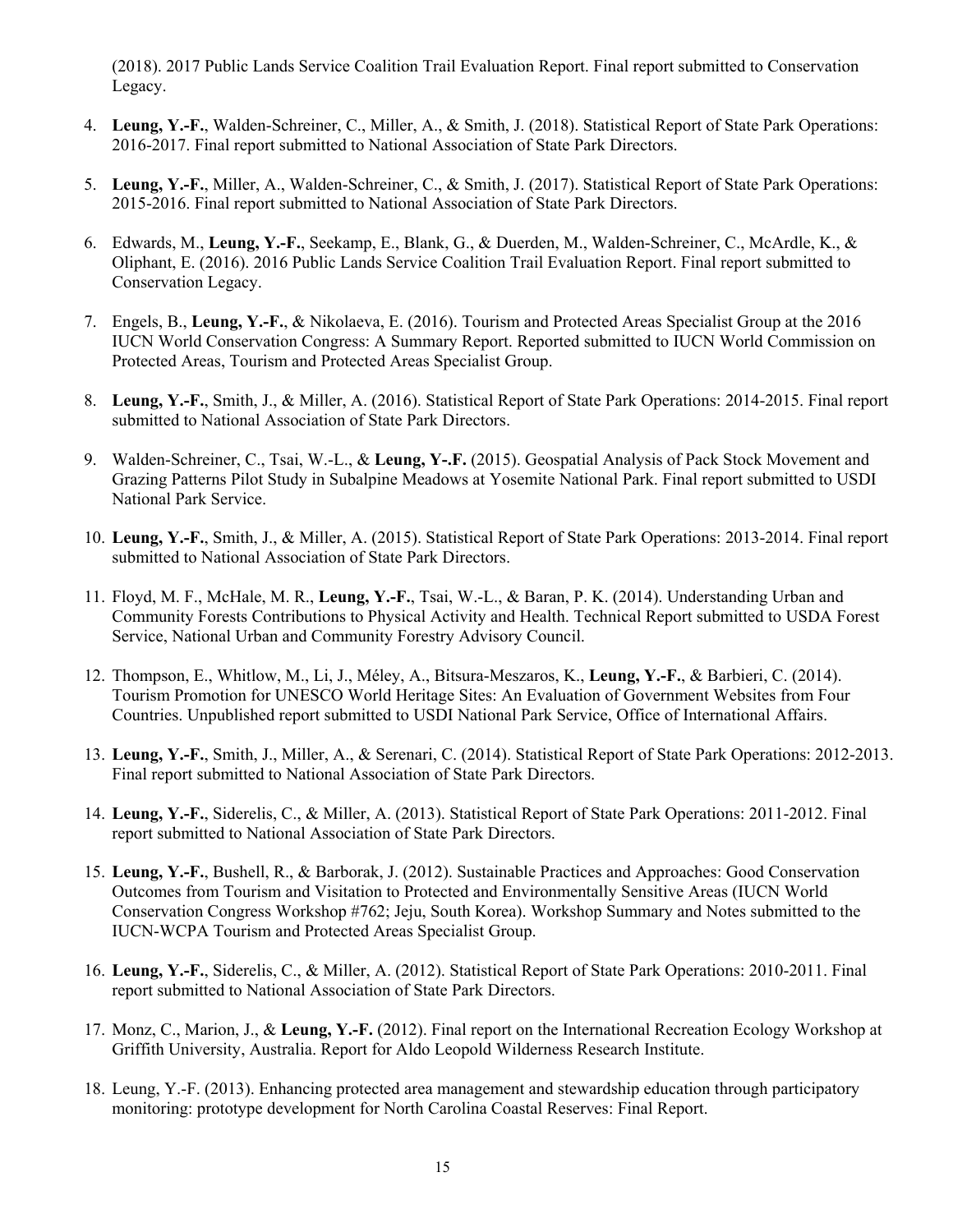- 19. **Leung, Y.-F.**, Bigsby, K., & Kollar, C. (2011). Developing Methods for Integrated Analysis of Meadow Condition and Informal Trail Data in Yosemite National Park. Technical report submitted to USDI National Park Service, Yosemite National Park.
- 20. **Leung, Y.-F**., Siderelis, C., & Kollar, C. (2011). Statistical Report of State Park Operations: 2009-2010. Final report submitted to National Association of State Park Directors.
- 21. Hockett, K., Clark, A., **Leung, Y.-F**., Marion, J. L., & Park, L. (2010). Deterring off-trail hiking in protected natural areas: Evaluating options with surveys and unobtrusive observation. Technical report submitted to USDI National Park Service, C&O Canal National Historic Park. Blacksburg, VA: USGS Patuxent Wildlife Research Center, Virginia Tech Field Unit.
- 22. **Leung, Y.-F.**, Siderelis, C., & Serenari, C. (2010). Annual Information Exchange 2010: A Statistical Report of State Park Operations in 2008-2009. Raleigh, NC: National Association of State Park Directors (NASPD).
- 23. **Leung, Y.-F.**, Siderelis, C., & Hoffbeck, D. (2009). Annual Information Exchange 2009: A Statistical Report of State Park Operations in 2007-2008. Raleigh, NC: NASPD.
- 24. **Leung, Y.-F.**, Siderelis, C., & Hoffbeck, D. (2008). Annual Information Exchange 2008: A Statistical Report of State Park Operations in 2006-2007. Raleigh, NC: NASPD.
- 25. **Leung, Y.-F.** (2008). Developing Social Trails Monitoring and Analysis Protocol for Yosemite National Park VERP Monitoring Program. Yosemite, CA: Yosemite National Park.
- 26. Flood, J**., Leung, Y.-F**., & Davis, J. (2007). Book of Abstracts -- The 29th Annual Southeastern Recreation Research (SERR) Conference; Feb. 25-27, 2007; Ashville, NC. Raleigh, NC: NC State University, Department of Parks, Recreation and Tourism Management.
- 27. **Leung, Y.-F.**, Siderelis, C., & Chelf, S. (2007). Annual Information Exchange 2007: A Statistical Report of State Park Operations in 2005-2006. Raleigh, NC: NASPD.
- 28. Seher, V., Lisius, S., Thompson, S., Bacon, J., & **Leung, Y.-F.** (2007). VERP Indicator Report: Wildlife Exposure to Human Food. Yosemite, CA: Yosemite National Park.
- 29. Bacon, J., Elliot, C., Putnam, R., Brown, T., Canapary, E., & **Leung Y.-F.** (2006). VERP Formal and Social Trail Assessments for the Tuolumne Meadows Area. Yosemite, CA: Yosemite National Park.
- 30. **Leung, Y.-F.**, Robinson, J., & Flood, J. (2006). Book of Abstracts -- The 28th Annual Southeastern Recreation Research (SERR) Conference; Feb. 26-28, 2006; Wilmington, NC. Raleigh, NC: NC State University, Department of Parks, Recreation and Tourism Management.
- 31. **Leung, Y.-F.** (2005). Recreation Ecology and Visitor Impact Research: An Annotated Bibliography. Final report submitted to Aldo Leopold Institute of Wilderness Research.
- 32. **Leung, Y.-F.** & Meyer, K. (2004). Research to Support Development of Resource Indicators and Standards for the Visitor Experience and Resource Protection (VERP) Implementation on Boston Harbor Islands. Final report submitted to USDI National Park Service.
- 33. **Leung, Y.-F.** & Attarian, A. (2003). Evaluating the Effectiveness of the Leave No Trace Program in the City of Durango, Colorado. Final report submitted to the Leave No Trace, Inc.
- 34. Monz, C. & **Leung, Y.-F.** (2003). National Park Service Coastal Visitor Impact Monitoring: Phase II Project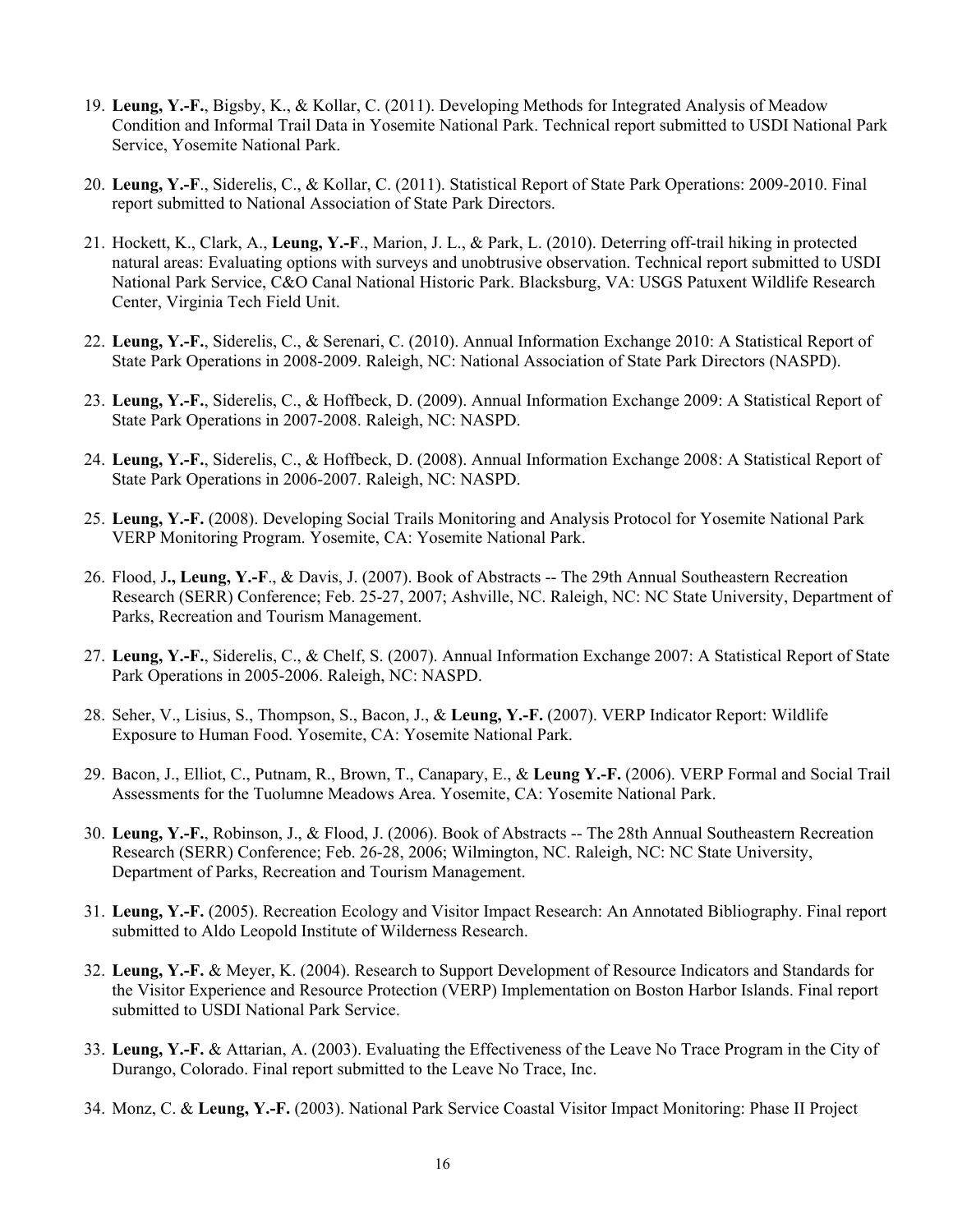Report. Report Submitted to National Park Service, Northeast Coastal and Barrier Network.

- 35. Monz, C. & **Leung, Y.-F.** (2003). National Park Service Coastal Visitor Impact Monitoring: Phase I Project Report. Report Submitted to National Park Service, Northeast Coastal and Barrier Network.
- 36. **Leung, Y.-F.** (2002). Forest Tourism and Ecotourism Development in Natural Forest Protection Program (NFPP) Pilot Demonstration Sites. Consultancy report submitted to the Chinese Academy of Forestry Sciences and the United Nations Development Program, Beijing, PR China.
- 37. **Leung, Y.-F.**, & Marion, J. L. (1998). A Survey of Whitewater Recreation Sites on Fiver West Virginia Rivers. Blacksburg, VA: USGS Biological Resources Division, Virginia Tech Cooperative Park Studies Unit.
- 38. **Leung, Y.-F.** (1998). Existing Recreational Uses on Water Supply Lands of New York City (Final Consulting Report). Shokan, NY: New York City Department of Environmental Protection.
- 39. **Leung, Y.-F.** (1998). Impacts of Recreational Use on Water Quality: A Synthesis of Literature (Final Consultancy Report). Shokan, NY: New York City Department of Environmental Protection.
- 40. **Leung, Y.-F.** (1998). Impacts of Recreational Use on Water Quality: An Annotated Bibliography (Final Consultancy Report). Shokan, NY: New York City Department of Environmental Protection.
- 41. **Leung, Y.-F.** (1998). Alternative Recreational Opportunities in or within Easy Drive of New York City's Watersheds (Final Consultancy Report). Shokan, NY: New York City Dept. of Environmental Protection.
- 42. Marion, J. L., & **Leung, Y.-F.** (1997). An Assessment of Campsite Conditions in Great Smoky Mountains National Park (Research/Resources Management Report). Atlanta, GA: USDI National Park Service, Southeast Regional Office.
- 43. **Leung, Y.-F.**, & Marion, J. L. (1995). A Survey of Campsite Conditions in Eleven Wilderness Areas of the Jefferson National Forest. Blacksburg, VA: USDI National Biological Service, Virginia Tech Cooperative Park Studies Unit.

## **INVITED PRESENTATIONS** (41)

- 1. **Leung, Y.-F.** (April 2018). Recreation ecology: Research to support sustainable visitor use in parks and protected areas. Invited presentation at the *2018 Federal Energy Regulatory Commission Recreation Management Workshop*, Auburn, Alabama.
- 2. **Leung, Y.-F.** (February 2018). Cultural considerations in managing Chinese tourists in national parks. Invited presentation at the *Yellowstone National Park Chinese Tourism Workshop*, West Yellowstone, MT.
- 3. **Leung, Y.-F.** (January 2018). From long-term agency data reporting to emerging big-data analytics. Invited presentation at the *European Commission Global Visitor Data Working Group Meeting,* Ispra, Italy.
- 4. **Leung, Y.-F.** (November 2017). Are we loving our (country) parks to death? Global challenges, local solutions. Invited presentation at *Public Lecture Series for the Hong Kong Country Park 40th Anniversary*, Hong Kong SAR.
- 5. **Leung, Y.-F.** (July 2017). Research on trail corridors: A multidisciplinary review. Invited presentation at *Scale and Linkage: International Symposium on Ecological Corridor and Trail Management in Shallow Mountain Ecosystem*, Taipei, Taiwan ROC.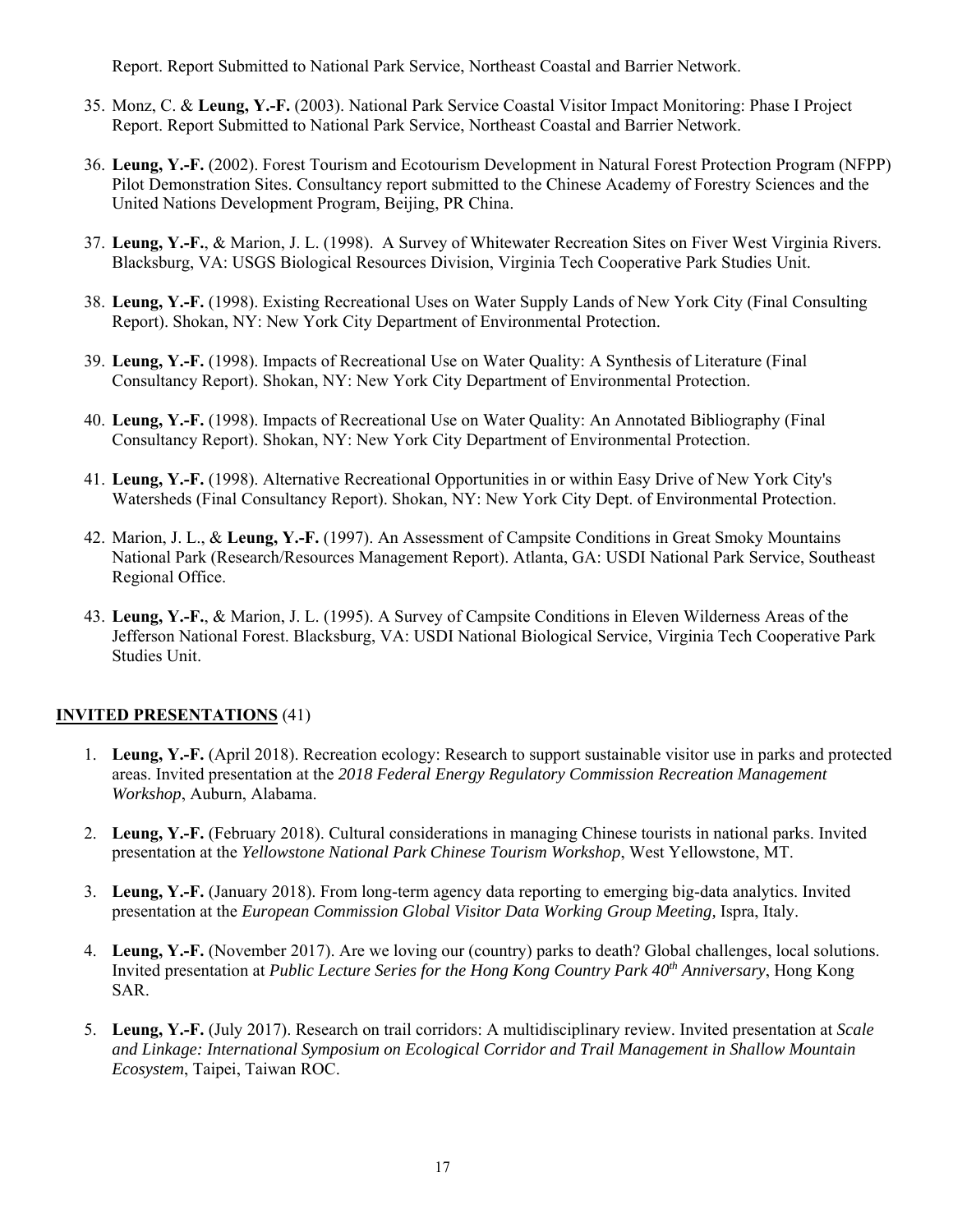- 6. **Leung, Y.-F.** (May 2017). Visitor management in protected areas: Some international experiences. Invited presentation at Galápagos National Park, Puerto Ayora, Ecuador.
- 7. **Leung, Y.-F.** (May 2017). Developing indicators and monitoring protocols: Examples from U.S. National Parks. Invited presentation at Galápagos National Park, Puerto Ayora, Ecuador.
- 8. **Leung, Y.-F.** (November 2016). Trail science: An international overview. Invited paper presented at the *Trail Science and Management Symposium*; Hong Kong SAR.
- 9. **Leung, Y.-F.** (May 2016). Research to support visitor impact monitoring in protected areas: Some international trends. Invited paper presented at the *2nd International Symposium on Tourism and Protected Areas in Brazil*; Brasilia, Brazil.
- 10. **Leung, Y.-F.** (December 2015). The multi-faceted nature of capacity management in urban protected areas. Invited presentation at the *International Conference on Conservation and Management of Urban Protected Areas*; Taipei, Taiwan ROC.
- 11. **Leung, Y.-F.** (November 2015). Indicator-based frameworks and indicator development: A quick tour. Invited presentation at the *Workshop on Visitor Capacity Management in Protected Areas*. Taichung, Taiwan ROC.
- 12. **Leung, Y.-F.** (November 2015). Human dimensions of natural resources: A collaborative learning and research model. Invited seminar presentation at the Department of Geography and Resource Management. The Chinese University of Hong Kong. Hong Kong SAR, PR China.
- 13. **Leung, Y.-F.** (March 2015). Participatory monitoring to support protected area conservation: Local examples, global trends, and future outlooks. Invited presentation at the *2015 International Symposium of Community-based Conservation*, Taipei, Taiwan ROC.
- 14. **Leung, Y.-F.**, Smith, J., & Miller, A. (November 2014). U.S. state parks visitation data from the NASPD Annual Information Exchange project. Invited presentation at the *IUCN World Parks Congress*, Sydney, Australia.
- 15. Marion, J. L., **Leung, Y.-F.**, & Eagleston, H. (October 2014). A state-of-knowledge review of 50 years of wilderness recreation ecology research: Past, present, and future. Invited presentation at the *National Wilderness Conference*; Albuquerque, New Mexico, USA.
- 16. **Leung, Y.-F.,** Kollar, C., & Miller, A. (August 2014). Environmental impacts of mountain biking in the U.S. protected areas. Invited presentation at the *Workshop on Tourism and the Environment: Models of Development*. Lisbon, Portugal.
- 17. **Leung, Y.-F.** (August 2014). Developing indicators of visitor impacts for protected areas: Coastal examples and exercise. Invited presentation at the *Workshop on Protected Area Management and Tourism with Practical Case Study*. Penghu Natural Reserves, Penghu, Taiwan ROC.
- 18. **Leung, Y.-F.** (August 2014). Sustainable visitor management in protected areas: Concepts, frameworks and principles. Invited presentation at the *Workshop on Protected Area Management and Tourism with Practical Case Study*. Penghu Natural Reserves, Penghu, Taiwan ROC.
- 19. **Leung, Y.-F.** (June 2014). Participatory monitoring to support sustainable visitor management in protected areas. Invited presentation at the Headquarters of the International Union for Conservation of Nature (IUCN). Gland, Switzerland.
- 20. **Leung, Y.-F.** (March 2014). Protocol development and field implementation of trail inventory, assessment and monitoring for protected areas. Invited presentation at the *USFS-ICMBio Workshop on Public Use Management in Protected Areas*. Chapada dos Veadeiros National Park, Brazil.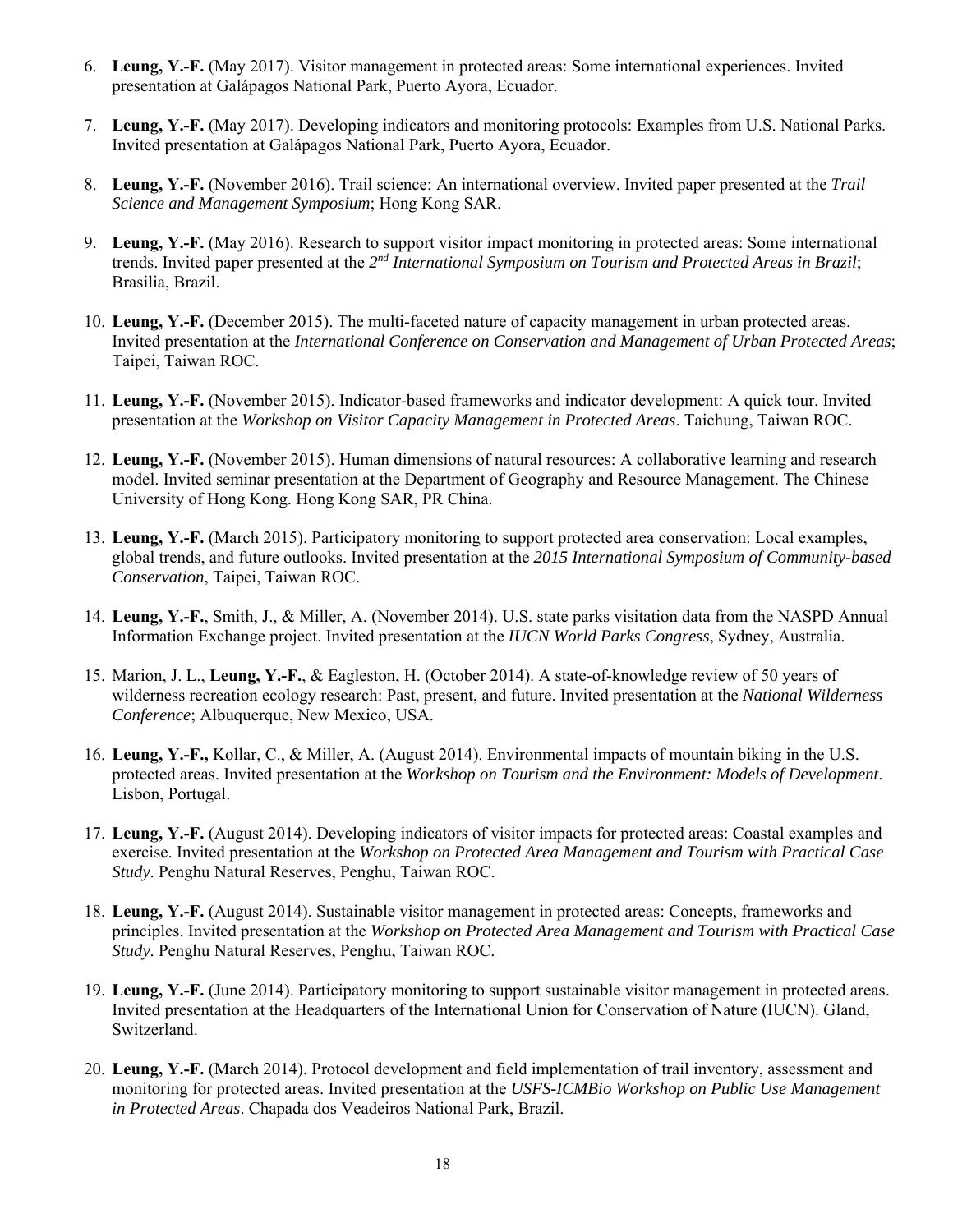- 21. **Leung, Y.-F.**, Walden-Schreiner, C., & Conlon, K. (November 2013). Geospatial approaches to understanding and management of visitor use and impacts in geoparks and other protected areas: Some recent examples. Invited presentation at the *CUHK-Harvard Joint Workshop on Geodesign and VGE: Alternative Futures for the Hong Kong Global Geopark*. Hong Kong SAR, PR China.
- 22. **Leung, Y.-F**. (November 2013). Recreation ecology and visitor impact research: Current trends. Invited presentation at the Department of Landscape Studies, College of Architecture and Urban Planning, Tongji University, Shanghai, PR China.
- 23. **Leung, Y.-F.** (July 2013). Best practice guidelines for sustainable tourism in protected areas: An overview and example highlights. Invited presentation at the *Workshop for Human Impact and Recreation Management in Protected Areas.* Taipei, Taiwan ROC.
- 24. **Leung, Y.-F.** (July 2013). Indicator example: Informal trails in Yosemite National Park. Invited presentation at the *Workshop for Human Impact and Recreation Management in Protected Areas.* Taipei, Taiwan ROC.
- 25. **Leung, Y.-F.**, Magro, T., Moreira, J., & Miller, A. (April 2013). Monitoring visitor impacts in protected areas: A collaborative learning model. Invited presentation at the *IUFRO Conference on Protected Areas and Place Making.* Foz do Iguaçu, Brazil.
- 26. Walden-Schreiner, C., Floyd, M. & **Leung, Y.-F.** (March 2013). Incorporating Physical Activity Measures into Environmental Monitoring of National Parks: An Example from Yosemite. Invited presentation at the *2013 George Wright Society Conference on Parks, Protected Areas, and Cultural Sites*. Denver, Colorado.
- 27. **Leung, Y.-F.** (November 2011). Contextualizing recreation ecology research: A conceptual framework. Invited presentation at the *People and Parks: Managing the Environmental Impacts of Visitors.* Gold Coast, Queensland, Australia.
- 28. **Leung, Y.-F.** (July 2011). Streamlining indicator-based frameworks. Invited presentation at the *Forestry Bureau Workshop on Protected Areas and Tourism Management.* Taipei, Taiwan ROC.
- 29. **Leung, Y.-F.** (July 2011). Recent examples of recreation management in U.S. protected areas. Invited presentation at the *Forestry Bureau Workshop on Protected Areas and Tourism Management.* Taipei, Taiwan ROC.
- 30. **Leung, Y.-F.** (August 2010). Recreation ecology in East Asia: Redefining impacts? Invited presentation at the *Conference on the Issues Confronting the Management of World's National Parks*. Hualien, Taiwan ROC.
- 31. **Leung, Y.-F.** & Attarian, A. (August 2009). Building capacity for managing protected areas: Experiences from the U.S. state parks. Invited presentation at the *Workshop of Capacity Building for Protected Area Management*. Taipei, Taiwan ROC.
- 32. **Leung, Y.-F.** (July 2009). Management challenges of U.S. national parks: Visitor capacity and emerging activity issues. Invited presentation at the Agriculture, Fisheries and Conservation Department, Hong Kong SAR Government. Sai Kung, Hong Kong SAR, PR China.
- 33. **Leung, Y.-F.** (November, 2008). Research foundations of the VERP framework: A synopsis. Invited keynote presentation at the *Symposium on Recreational Use and Resource Protection in National Parks*, Yu Shan National Park, Nantou County, Taiwan ROC.
- 34. **Leung, Y.-F.** (May, 2008). Research to support visitor impact monitoring in protected areas: Status and prospects. Invited seminar presentation at the School of Environmental Science, Murdoch University, Western Australia,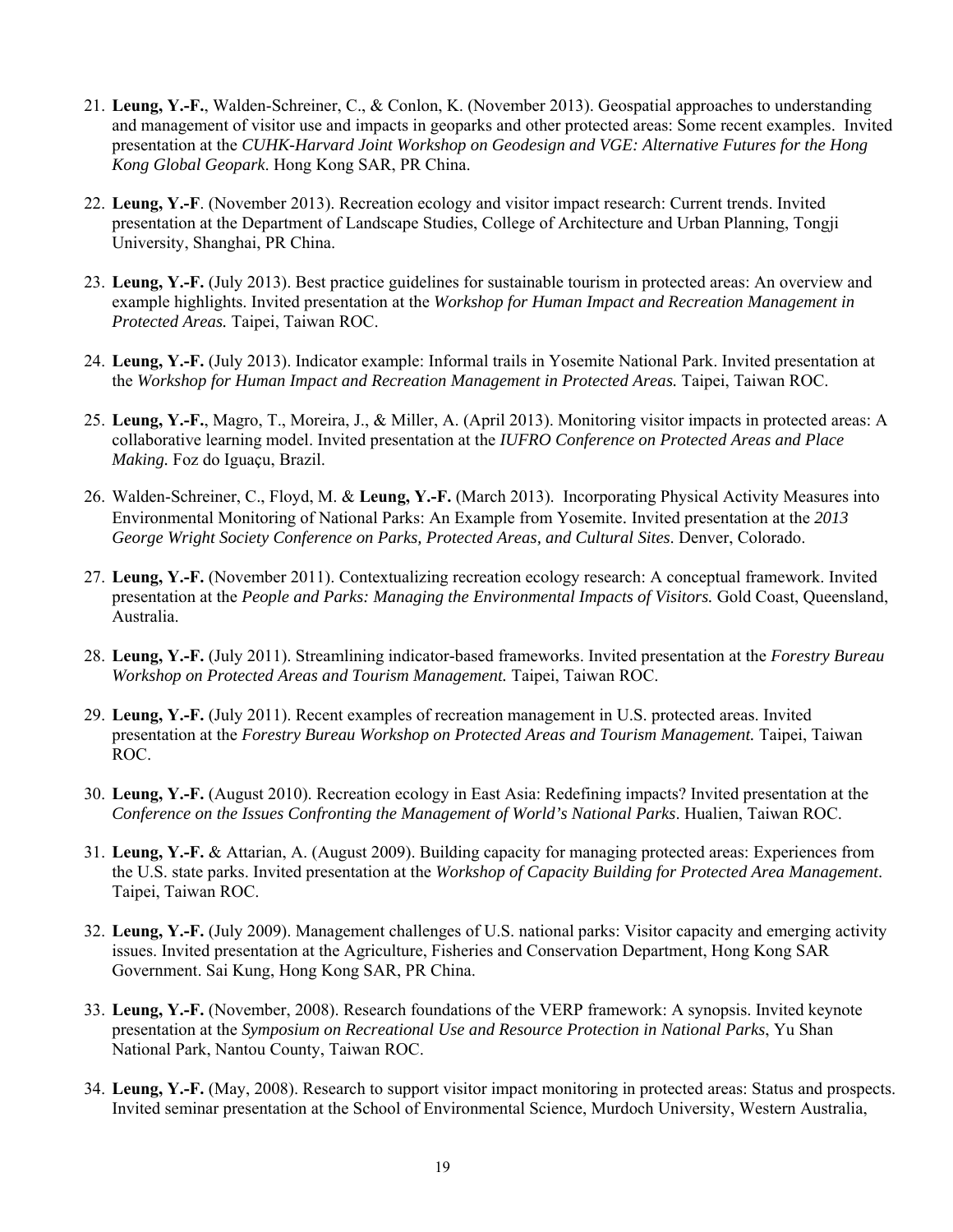Australia.

- 35. Bacon, J., **Leung, Y.-F.**, & Newman, P. (June 2006). Integrated and adaptive management: putting carrying capacity frameworks into practice in Yosemite National Park USA. Invited presentation at the *11th International Symposium on Society and Resource Management.* Vancouver, BC, Canada.
- 36. **Leung, Y.-F.** (May 2006). Recreation ecology: What is it? How can it help recreation resource planners and managers? Invited presentation and field workshop presented at the *26th Annual Conference of National Association of Recreation Resource Planners.* Nashville, Tennessee.
- 37. **Leung, Y.-F.** (February 2004). China's forest tourism development: Global influences and local responses Perspectives from case studies. Invited presentation at the *2004 Duke University LAS/SIDG Spring Conference.*  Durham, North Carolina.
- 38. **Leung, Y.-F.** (April 2003). Recreation ecology research at the international level: Recent growth and future opportunities. Invited presentation at the *12th George Wright Society Conference on Resource Management in Parks and on Public Lands.* San Diego, California.
- 39. Manning, R. E., **Leung, Y.-F.**, & Budruk, M. (October 2003). Research to support management of visitor carrying capacity on Boston Harbor Islands. Invited presentation at the *Boston Harbor Islands Science Symposium.* Boston, Massachusetts.
- 40. Manning, R. E., **Leung, Y.-F.,** Newman, P., & Budruk, M. (November 2001). Informing carrying capacity decision making in national parks. Invited poster at the *21st Annual Earthwatch Institute Conference.* Waltham, Massachusetts.
- 41. **Leung, Y.-F.** (October 1998). The natural resources research information pages (NRRIPS). Invited panelist in the "Web Resources and Environmental Reporting" Panel Session, the *8th National Conference of the Society of Environmental Journalists.* Chattanooga, Tennessee.

# **PROFESSIONAL AFFILIATIONS**

- 2005–Present, Founding Member, *Recreation Ecology Research Network*
- 2003–Present, Invited Member, *IUCN World Commission on Protected Areas*
	- o Coordinator (elected), Tourism and Biodiversity Working Group, Tourism and Protected Areas Specialist Group
	- o Member: Tourism and Protected Areas Specialist Group
	- o Member: Urban Protected Areas Specialist Group
- 2002–Present, Charter Member, *The Leave No Trace Center for Outdoor Ethics*
- 1998–Present, Member, *George Wright Society for Park and Protected Area Professionals*

# **HONORS/AWARDS**

- <sup>2016</sup>, Finalist, NCSU Outstanding Graduate Mentor Award
- 2015, Recipient of the "Sparkling Award" (best forum paper), *Tourism Tribune* (PR China)
- **2009, Inducted into Marquis Who's Who in America**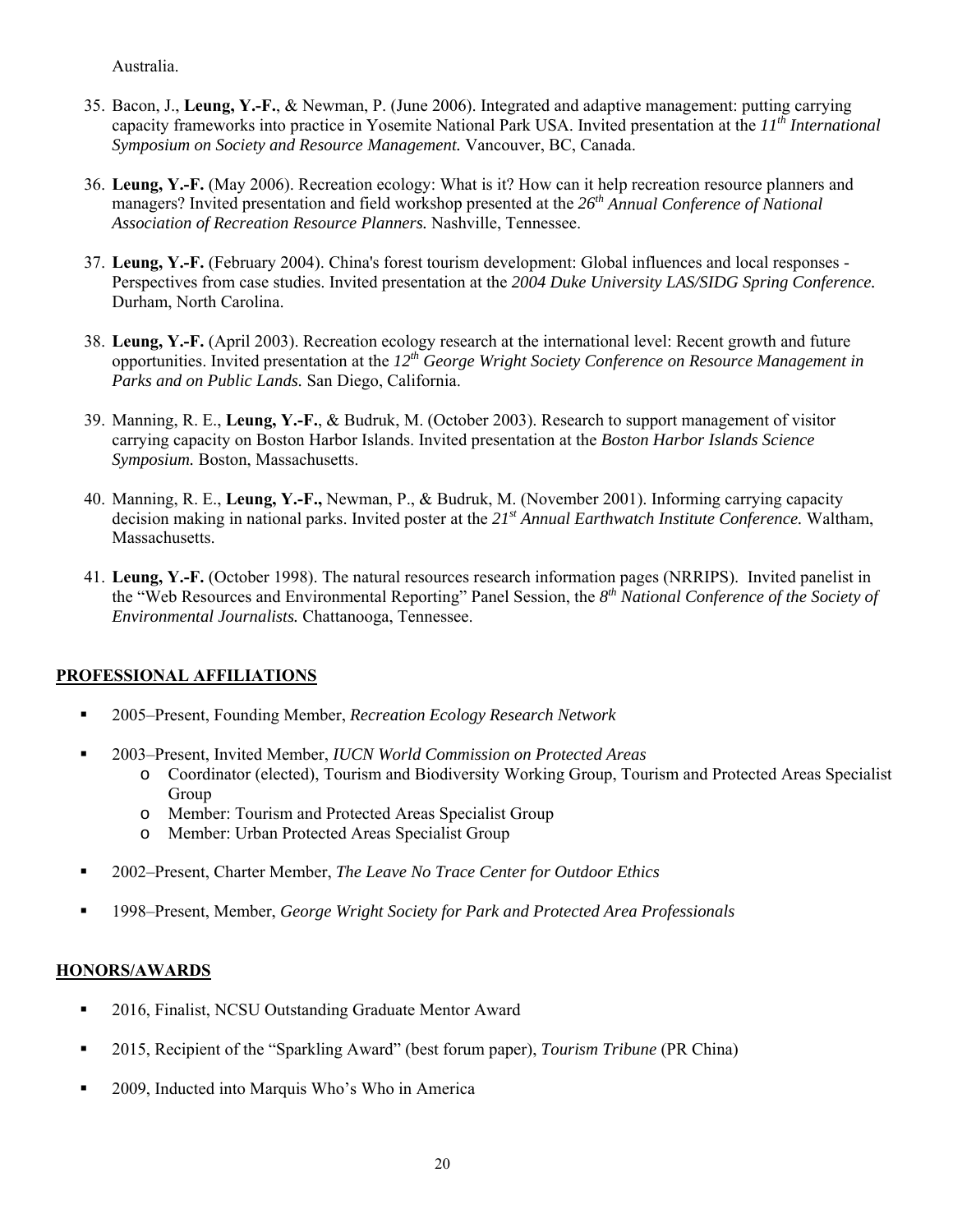- 2008, Visiting Fellow, School of Environmental Science, Murdoch University, WA, Australia
- 2007–2008, International Scholar Exchange Fellowship, National Science Council, Taiwan ROC
- 2006, Outstanding Teacher Award, Dept. of Parks, Recreation and Tourism Management, NCSU
- 2003, Inducted into Sigma Iota Rho Honor Society for International Studies
- <sup>1999</sup>, Leave No Trace Master, National Leave No Trace Outdoor Ethics Program
- 1997, Outstanding Graduate Student Award, College of Natural Resources, Virginia Tech
- <sup>1995</sup>, Inducted into Xi Sigma Pi Forestry Honors Society
- **1995, Inducted into Phi Kappa Phi Honors Society**
- 1992, Academic Creativity Award, The Chinese University of Hong Kong

## **UNIVERSITY SERVICE**

#### *University Level*

- 2019–Present, NCSU Asia Strategy Task Force (Member)
- 2018–Present, University Reappointment, Promotion and Tenure Committee (Member)
- 2018–Present, Faculty Co-advisor, National Parks Club of NC State
- 2011–2012, NCSU University Standing Committee on the Physical Environment (Member)
- 2010–2011, President, Sigma Iota Rho: The Honor Society for International Studies, NCSU (Eta) Chapter
- 2009–2012, NCSU University Standing Committee on International Programs (Member)
- **2009–2010, NCSU Campus Environmental Sustainable Team, Land Use Group**
- 2007–2019, NCSU Confucius Institute Faculty Advisory Board (Member)
- 2011–Present, NCSU Lake Raleigh Woods Advisory Panel (Member)
- 2000–2006, NCSU Libraries, Departmental Library Representative

## *College/Center Level*

- 2019–Present, Teaching Assistant/Associate Professor Search Committee, NCSU Center for Geospatial Analytics (Member)
- 2016–2017, CNR Graduate Education Committee (Member/Sub-committee Chair)
- <sup>2</sup> 2012–2018, College Reappointment, Promotion and Tenure Committee (Member 2012-2017; Chair 2017-2018)
- 2007, CNR Hill Forest Outdoor Recreation Plan Task Force (Member)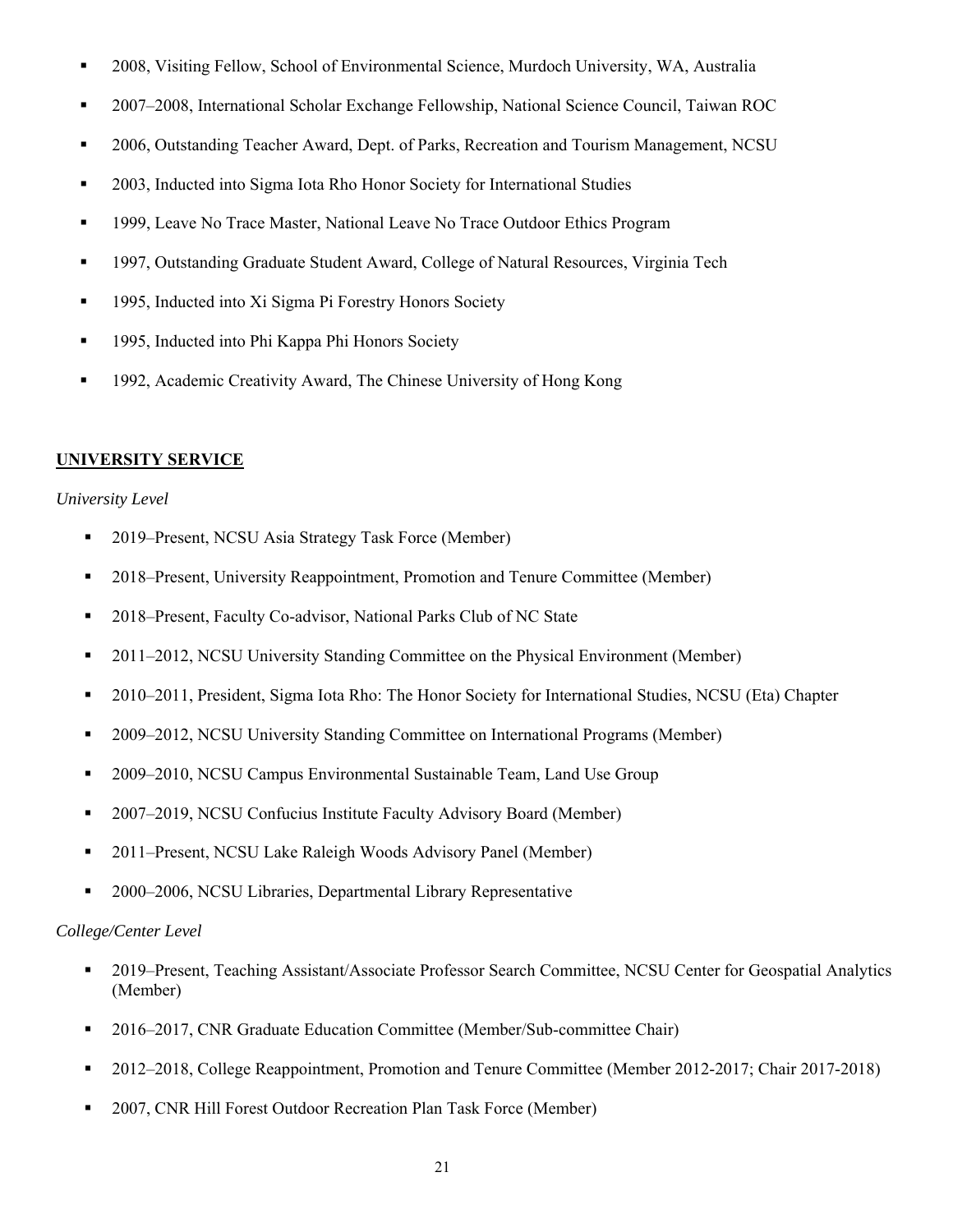- <sup>2005</sup>, CNR Honorifics Committee (Member)
- 2004–2010, CNR Research Committee (Member)
- 2001–2002, CNR International Programs Task Force (Member)

# *Departmental Level*

- 2019, PRTM Department Head 5-Year Review Committee (Member)
- <sup>2015–2016, PRTM GIS and Human Dimension Faculty Search Committee (Member)</sup>
- <sup>2014</sup>–Present, Director of Graduate Programs, Department of Parks, Recreation and Tourism Management
- <sup>2013</sup>, PRTM Social Sciences and GIS Faculty Search Committee (Chair)
- 2012, PRTM Tourism Research and Extension Faculty Search Committee (Member)
- 2012–Present, PRTM Reappointment, Promotion and Tenure Committee (Chair 2012-14, 2016-17)
- 2011–Present, PRTM Professional Master's Program Committee (Member)
- 2011–2012, PRTM Peer Review of Teaching Committee (Member)
- 2010–2014, Co-convener, PRTM Human Dimensions of Natural Resources Research Circle
- 2009–Present, NCSU PRTM Graduate Program Advisory Committee (Chair 2009-2011; Member since 2011)
- 2005–2006, Task Force on PRTM Departmental Reappointment, Promotion and Tenure Policy
- 2004–2009, PRTM Graduate Admissions Committee (Member)
- 2003–2005, PRTM PhD Program Review Committee (Member)

# **PROFESSIONAL SERVICE**

## *Editorial Service*

- 2019–Present, Scientific Committee Member, *Public Use in Conservation Units* (Electronic Journal; ISSN 2318- 2148) (Brazil)
- 2018–Present, Editorial Board Member, *Journal of Leisure Research*
- 2015–2018, Editorial Board Member, *Tourism Tribune (旅游学刊)* (PR China)
- 2014–Present, Associate Editor, *Journal of Outdoor Recreation and Tourism*
- 2014–2016, Guest co-editor, Special issue on mountain biking research (Volume 15), *Journal of Outdoor Recreation and Tourism* (Elsevier)
- 2013–Present, Associate Editor, *Journal of Outdoor Recreation Study (*戶外遊憩研究*)* (Taiwan ROC)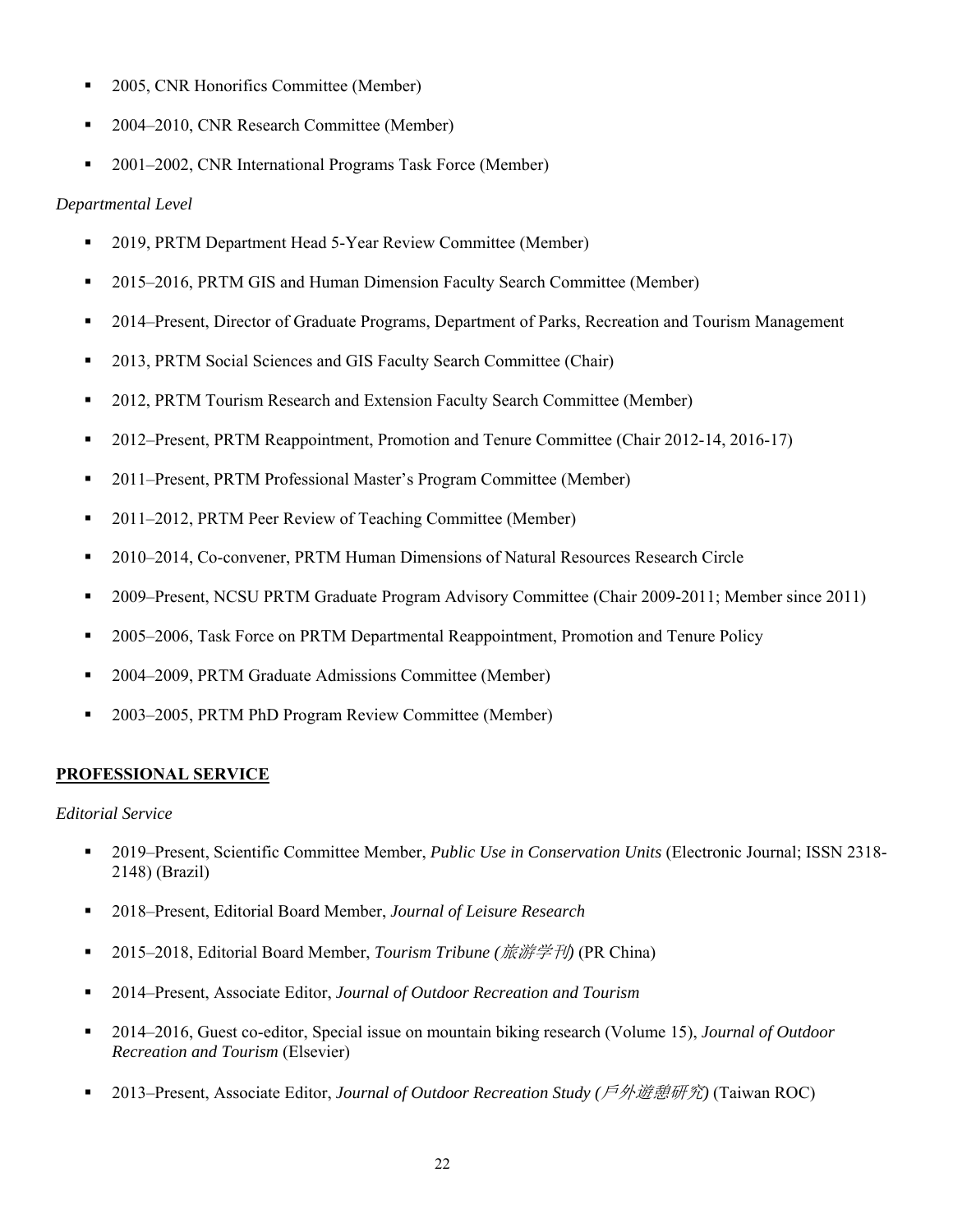- 2013–2018, Editor-in-Chief, *IUCN Best Practice Guidelines on Sustainable Tourism in Protected Areas (Third Edition)*
- 2005–Present, Associate Editor, *Journal of Park and Recreation Administration*
- 2006–Present, Associate Editor, *International Journal of Wilderness*
- 2005–2006, Guest co-editor, Special issue on visitor impact monitoring (Volume 23, Issue 2), *George Wright Forum* (George Wright Society)

## *Other Service*

- 2019–Present, External Review Panel, Bachelor of Social Sciences in Global and Environmental Studies Program, Educational University of Hong Kong, Hong Kong SAR, PR China
- 2017–Present, International Steering Committee, International Conference on Monitoring and Management of Visitors in Recreational and Protected Areas (member and abstract reviewer)
- <sup>2017</sup>, Expert reviewer for 2017 IUCN World Heritage Outlook Assessments
- 2016–Present, Tourism and Biodiversity Working Group, IUCN WCPA Tourism and Protected Areas Specialist Group (Elected Coordinator)
- 2015–2016, Coordinator, proposals submitted by WCPA Tourism and Protected Areas Specialist Group to the 2016 IUCN World Conservation Congress; Honolulu, Hawaii
- 2015, Session Chair, 2015 George Wright Society Conference; Oakland, California
- 2014–Present, Invited Proposal Reviewer, Hong Kong Research Grants Council, Hong Kong SAR, PR China
- 2014–Present, External Reviewer, Taiwan Forestry Bureau's 5-year Conservation Plan
- 2014–2015, Organizing Committee, the 2015 International Symposium on Community-based Conservation, Taipei, Taiwan ROC
- <sup>2014</sup>, Organizer and Co-host, Sustainable Tourism Best Practice Guidelines book launch session, the IUCN World Parks Congress, Sydney, Australia
- 2014, Scientific Committee, the  $20<sup>th</sup>$  International Symposium on Society and Resource Management, Hannover, Germany
- 2014, Invited Proposal Reviewer, European Cooperation in Science and Technology, COST Action IS1204, Bern, Switzerland
- <sup>2013</sup>-Present, Invited Proposal Reviewer, National Center of Science and Technology Evaluation, Ministry of Education and Science, Kazakhstan
- 2013–2015, Co-chair, 2014-2015 Southeastern Recreation Research Conference, Asheville, NC
- 2013–2014, Convener, organized session entitled 'Participatory Monitoring of Visitor Use and Impacts in Parks and Protected Areas'. 2014 International Symposium of Society and Resource Management, Hannover, German
- 2013, Invited Proposal Reviewer, Netherlands Organization for Scientific Research, Council for the Earth and Life sciences, The Netherlands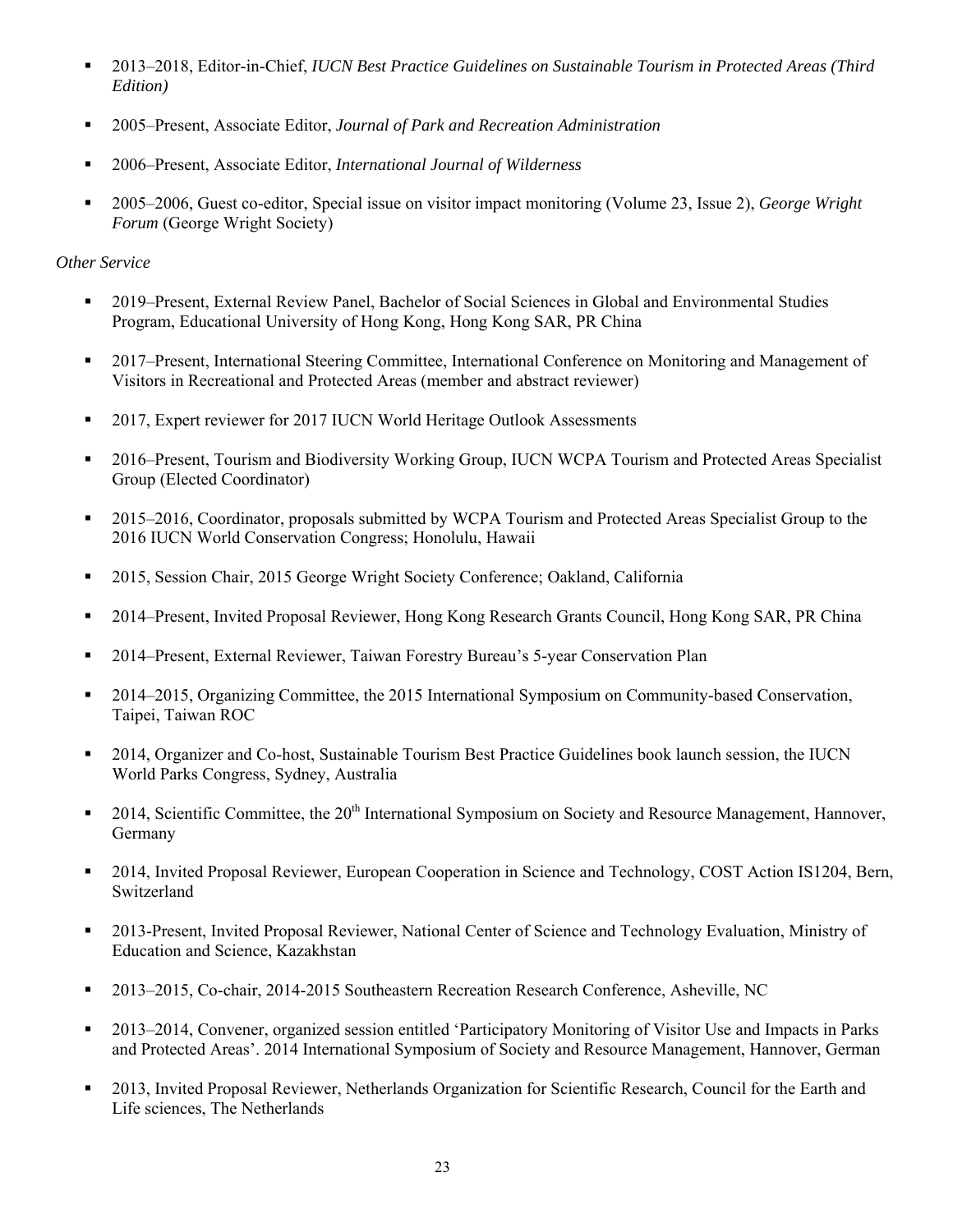- 2013, Program Committee Member, Joint Workshop on Geodesign and VGE, Hong Kong SAR, PR China
- 2013, Convener, US-Brazil panel on the collaborative learning network for visitor impact monitoring in protected areas. 2013 George Wright Society Conference; Denver, Colorado
- 2012, Convener, organized session entitled 'Recreational Trails and Fragmentation of Protected Landscapes' at the 6th International Conference on Monitoring and Management of Visitor Flows in Recreational and Protected Areas; August 2012; Stockholm, Sweden
- 2012–2013, International Scientific Committee and Abstract Reviewer, IUFRO Conference on Protected Areas and Place Making, Foz do Iguaçu, Brazil
- <sup>2011–2012</sup>, Co-organizer, session on Best Practices Guidelines for Sustainable Tourism in Protected Areas. IUCN World Conservation Congress; Jeju Island, South Korea
- 2011, Organizer and Session Chair, invited paper session on 'Recreation and Resource Impacts: Ecological and Human Dimensions' at the 2011 George Wright Society Conference; New Orleans, Louisiana
- <sup>2010–2011</sup>, Organizing Committee, International Recreation Ecology Research Workshop; November 2011; Gold Coast, Australia
- 2009–2010, Convener/Co-convener, organized sessions on 'Recreation Ecology and Visitor Impact Research: International Perspectives' and 'Applying Indicator-based Visitor Management Frameworks: International Experiences' at the 5<sup>th</sup> International Conference on Monitoring and Management of Visitor Flows in Recreational and Protected Areas; Wageningen, the Netherlands
- **2008, External reviewer for faculty tenure and promotion, Murdoch University, Australia**
- 2008, External reviewer for USGS Patuxent Wildlife Research Center technical reports
- 2007–2008, Convener, panel session on 'Progress in Recreation Ecology Research and Thought' at the  $4<sup>th</sup>$ International Conference on Monitoring and Management of Visitor Flows in Recreational and Protected Areas; Monticatini Terme, Italy
- 2007, Organizer and Session Chair, organized session on 'Visitor Impact Monitoring Protocols as Applied to Yosemite National Park' at the 2007 George Wright Society Conference; St. Paul, MN
- 2006–2007, Co-Chair, Steering Committee, Southeastern Recreation Research Conference
- <sup>2006</sup>, Convener, Panel session on 'Recreation Ecology: Past, Present and Future' at the 3<sup>rd</sup> International Conference on Monitoring and Management of Visitor Flows in Recreational and Protected Areas; Rapperswil, Switzerland.
- 2006, Peer Reviewer, Abstracts for the  $3<sup>rd</sup>$  International Conference on Monitoring and Management of Visitor Flows in Recreational and Protected Areas; Rapperswil, Switzerland.
- 2005–Present, Peer Reviewer, Abstracts submitted to Southeastern Recreation Research Conferences
- 2005–Present, Member, Global Park Attendance Working Group (integrating visitation data with the World Database of Protected Areas)
- 2005–Present, Ad hoc IUCN-WCPA reviewer for UNESCO World Heritage Site nominations o Reviewed 3 World Heritage Site nominations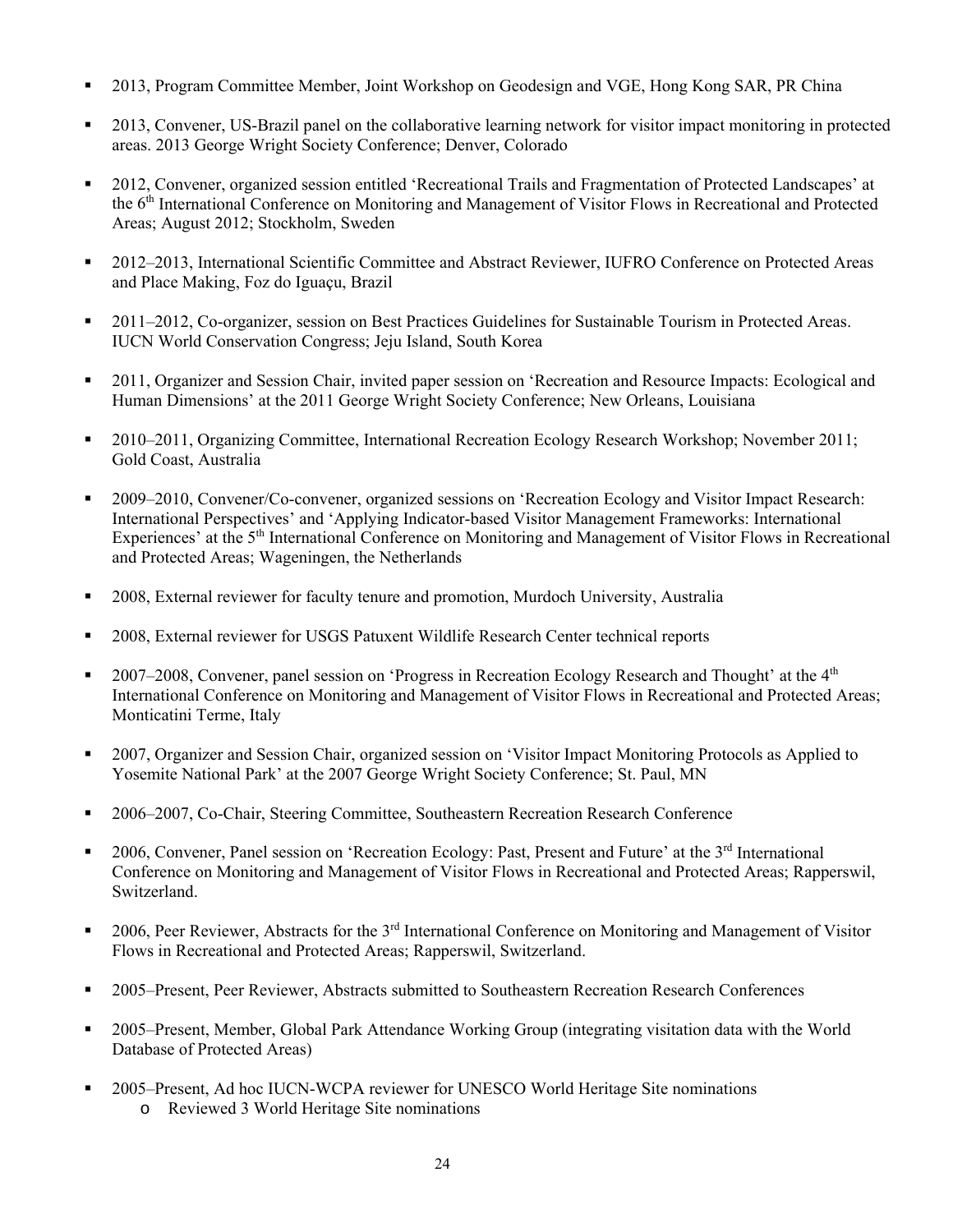- 2005–Present, External Ph.D. thesis examiner
	- o Curtin University, WA, Australia (1 PhD)
	- o Murdoch University, WA, Australia (3 PhD's)
	- o Edith Cowen University, WA, Australia (1 PhD)
- <sup>2005–2006</sup>, Steering Committee of the 2006 Southeastern Recreation Research Conference (Chair)
- 2005, External reviewer for Aldo Leopold Wildlife Research Institute technical reports
- 2005, Session Chair at the 2005 George Wright Society Conference, Philadelphia, Pennsylvania
- 2004, Book reviewer for Routledge Publishing, NY
- <sup>2003</sup>, External reviewer for USDI National Park Service technical reports
- 2000–Present, Regular book reviewer for *CHOICE: Current Review for Academic Libraries* (monthly magazine of the American Library Association)
- 1999–Present, Anonymous reviewer for 27 peer-reviewed scientific journals [journal title (# of reviews)]: *Ambio (1); Applied Vegetation Science (1); Biological Conservation (1); Catena (1); Environmental Management (multiple); George Wright Forum (1); International Journal of Wilderness (multiple); Journal of Ecotourism (1); Journal of Environmental Management (multiple); Journal of Great Lakes Research (1); Journal of Leisure Research (multiple); Journal of Mountain Science (1); Journal of Nature Conservation (2); Journal of Outdoor Recreation and Tourism (multiple); Journal of Park and Recreation Administration (multiple); Journal of Protected Mountain Areas Research (Eco,mont) (2); Journal of Sustainable Tourism (1); Journal of Tourism and Leisure Studies (1); Land Degradation and Development (1); Landscape and Urban Planning (multiple)*; *Leisure Sciences (1); Mountain Research and Development (1); Parks (1); Park Science (multiple); Schole (1); Space and Culture (1); Tourism Management Perspectives (1)*

# **CONFERENCE PRESENTATIONS** (173)

- 1. Leung, Y.-F., Miller, A. B., Conlon, K., Guo, J., & Cajiao, D. (2019). Camera-based approaches to monitoring and evaluating visitor use and impacts in protected areas: Progress and prospects. Paper presented at the *2019 International Conference on Tourism and Sustainable Development Goals; May 16-17, 2019; Hong Kong SAR, PR China*.
- 2. Rogers, A., & Leung, Y.-F. (2019). Long-distance hiking in the digital age: Where are they going? -- A proposed exploration of AT long-distance hiker decision-making. Poster presented at the *2019 National Outdoor Recreation Conference; May 6-9, 2019; Rapid City, South Dakota.*
- 3. Zeynab, J., Nelson, S., & Leung, Y.-F. (2019) A proposed remote-sensing approach to analyzing the association between environmental changes and food security in Sub-Saharan Africa. Paper presented at the *2019 American Association of Geographers Annual Meeting; April 5-8, 2019; Washington, DC.*
- 4. Rogers, A., Pedrozo, C., Dinan, M., Franchini, A., Cajiao, D., & Leung, Y.-F. (2019) Testing indicators for Galápagos National Park's Tourist Monitoring Program: A "Local Class-Global Park" collaborative learning model. Poster presented at the *2019 Southeastern Recreation Research Conference; March 24-26, 2019; Athens, Georgia.*
- 5. Cunda, A., Magro-Lindenkamp, T. C., Pimentel, D., & Leung, Y.-F. 2018. Recreation ecology in Brazil: A preliminary review. Paper presented at the 9<sup>th</sup> *International Conference on Monitoring and Management of Visitors in Recreational and Protected Areas; August 28-31, 2018; Bordeaux, France*.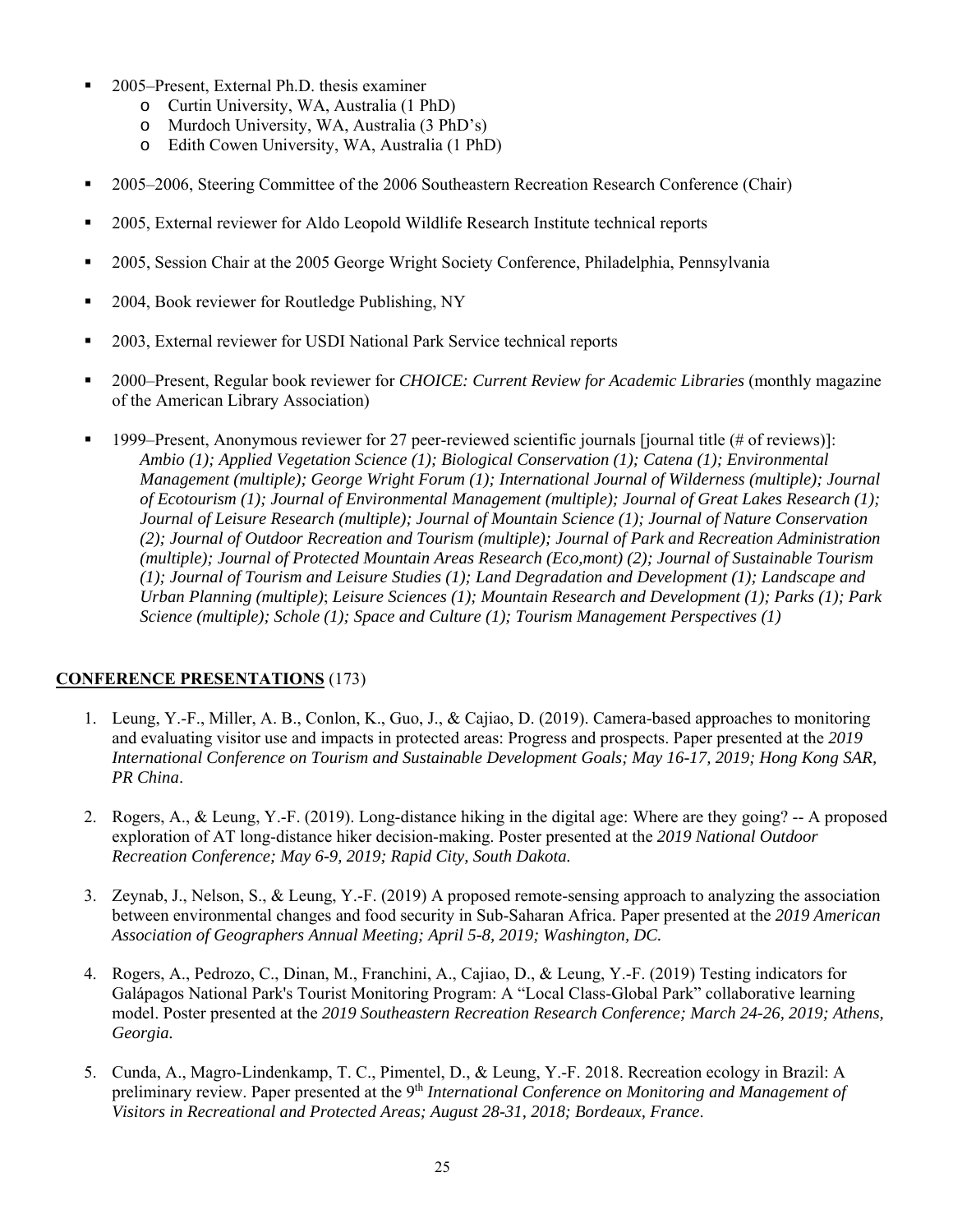- 6. Ng, S.-L., Cheung, S.-Y., Leung, Y.-F., & Fang, W. 2018. Trail degradation and organized sporting events in Hong Kong. Paper presented at the 9<sup>th</sup> *International Conference on Monitoring and Management of Visitors in Recreational and Protected Areas; August 28-31, 2018; Bordeaux, France*.
- 7. Rossi, S., Barros, A., Pickering, C., Leung, Y.-F., & Walden, C. 2018. Assessing visitor spatial behaviour in mountain protected areas with crowdsourced photos: Examples from Argentina and Australia. Paper presented at the 9th *International Conference on Monitoring and Management of Visitors in Recreational and Protected Areas; August 28-31, 2018; Bordeaux, France*.
- 8. Schagner, J. P., Arnberger, A., Eagles, P. F. J., Kajala, L., Leung, Y.-F., Spenceley, A., Deguignet, M., Gosal, A., Sigorello, G.; Engelbauer, M., Bertzky, B., & Engels, B. 2018. Visitor numbers for protected and nature areas: A global data sharing initiative. Paper presented at the 9<sup>th</sup> *International Conference on Monitoring and Management of Visitors in Recreational and Protected Areas; August 28-31, 2018; Bordeaux, France*.
- 9. Oliphant, E., McArdle, K., Walden-Schreiner, C, Edwards, M., Blank, G., Seekamp, E., & Leung, Y.-F. 2018. Establishing project evaluation standards for youth conservation corps' habitat restoration efforts on U.S. protected lands. Paper presented at the *2018 International Symposium on Society and Resource Management; June 17-22, 2017; Snowbird, Utah*.
- 10. Oliphant, E., Fry, E., Bahtiar, A., Baptistella Vedovello, M., & Leung, Y.-F. 2018. Mapping and characterizing informal trails in a high-use urban natural areas in central North Carolina. Poster presented at the *2018 International Symposium on Society and Resource Management; June 17-22, 2017; Snowbird, Utah*.
- 11. Cajiao, D., Reck, G., Casafont, M., Cardenas, S., Leung, Y.-F., Izurieta, J. C., Walden-Schreiner, C. , & Farias, M. 2017. Tourism monitoring for decision making process: Lessons learned and challenges from the Galápagos National Park. Poster presented at *the 4th International Marine Protected Areas Congress; September 4-8, 2017; La Serena, Chile.*
- 12. Walden-Schreiner, C., & Leung, Y.-F. 2017. Exploring seasonal patterns of visitation in protected areas with VGI for conservation planning and management. Paper presented at the *Participatory Mapping/GIS 2017 Conference; July 31-August 3, 2017; San Luis Obispo, California.*
- 13. Leung, Y.-F., Miller, A., Walden-Schreiner, C., & Smith, J. 2017. Long-term Monitoring of State Park Operations in the U.S.: The Annual Information Exchange (AIX) Survey Project. Poster presented at the *2017 International Symposium on Society and Resource Management; June 19-22, 2017; Umeå, Sweden.*
- 14. Walden-Schreier, C., & Leung, Y.-F. 2017. GPS accuracy assessment of smartphones in protected natural areas. Paper presented at the *2017 International Symposium on Society and Resource Management; June 19-22, 2017; Umeå, Sweden.*
- 15. Walden-Schreiner, C., McArdle, K., Oliphant, E., Edwards, M., Blank, G., Leung, Y.-F., Seekamp, E., & Duerden, M. 2017. Developing standardized protocols for evaluating habitat improvement projects: A collaborative partnership in the U.S.. Poster presented at the *2017 International Symposium on Society and Resource Management; June 19-22, 2017; Umeå, Sweden.*
- 16. Leung, Y.-F., Walden-Schreiner, C., Miller, A., Burroughs, K., & Hastings, C. 2017. Exploring new methods and technologies in trail use and impact monitoring for protected areas. Paper presented at the *2017 George Wright Society Conference; April 2-5, 2017; Norfolk, Virginia.*
- 17. McArdle, K., Oliphant, E., Walden-Schreiner, C., Edwards, M., Leung, Y.-F., Blank, G., Seekamp, E., & Duerden, M. 2017. Evaluating diverse trail projects using standardized assessment tools: Conservation Corps example. Paper presented at the *2017 George Wright Society Conference; April 2-5, 2017; Norfolk, Virginia.*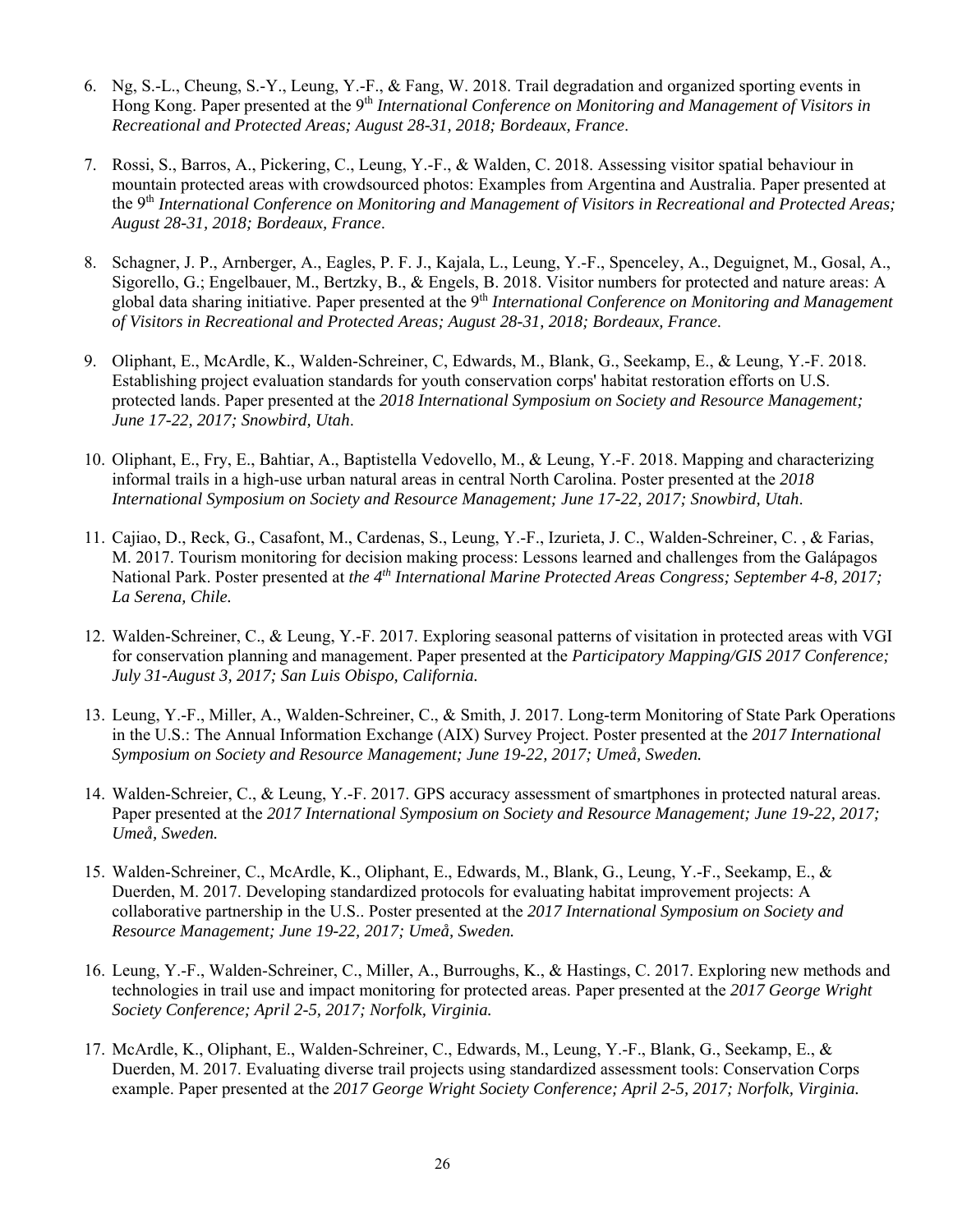- 18. Oliphant, E., Walden-Schreiner, C., McArdle, K., Blank, G., Edwards, M., Leung, Y.-F., & Seekamp, E. 2017. Evaluating Conservation Corps Habitat Projects: Forest fuels and invasive species management. Poster presented at the *2017 George Wright Society Conference; April 2-5, 2017; Norfolk, Virginia.*
- 19. Walden-Schreiner, C., Leung, Y.-F., Kuhn, T., Newburger, T., & Tsai, W.-L. 2017. Monitoring the unobservable: Classifying behaviors and use distributions with GPS Tracking. Paper presented at the *2017 George Wright Society Conference; April 2-5, 2017; Norfolk, Virginia.*
- 20. Savage, A., Carrillo, B., Ghahramani, L., Guo, J., & Leung, Y.-F. 2017. Visitor use and perception of Lake Raleigh: Development and.tests of monitoring protocols. Poster presented at the *2017 Southeastern Recreation Research Conference; March 19-21, 2017; Asheville, North Carolina.* (second place of the conference best poster award)
- 21. Edwards, M., Walden-Schreiner, C., McArdle, K., Oliphant, E., Blank, G., Leung, Y.-F., & Seekamp, E. 2017. Environmental stewardship evaluation. Presentation at *The Corps Network Conference; February 2017; Washington, DC.*
- 22. Walden-Schreiner, C., McArdle, K., Oliphant, E., Edwards, M., Leung, Y.-F., Seekamp, E., Blank, G., & Duerden, M. 2016. Addressing challenges to evaluate and monitor impact of environmental stewardship corps. Paper presented at the *2016 Corporation for National and Community Service Research Summit; December 14- 15, 2016; Washington, DC*.
- 23. Smith, J. W., & Leung, Y.-F. 2016. Temporal trends in the operating inefficiencies of U.S. state park systems. Poster presented at the *2016 Society of American Foresters' National Convention; November 2-6, 2016; Madison, Wisconsin*.
- 24. Walden-Schreiner, C., & Leung, Y.-F. 2016. Incorporating the digital footprints of visitors in protected area use and impact monitoring: Case studies from the USA and Australia. Paper presented at the *8th International Conference on Monitoring and Management of Visitors in Recreational and Protected Areas; September 26-30, 2016; Novi Sad, Serbia.*
- 25. Walden-Schreiner, C., McArdle, K., Edwards, M., Leung, Y.-F., Seekamp, E., Blank, G., & Duerden, M. 2016. Evaluating Youth Conservation Corps trail improvement projects: Sampling and data collection protocols. Poster presented at the *8th International Conference on Monitoring and Management of Visitors in Recreational and Protected Areas; September 26-30, 2016; Novi Sad, Serbia.*
- 26. Pickering, C., & Leung, Y.-F. 2016. What's the latest research on mountain biking in protected areas?: Results from the special issue of the Journal of Outdoor Recreation and Tourism. Paper presented at the *8th International Conference on Monitoring and Management of Visitors in Recreational and Protected Areas; September 26-30, 2016; Novi Sad, Serbia.*
- 27. Leung, Y.-F. 2016. Building a community of best practices: A guidelines approach to sustainable tourism. Paper presented at the *IUCN World Conservation Congress; September 1-10, 2016; Honolulu, Hawaii.*
- 28. Edwards, M., Leung, Y.-F., Seekamp, E., Blank, G., Duerden, M., Walden-Schreiner, C., & McArdle, K. 2016. Evaluating diverse conservation projects using standardized assessment tools: USA Conservation Corps example. Poster presented at the *IUCN World Conservation Congress; September 1-10, 2016; Honolulu, Hawaii.*
- 29. Miller, A., Kays, R., & Leung, Y.-F. 2016. Evaluating the impacts of trail building on wildlife: A before-after control-impact experiment using camera traps. Paper presented at the *2016 Ecological Society of America Annual Meeting; August 7-12; Fort Lauderdale, Florida.*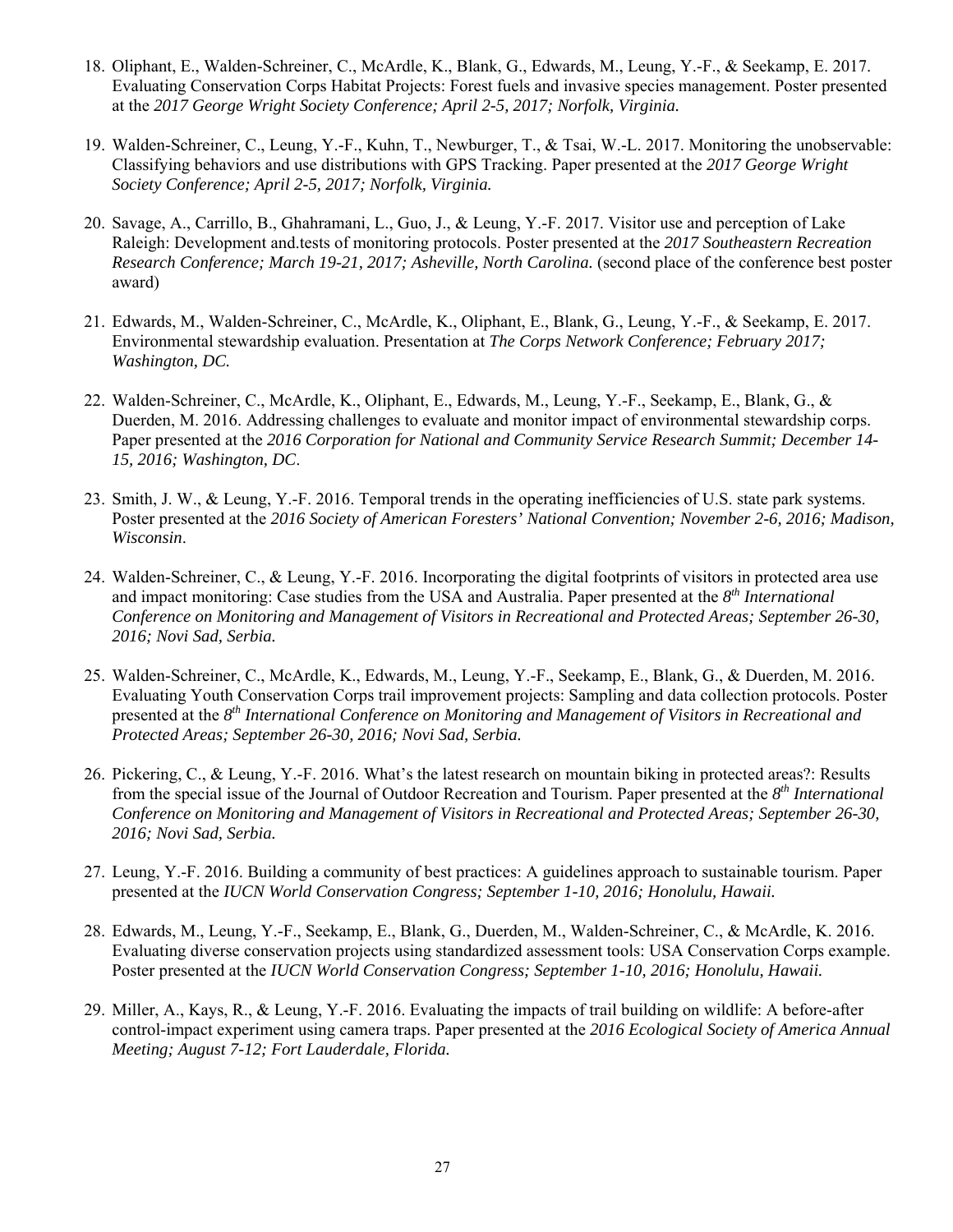- 30. Burroughs, K., Leung, Y.-F., Moore, R. L., & Blank, G. 2016. Assessing and evaluating important characteristics of human-created trail drainage features. Poster accepted for presentation at the *River Management Symposium and National Outdoor Recreation Conference; May 16-19, 2016; Boise, Idaho*.
- 31. McArdle, K., Hastings, C., & Leung, Y.-F. 2016. Assessing sustainable practices and their communication to visitors in two North Carolina state parks. Poster presented at the *38th Southeastern Recreation Research Conference; March 20-22, 2016; Asheville, North Carolina.*
- 32. Bitsura-Meszaros, K., Smith, J. W., & Leung Y.-F. 2015. Projected impacts to the production of outdoor recreation opportunities across US state park systems due to the adoption of a domestic climate change mitigation policy. Paper presented at the *2015 International Symposium on Sustainable Resource Management; June 13-18, 2015; Charleston, South Carolina.*
- 33. Miller, A., Leung, Y.-F., & Kays, R. 2015. Assessing the impacts of trail building on wildlife: A before-duringafter control-impact experimental design using camera traps. Paper presented at the *2015 International Symposium on Society and Research Management; June 13-18, 2015; Charleston, South Carolina.*
- 34. Miller, A., Leung, Y.-F., & Kays, R. 2015. Long-term visitor use monitoring: Using camera traps to quantify trail activity. Poster presented at the *2015 International Symposium on Society and Research Management; June 13- 18, 2015; Charleston, South Carolina.*
- 35. Ng, S. L., Leung, Y-.F., Lin, H., Burroughs, K., & Lui, A. S. K. 2015. Assessing the impacts of mountain biking and hiking on an ancient trail in Hong Kong. Paper presented at the *International Conference on Sustainable Tourism and Resilient Communities; May 6-8, 2015; Hong Kong SAR, PR China.*
- 36. Newburger, T., Kuhn, T., Walden-Schreiner, C., Tsai, W.-L., & Leung, Y.-F. 2015. An integrated approach to assessing pack stock behavior and resource use in Yosemite's high-elevation meadows. Paper presented at the *2015 George Wright Society Conference on Parks, Protected Areas, and Cultural Sites; March 29-April 3, 2015; Oakland, California*.
- 37. Smith, J. W., & Leung, Y.-F. 2015. Projected impacts of climate change mitigation on recreation opportunities across US state park systems. Paper presented at the *2015 George Wright Society Conference on Parks, Protected Areas, and Cultural Sites; March 29-April 3, 2015; Oakland, California*.
- 38. Burroughs, K., Fisher, S., Halim, M., & Leung, Y.-F. 2015. University forests: The balance between research and recreation. Poster presented at the *2015 George Wright Society Conference on Parks, Protected Areas, and Cultural Sites; March 29-April 3, 2015; Oakland, California*.
- 39. Walden-Schreiner, C., Leung, Y.-F., Newburger, T., Kuhn, T., & Tsai, W.-L. 2015. Geospatial methods and tools for integrating resource use and environmental data at multiple scales for protected area conservation. Poster presented at the *Summit on Science for Parks, Parks for Science: The Next Century; March 25-27, 2015; Berkeley, California.*
- 40. Burroughs, K., Fisher, S., Halim, M., & Leung, Y.-F. 2015. Lake Raleigh Woods trail assessment in support of a sustainable management plan. Paper presented at the *37th Southeastern Recreation Research Conference; March 22-24, 2015; Asheville, North Carolina*.
- 41. Leung, Y.-F., Spenceley, A., Hvenegaard, G., & Buckley, R. 2014. The IUCN Sustainable Tourism Best Practice Guidelines. Presentation at the *IUCN World Parks Congress; November 12-19 2014; Sydney, Australia.*
- 42. Tsai, W.-L., Shedd, J., Smith, C., Miller, A., Walden-Schreiner, C., Leung, Y.-F., & Smith, J. 2014. ArcGIS Online and Collector for ArcGIS mobile app. Paper presented at the *NC Coastal Reserves Workshop on Using Technology in the Field for Education and Natural Resource Protection; October 15, 2014; Wilmington, North Carolina.*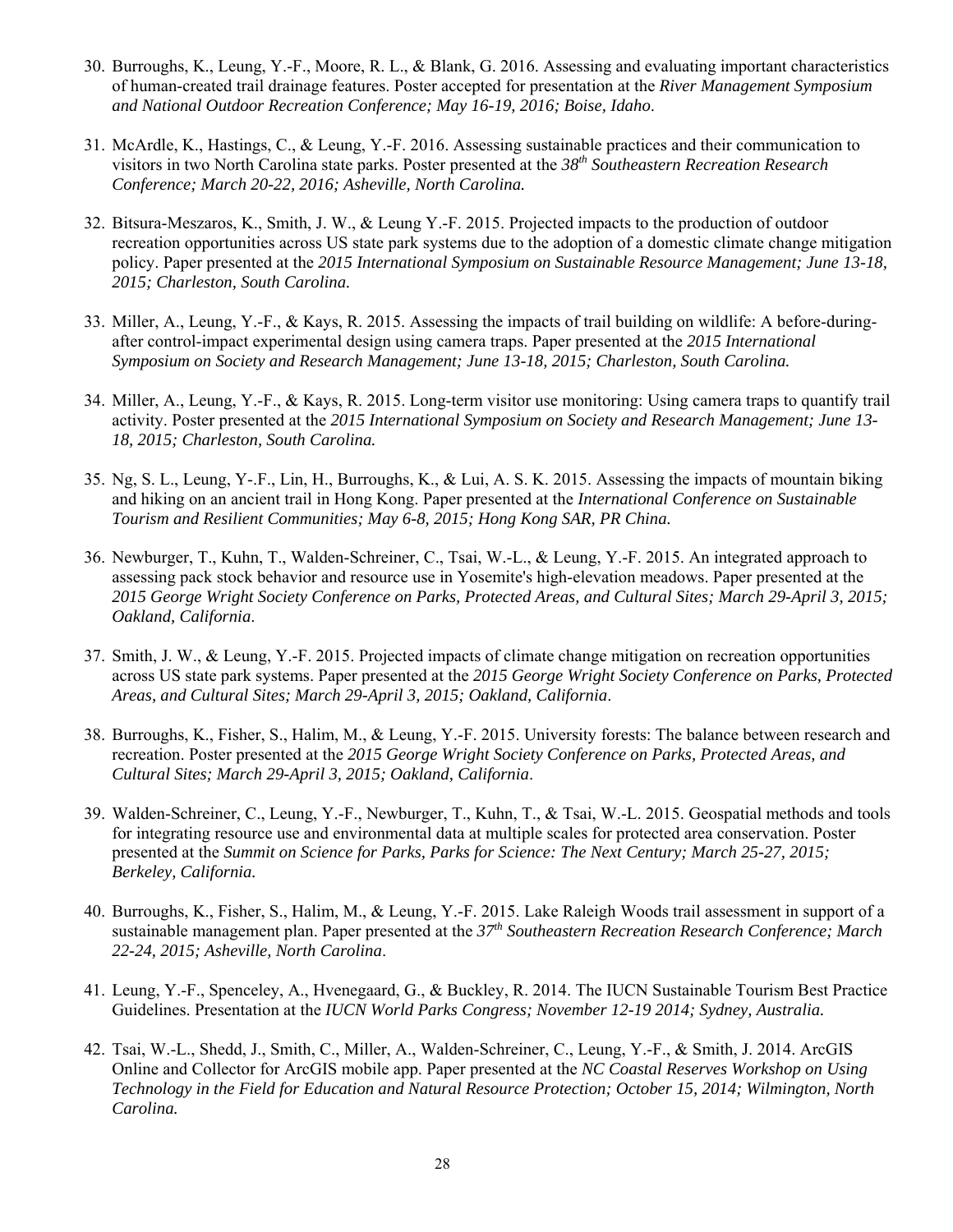- 43. Miller, A., & Leung, Y.-F. 2014. Designing sustainable recreational trails for wildlife: GIS analysis of physical and biotic factors. Paper presented at *Pathways Conference: Integrating Human Dimensions into Fish and Wildlife Management; October 5-9, 2014; Estes Park, Colorado.*
- 44. Leung, Y.-F., von Ruschkowski, E., Pickering, C., Mendes, R. M. N., & Kollar, C. 2014. Assessing technical trail features for mountain biking: Examples from four countries. Paper presented at the *7th International Conference on Monitoring and Management of Visitor Flows in Recreational and Protected Areas; August 21-25, 2014; Tallinn, Estonia*.
- 45. Conlon, K., & Leung, Y.-F. 2014. Exploring the applicability of the camera trap method for monitoring visitor use and behavior. Paper presented at the *20th International Symposium of Society and Natural Resources; June 8- 13, 2014; Hannover, Germany.*
- 46. Leung, Y.-F., Walden-Schreiner, C., & Miller, A. 2014. Participatory monitoring to support sustainable visitor management in protected areas. Paper presented at the *20th International Symposium of Society and Natural Resources; June 8-13, 2014; Hannover, Germany.*
- 47. Miller, A., & Leung, Y.-F. 2014. Don't feed the animals: Monitoring recreation impacts on wildlife with camera traps. Paper presented at the *20th International Symposium of Society and Natural Resources; June 8-13, 2014; Hannover, Germany.*
- 48. Tsai, W.-L., Floyd, M., Leung, Y.-F., McHale, M., & Reich, B. 2014. Exploring the scale dependence of urban forest-human health relationships. Paper presented at the *20th International Symposium of Society and Natural Resources; June 8-13, 2014; Hannover, Germany.*
- 49. Serenari, C., Peterson, N., Stowhas, P., Leung, Y.-F., Wallace, T., & Sills, E. 2014. Assessing cultural difference in the context of Patagonian large-scale private protected area conservation and development. Paper presented at the *2014 Annual Meeting of the Association of American Geographers; April 8-12, 2014; Tampa, Florida.*
- 50. Xu, S., Barbieri, C., & Leung, Y.-F. 2014. Residents' attitudes toward with wine-trails: The case of Haw River. Paper presented at the *26th Northeastern Recreation Research Conference; April 6-8, 2014; Cooperstown, New York.*
- 51. Conlon, K., & Leung, Y.-F. 2014. Exploring the relationship between environmental conditions and user behavior on trails. Paper presented at the *36th Southeastern Recreation Research Conference; March 30-April 1, 2014; Asheville, North Carolina.*
- 52. Conlon, K., Mayer, J., Adams, B., Walden-Schreiner, C., Crouse, E., Guo, T., Leung, Y.-F., Smith, J., & Seekamp, E. 2014. Comparing perceptions of trail impacts using 2-D and 3-D imagery. Paper presented at the *36th Southeastern Recreation Research Conference; March 30-April 1, 2014; Asheville North Carolina.*
- 53. Bitsura-Meszaros, K., Whitlow, M., Li, J., Méley, A., Thompson, E., Leung, Y.-F., & Barbieri, C. 2014. Tourism promotion for UNESCO World Heritage Sites: An evaluation of government websites from four countries. Paper presented at the *36th Southeastern Recreation Research Conference; March 30-April1, 2014; Asheville North Carolina.*
- 54. Walden-Schreiner, C., & Leung, Y.-F. 2014. Identifying current research and manager perceptions of emerging outdoor recreation activities. Poster presented at the *36th Southeastern Recreation Research Conference; Asheville NC; March 30-April 1, 2014; Asheville, North Carolina.*
- 55. Leung, Y.-F., D.-J. Lu, and Y.-C. Hsu. 2013. Developing a best practice guideline for global protected areas: Input from Asia. Paper presented at the *1st Asia Parks Congress; November 13-17, 2013. Sendai, Japan*.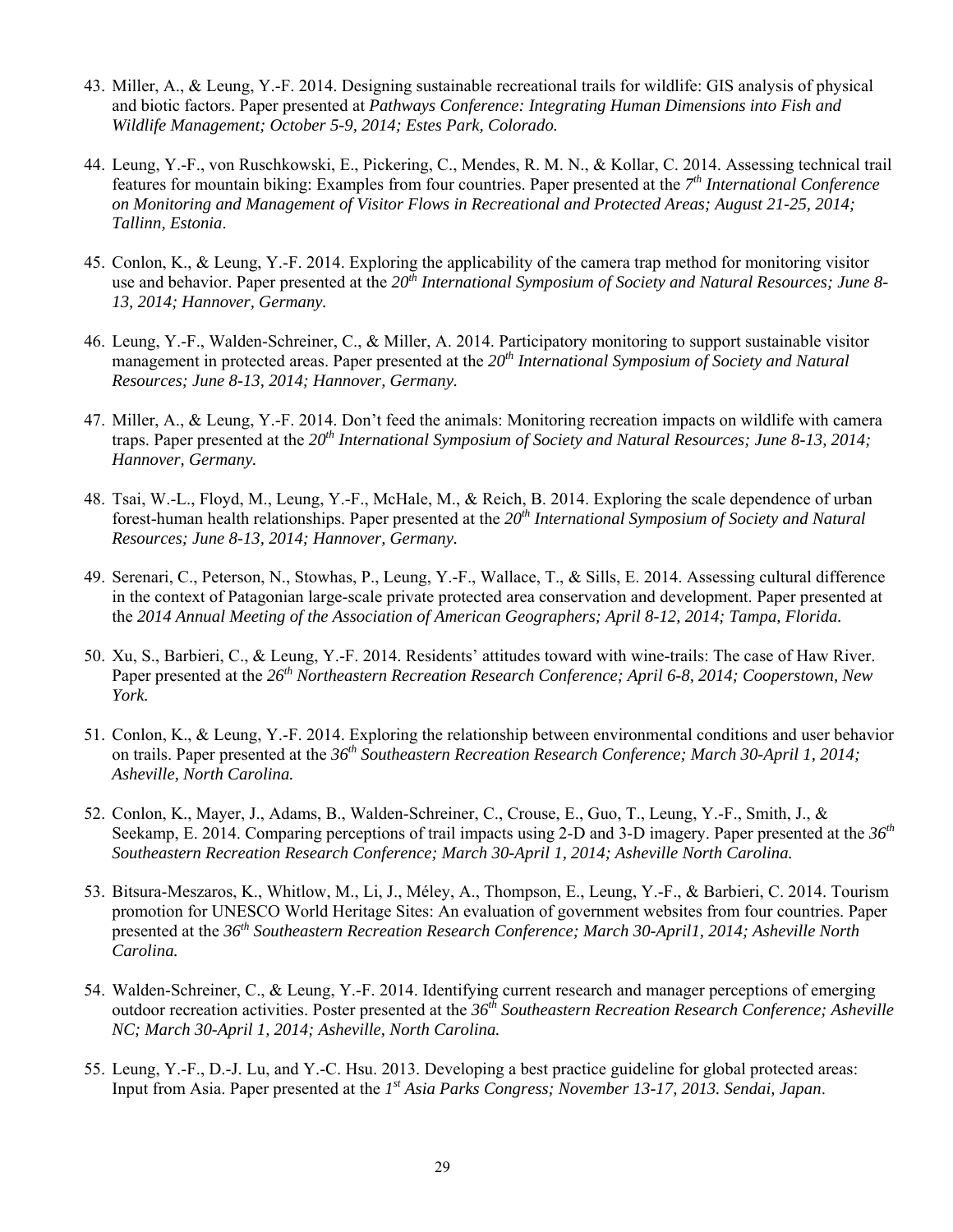- 56. Tsai, W.-L., Y.-F. Leung, M. R. McHale and M. F. Floyd. 2013. Linking the effects of urban forest fragmentation to human health. Poster presented at the *2013 Society of American Foresters National Convention; Charleston, South Carolina*.
- 57. Xu, S., C. Barbieri, and Y.-F. Leung. 2013. Spatial understanding of themed touring routes through wine trails: Residents' perceived benefits. Paper presented at the *2013 Travel and Tourism Research Association Annual Conference; June 2013. Kansas City, Missouri*.
- 58. Tsai, W.-L., Y.-F. Leung, M. McHale and M. F. Floyd. 2013. A multidisciplinary approach to linking urban forest characteristics and human health. Paper presented at the *2013 National Outdoor Recreation Conference and the IUFRO Conference on Forests for People; May 2013. Traverse City, Michigan*.
- 59. Tsai, W.-L., Y.-F. Leung, M. McHale and M. Floyd. 2013. Linking urban forests and human health: A conceptual model. Paper presented at the *25th Northeastern Recreation Research Conference; April 7-9, 2013. Cooperstown, New York*.
- 60. Xu, S., C. Barbieri and Y.-F. Leung. 2013. Themed touring routes: A geospatial-tourism typology of wine trails in North Carolina. Poster presented at the *25th Northeastern Recreation Research Conference; April 7-9, 2013. Cooperstown, New York*.
- 61. Leung, Y.-F., T. Magro, J. Moreira and A. Miller. 2013. Developing a collaborative learning network for visitor impact monitoring in protected areas. Paper presented at the *2013 George Wright Society Conference on Parks, Protected Areas, and Cultural Sites; March 11-15, 2013. Denver, Colorado.*
- 62. Leung, Y.-F., G. Hvenegaard, A. Spenceley and R. Buckley. 2013. IUCN Best Practice Guidelines for Sustainable Tourism in Protected Areas (3rd Edition): Project updates. Paper presented at the *2013 George Wright Society Conference on Parks, Protected Areas, and Cultural Sites; March 11-15, 2013. Denver, Colorado.*
- 63. Miller, A. and Y.-F. Leung. 2013. The role of state parks in providing recreation opportunities: Visitation trends in difficult economic times. Poster presented at the *2013 George Wright Society Conference on Parks, Protected Areas, and Cultural Sites; March 11-15, 2013. Denver, Colorado.*
- 64. Walden-Schreiner, C. and Y.-F. Leung. 2013. Monitoring group distribution and behavior in open landscapes of Yosemite National Park with geospatial technology. Paper presented at the *2013 George Wright Society Conference on Parks, Protected Areas, and Cultural Sites; March 11-15, 2013. Denver, Colorado.*
- 65. Walden-Schreiner, C., M. Floyd and Y.-F. Leung. 2013. Incorporating physical activity measures into environmental monitoring of national parks: An example from Yosemite. Paper presented at the *2013 George Wright Society Conference on Parks, Protected Areas, and Cultural Sites; March 11-15, 2013. Denver, Colorado.*
- 66. Adams, B., K. Conlon, R. Sayre-McCord, E. Crouse and Y.-F. Leung. 2013. Measuring and evaluating the effects of signage on off-trail walking in a university forest, North Carolina. Poster presented at the *35th Southeastern Recreation Research Conference; February 24-26, 2013. Athens, Georgia.*
- 67. Conlon, K., C. Walden-Schreiner, Leung, Y.-F. and A. Miller. 2013. Monitoring off-leash dog walking behavior in protected areas: Development and testing of a protocol. Paper presented at the *35th Southeastern Recreation Research Conference; February 24-26, 2013. Athens, Georgia.*
- 68. Leung, Y.-F., C. Walden-Schreiner, K. Conlon and A. Miller. 2013. Enhancing visitor impact management and stewardship education at NC Coastal Reserves through participatory monitoring: Project updates. Paper presented at the *North Carolina Coastal Training Program, Managing Visitor Use on Coastal Public Lands Workshop; January 23-24, 2013. Beaufort, North Carolina.*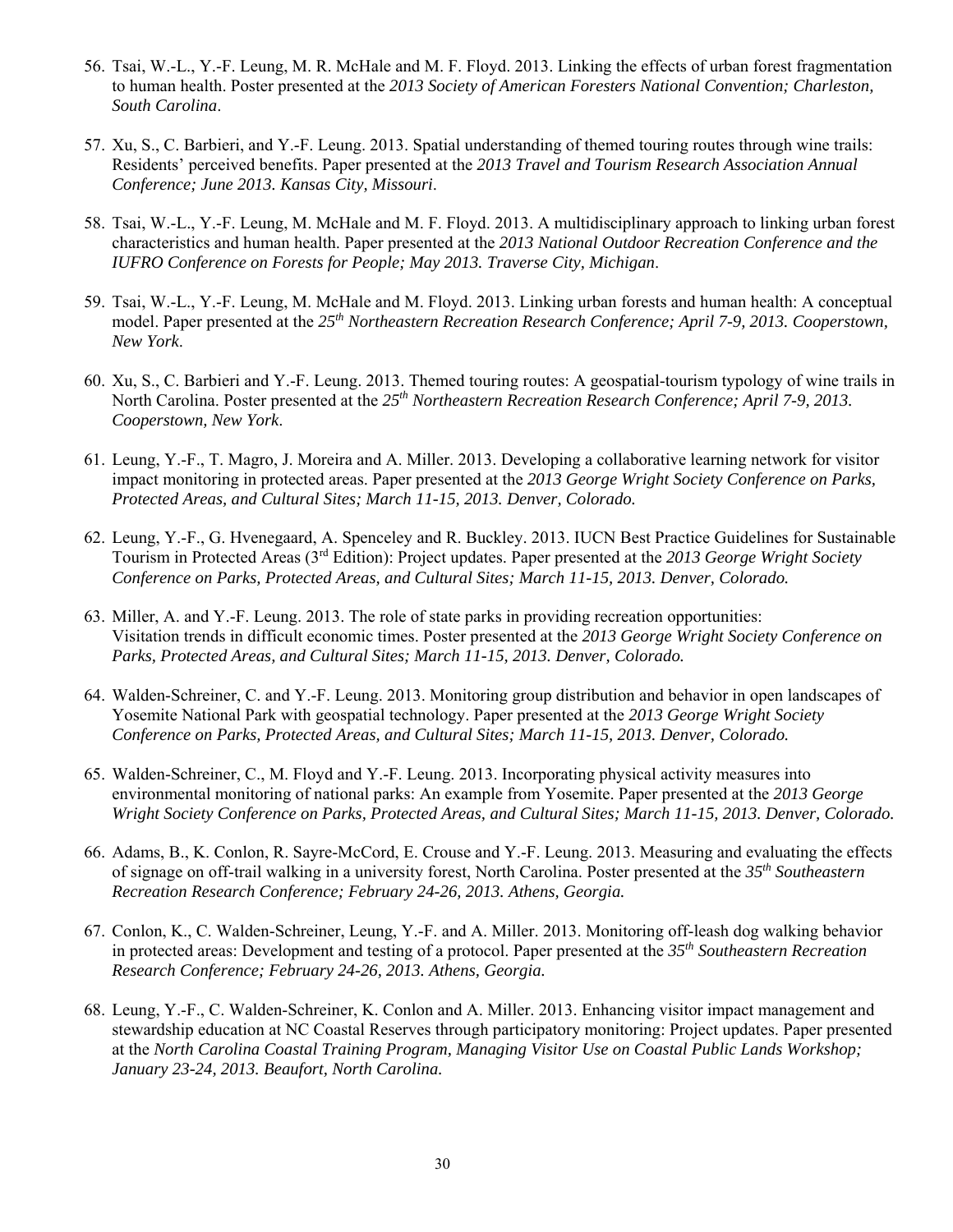- 69. Leung, Y.-F., A. Miller, C. Smith, C. Walden-Schreiner and K. Conlon. 2012. Citizen monitoring of park use and impacts: Exploring options. Paper presented at the *2012 North Carolina Recreation and Park Association Annual Conference; November 11-13, 2012. Greenville, North Carolina.*
- 70. Leung, Y.-F., R. Buckley, G. Hvenegaard and A. Spenceley. 2012. Best Practice Guidelines for Sustainable Tourism in Protected Areas (3rd Edition): An overview and discussion. Paper presented at the *2012 IUCN World Conservation Congress; September 6-15, 2012. Jeju Island, South Korea.*
- 71. Leung, Y.-F., C. P. Pickering and D. N. Cole. 2012. Informal trails and fragmentation effects: A conceptual and research overview. Paper presented at the *6th International Conference on Monitoring and Management of Visitor Flows in Recreational and Protected Areas; August 21-25, 2012. Stockholm, Sweden*.
- 72. Walden-Schreiner, C., Y.-F. Leung and A. Miller. 2012. Integrating geospatial technology with behavior mapping method in monitoring visitor use in open landscapes. Paper presented at the *6th International Conference on Monitoring and Management of Visitor Flows in Recreational and Protected Areas; August 21-25, 2012. Stockholm, Sweden*.
- 73. Miller, A. and Y.-F. Leung. 2012. Community-based monitoring of tourism in protected areas: Typology of programs and preliminary review. Poster presented at the *2012 Public Participation in Scientific Research Conference; August 4-5, 2012. Portland, Oregon.*
- 74. Tsai, W.-L., Y.-F. Leung, M. McHale and M. Floyd. 2012. Developing a conceptual model and landscape metrics to link urban forest fragmentation and human health. Paper presented at the *18th International Symposium on Society and Resource Management; June 17-22, 2012. Edmonton, Alberta, Canada.*
- 75. Walden-Schreiner, C., Y.-F. Leung and T. Newburger. 2012. Exploring the spatial relationship between visitor use and informal trails in Yosemite Valley meadows. Paper presented at the *2012 Northeastern Recreation Research Conference; April 1-3, 2012. Cooperstown, New York*.
- 76. Leung, Y.-F., C. Siderelis, A. Miller and C. Walden-Schreiner. 2012. A long-term state park operations database for academic research: Examples and suggestions. Poster presented at the *34th Southeastern Recreation Research Conference; February 26-28, 2012. Auburn, Alabama.*
- 77. Miller, A., C. Matisoff, K. McFadden, C. LaGuardia and Y.-F. Leung. 2012. Towards development of a sustainable recreation strategy for university forests: A southeastern U.S. example. Poster presented at the *34th Southeastern Recreation Research Conference; February 26-28, 2012. Auburn, Alabama*.
- 78. Leung, Y.-F, C. Walden-Schreiner, A. Miller, C. Smith and W.-L. Tsai. 2012. A geospatial approach to monitoring recreational use and impacts in open landscapes: Applications for managers and community volunteers. Paper presented at the *Managing Recreational Use of Publicly Accessible Protected Lands Workshop; January 2012. Beaufort, North Carolina.*
- 79. Tsai, W.-L., C. Bruton, Y.-F. Leung, M. McHale, P. Baran and M. Floyd. 2011. Exploring the relationship between urban forest characteristics and human health. Paper presented at the *2011 Society of American Foresters Annual Convention; November, 2011. Honolulu, Hawaii.*
- 80. Leung, Y.-F. S. R. Ting and K. Stewart. 2011. Integrating geospatial technology with conservation education: Some lessons learned from a middle-school geoscience program. Paper presented at the *40th Annual Conference of the North American Association for Environmental Education; October, 2011. Raleigh, North Carolina*.
- 81. Tsai, W.-L., Y.-F. Leung, M. McHale and M. Floyd. 2011. Classifying urban forests and greenspace as physical health resources using Google Earth and Landsat imagery. Paper presented at the *17th International Symposium on Society and Resource Management; June, 2011. Madison, Wisconsin.*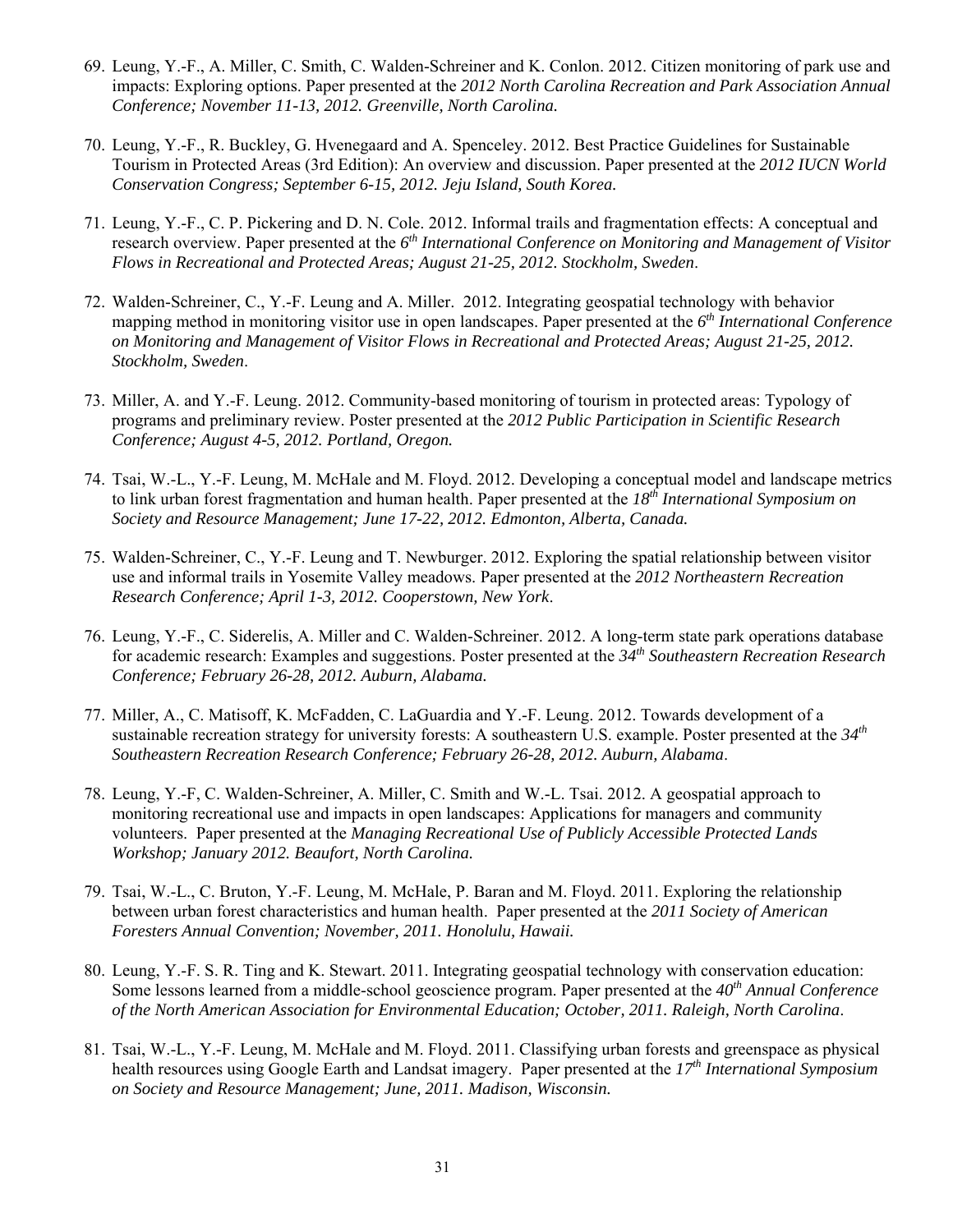- 82. Kollar, C, Y.-F. Leung, R. Moore and G. Blank. 2011. Characterizing mountain biking impacts: A case study of a montane and a coastal plain site in the USA. Paper presented at the *2011 Northeastern Recreation Research Conference; April 2011. Bolton Landing, New York*.
- 83. Leung, Y.-F., T. Newburger, L. Ballenger, K. Bigsby and C. Kollar. 2011. Establishing the ecological significance of informal trail indicator in Yosemite National Park through an integrated meadow analysis. Paper presented at the *2011 George Wright Society Conference on Parks, Protected Areas, and Cultural Sites; March 14-18 2011. New Orleans, Louisiana*.
- 84. Matisoff, C., C. Walden-Schreiner and Y.-F. Leung. 2011. Media content analysis as a method for examining environmental concerns of emerging outdoor recreation activities: A case of disc golf. Poster presented at the *33rd Southeastern Recreation Research Conference; February 27-March 1, 2011. Boone, North Carolina.*
- 85. Santucci, D., L. Dern and Y.-F. Leung. 2011. Disc golf, frolf, or frisbee golf: Investigating user experience at a popular urban course in North Carolina. Paper presented at the *33rd Southeastern Recreation Research Conference; February 27-March 1, 2011. Boone, North Carolina.*
- 86. Tsai, W.-L., Y.-F. Leung and C.-Y. Chiou. 2011. Generating trail information to promote physical activity: A GIS approach. Paper presented at the *33rd Southeastern Recreation Research Conference; February 27-March 1, 2011. Boone, North Carolina.*
- 87. Leung, Y.-F., C. Kollar and D. Cade. 2010. Sustainable mountain biking: Issues and prospects. Paper presented at the *2010 NC Recreation and Park Association Annual Conference; November 2010. Raleigh, North Carolina.*
- 88. Leung, Y.-F., S. Supak, K. Stewart and R. Ting. 2010. Fostering environmental literacy through a middle-school geosciences outreach program in North Carolina. Poster presented at the *Ecology and Education Summit; October 14-15, 2010. Washington, DC.*
- 89. Marion, J. L. and Y.-F. Leung. 2010. Indicators and protocols for monitoring formal and informal trails in protected area. Paper presented at the *Conference on the Issues Confronting the Management of World's National Parks; August 3, 2010. Hualien, Taiwan ROC.*
- 90. Li, Y.-H., Y.-C. Hsu and Y.-F. Leung. 2010. Indicator development for Yu Shan National Park: An adaptive process. Paper presented at the *5th International Conference on Monitoring and Management of Visitor Flows in Recreational and Protected Areas; June 2010. Wageningen, the Netherlands.*
- 91. Lin, H.-C., Y.-F. Leung and S.-I. Hsu. 2010. Evaluating trail surfacing effectiveness in Yangmingshan National Park, Taiwan ROC: An index approach. Paper presented at *the 5th International Conference on Monitoring and Management of Visitor Flows in Recreational and Protected Areas; June 2010. Wageningen, the Netherlands.*
- 92. Lu, D.-J., Y.-F. Leung and H.-T. Hsieh. 2010. Community-based trail monitoring as a mechanism for capacity and partnership building: Lessons learned from Linmei Village, Taiwan ROC. Paper presented at the *5th International Conference on Monitoring and Management of Visitor Flows in Recreational and Protected Areas; June 2010. Wageningen, the Netherlands.*
- 93. Hockett, K, J. Marion and Y.-F. Leung. 2010. The efficacy of educational messaging and site management actions in discouraging off-trail hiking. Paper presented at the *2010 Spotlight on National Park Resources; April 20, 2010. Frederick, Maryland.*
- 94. Kollar, C. and Y.-F. Leung. 2010. Assessing and understanding environmental impacts of mountain biking technical trail features in urban-proximate parks. Paper presented at the *Emerging Issues along Urban-Rural Interfaces 3: Linking Science and Society; April 11-14, 2010. Atlanta, Georgia*.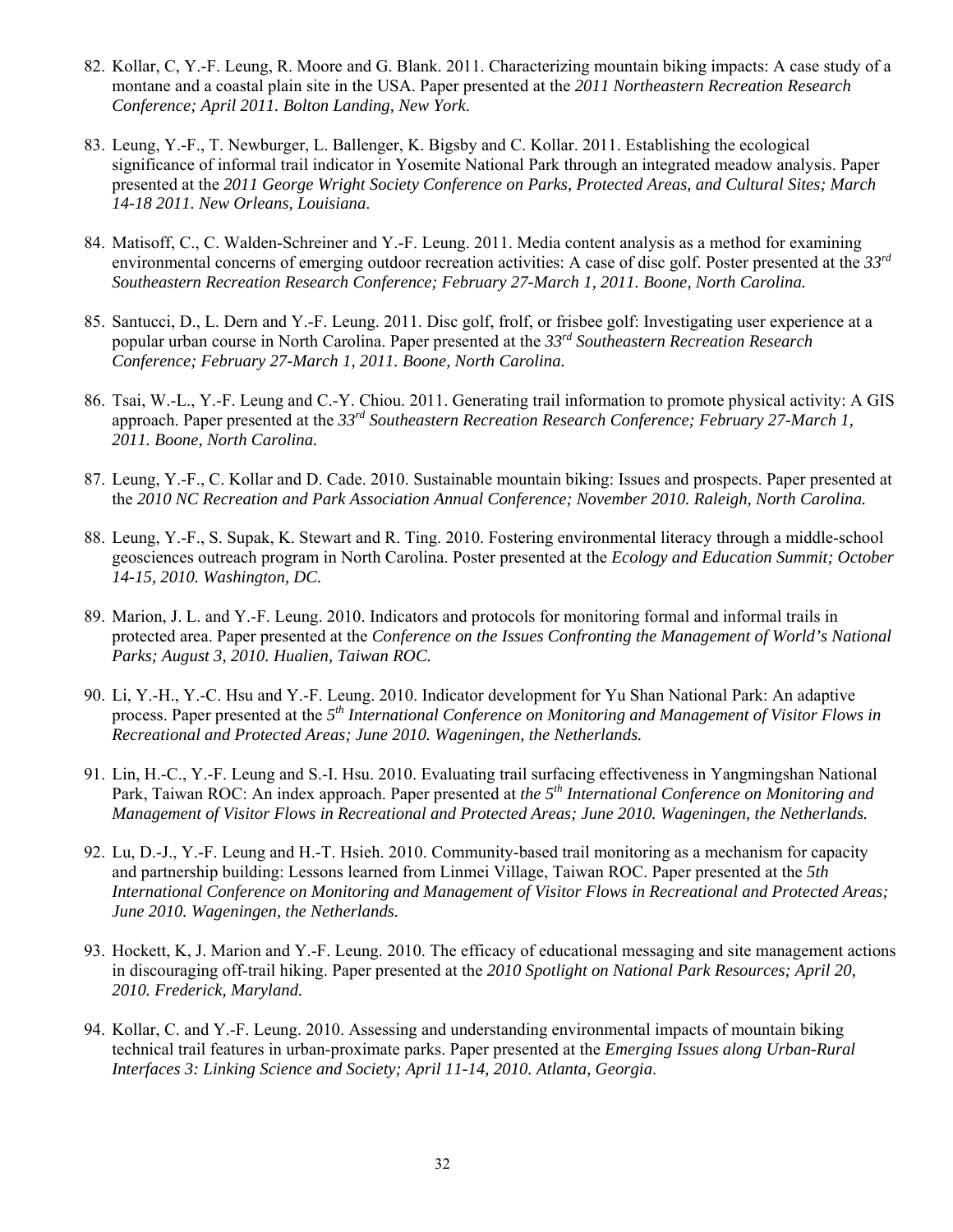- 95. Leung, Y.-F. and T. Newburger. 2010. Methods for monitoring informal trails in protected areas: Current progress and research needs. Paper presented at the *Visitor Impact and Monitoring Symposium; April 7, 2010. Yosemite National Park, California.*
- 96. Leung, Y.-F. and Y.-C. Hsu. 2010. Indicators of visitor impacts for high-use park areas: Perspectives from East Asia. Paper presented at the *Visitor Impact and Monitoring Symposium; April 7, 2010. Yosemite National Park, California.*
- 97. Banks, C., Y.-F. Leung and S. Tomas. 2010. Disentangling the influence of community and place attachment on resident attitudes toward tourism development. Paper presented at the *32nd Southeastern Recreation Research Conference; February 21-23, 2010. Greenville, South Carolina.*
- 98. Leung, Y.-F., S. Supak, R. Ting and K. Stewart. 2010. Nature deficit reduction, scientific discovery and stewardship education: Can we do them all? Experiences from a science outreach program. Poster presented at the *32nd Southeastern Recreation Research Conference; February 21-23, 2010. Greenville, South Carolina.*
- 99. Supak, S., Y.-F. Leung and K. Stewart. 2010. Geotourism potential in North Carolina: Perspectives from interpretation at state parks. Poster presented at the *32nd Southeastern Recreation Research Conference; February 21-23, 2010. Greenville, South Carolina.*
- 100. Stewart,, K., R. Ting and Y.-F. Leung. 2009. Starting early: Geoscience literacy and career exploration for middle school students. Poster presented at the *2009 Annual Meeting of Geological Society of America; October 18-21, 2009. Portland, Oregon*.
- 101. Lu, D.-J., Y.-F. Leung and H.-T. Hsieh. 2009. Community-based trail monitoring scheme A case study of Shih-pan Trail in Linmei. Paper presented at the *2009 International Conference on GIS in the Humanities and Social Sciences; October, 2009. Taipei, Taiwan ROC.*
- 102. Hsu, Y.-C., Y.-F. Leung and C.-C. Lue. 2009. Eastern harmony? Applying the VERP framework to Yu Shan National Park, Taiwan. Paper accepted for presentation at the *15th International Symposium on Society and Resource Management; July 5-8, 2009. Vienna, Austria.*
- 103. Hockett K., J. L. Marion, Y.-F. Leung, A. Clark and D. Hoffbeck. 2009. Off-trail hiking: Who does it, why, and what works to reduce it. Paper presented at the *2009 George Wright Society Conference on Parks, Protected Areas, and Cultural Sites; March 2-6, 2009. Portland, Oregon.*
- 104. Leung Y.-F. and C. Pickering. 2009. Classifying approaches to visitor impact assessment in U.S. and Australian protected areas. Paper presented at the *2009 George Wright Society Conference on Parks, Protected Areas, and Cultural Sites; March 2-6, 2009. Portland, Oregon.*
- 105. Newburger T., J. Roche, Y.-F. Leung, J. Middleton, B. Meldrum and T. Seher. 2009. Long-term user capacity monitoring programs: Lessons learned in Yosemite National Park. Paper presented at the *2009 George Wright Society Conference on Parks, Protected Areas, and Cultural Sites; March 2-6, 2009. Portland, Oregon.*
- 106. Newburger T., Y.-F. Leung, B. Meldrum, M. J. Messick and.B. Woiderski. 2009. Assessing and monitoring habitat fragmentation from informal trail networks in Yosemite meadows. Poster presented at the *2009 George Wright Society Conference on Parks, Protected Areas, and Cultural Sites; March 2-6, 2009. Portland, Oregon.*
- 107. Banks, C., N. Halubka and Y.-F. Leung. 2009. Perception of and attitudes toward environmental sustainable practices in parks: A case study of an organically maintained athletic field. Poster presented at the *31st Southeastern Recreation Research Conference; February 22-24, 2009. Athens, Georgia.*
- 108. Leung Y.-F., D. Maddalena, E. Hain, R. S. Ting and K. Stewart. 2009. Learning natural resources and geology through GIS/GPS: Highlights of a middle school program in Wake County. Poster presented at the *2009 North*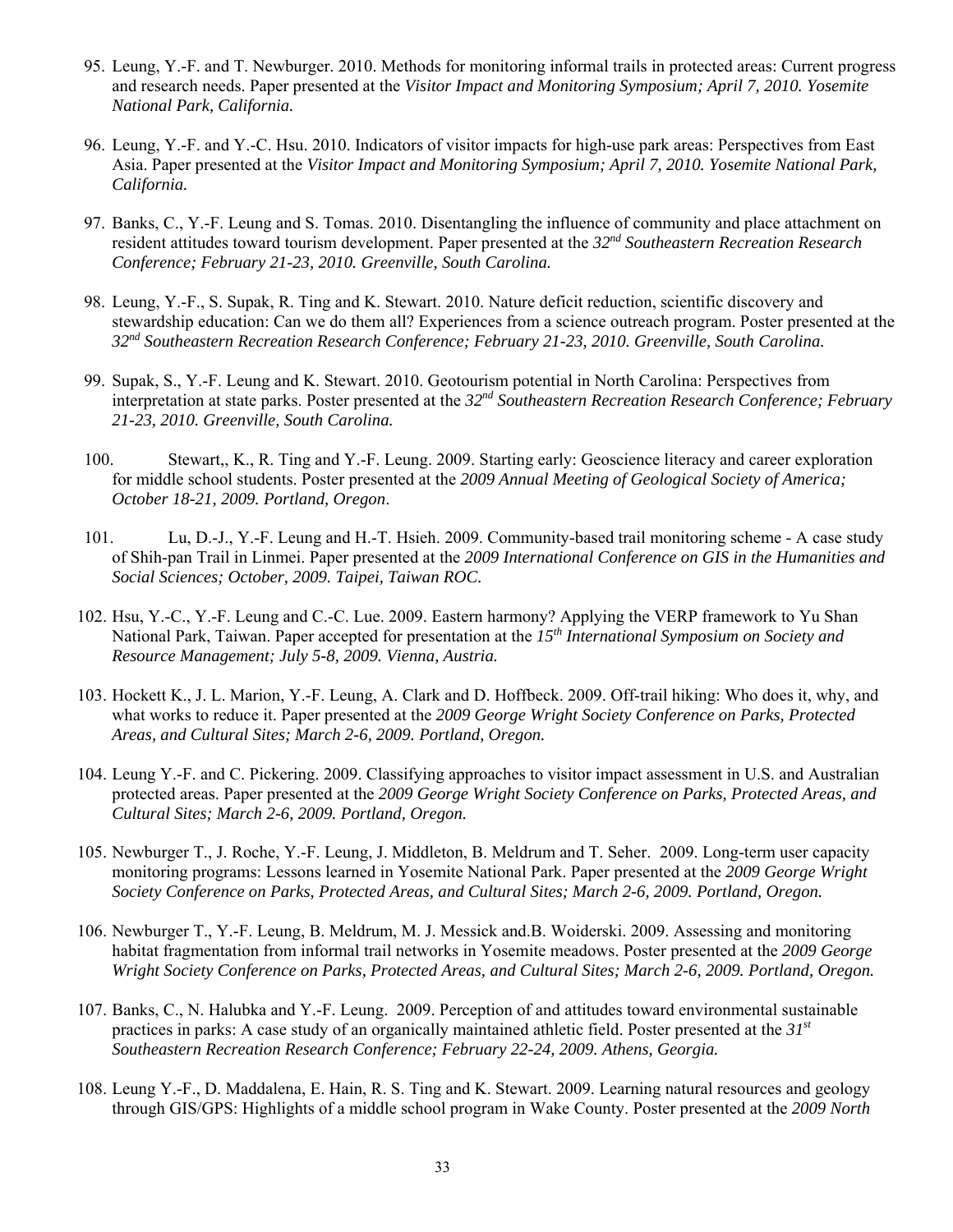*Carolina GIS Conference; February 19-20, 2009. Raleigh, North Carolina.*

- 109. Leung, Y.-F., Y.-C. Hsu, C.-C. Lue and D.-J. Lu. 2008. Does recreation ecology have a place in East Asia? Some insights from Taiwan. Paper Presented at the *4th International Conference on Monitoring and Management of Visitor Flows in Recreational and Protected Areas; October 14-19, 2008. Monticatini Terme, Italy.*
- 110. Hockett, K., J. Marion, L. Park, A. Clark and Y.-F. Leung. 2008. The efficacy of educational messaging and site management actions in discouraging off-trail hiking. Paper presented at *14th International Symposium on Society and Resource Management; June 10-14, 2008. Burlington, Vermont.*
- 111. Naber, M., Y.-F. Leung, A. Attarian and C. Siderelis. 2008. Integrating trail condition assessment with recreation demand modeling of mountain bikers. Paper presented at *14th International Symposium on Society and Resource Management; June 10-14, 2008. Burlington, Vermont.*
- 112. Clark, A., Y.-F. Leung, J. L. Marion and K. Hockett. 2008. Exploring the influence of place attachment and experience use history on visitors' attitudes and self-reported off-trail walking behavior. Paper presented at the *30th Southeastern Recreation Research Conference; February 24-26, 2008. Savannah, Georgia.*
- 113. Naber, M., Y.-F. Leung, A. Attarian and C. Siderelis. 2007. The influence of site quality attributes on choice of mountain biking trails in the Research Triangle, North Carolina. Paper presented at *13th International Symposium on Society and Resource Management; June 17-21, 2007. Park City, Utah.*
- 114. Seher, V. and Y.-F. Leung. 2007. Keeping wildlife wild: Addressing human-wildlife interactions in Yosemite National Park. Paper presented at the *2007 George Wright Society Conference on Parks, Protected Areas, and Cultural Sites; April 16-20, 2007. St. Paul, Minnesota.*
- 115. Elliot, C., J. Roche and Y.-F. Leung. Protection and restoration of riparian corridor integrity through monitoring riverbank stability and plant communities. Poster presented at the *2007 George Wright Society Conference on Parks, Protected Areas, and Cultural Sites; April 16-20, 2007. St. Paul, Minnesota.*
- 116. Elliot, C., J. Weaser, E. Canapary, J. Bacon and Y.-F. Leung. 2007. Happy trails! Combining natural resource preservation and visitor use in Yosemite National Park. Paper presented at the *2007 George Wright Society Conference on Parks, Protected Areas, and Cultural Sites; April 16-20, 2007. St. Paul, Minnesota.*
- 117. Leung, Y.-F. 2007. Using indices to characterize impacts of informal trails: review and research agenda. Paper presented at the *2007 George Wright Society Conference on Parks, Protected Areas, and Cultural Sites; April 16- 20, 2007. St. Paul, Minnesota.*
- 118. Newman, P., D. Pettebone, Y.-F. Leung and J. Bacon. 2007. Monitoring visitor use and experiential conditions in Yosemite National Park: A case study of successes and lessons learned. Paper presented at the *2007 George Wright Society Conference on Parks, Protected Areas, and Cultural Sites; April 16-20, 2007. St. Paul, Minnesota.*
- 119. Clark, A., D. Justice, F. Fletcher and Y.-F. Leung. 2007. Linking trail use, non-compliant behavior and resource conditions in the Museum Park, North Carolina Museum of Art. Poster presented at the *29th Southeastern Recreation Research Conference; February 25-27, 2007. Asheville, North Carolina.*
- 120. Dorwart, C., Y.-F. Leung and R. Moore. 2006. "Appreciation of the small details": Using visitor employed photography to evaluate visitors' perceptions of trail environment and their effects on experiences. Paper presented at the *2006 NRPA Leisure Research Symposium; October 10-14, 2006. Seattle, Washington.*
- 121. Leung, Y.-F. 2006. Recreation ecology in East Asia: Redefining impacts? Paper presented at the *3rd International Conference on Monitoring and Management of Visitor Flows in Recreational and Protected Areas; September 13-17, 2006. Rapperswil, Switzerland.*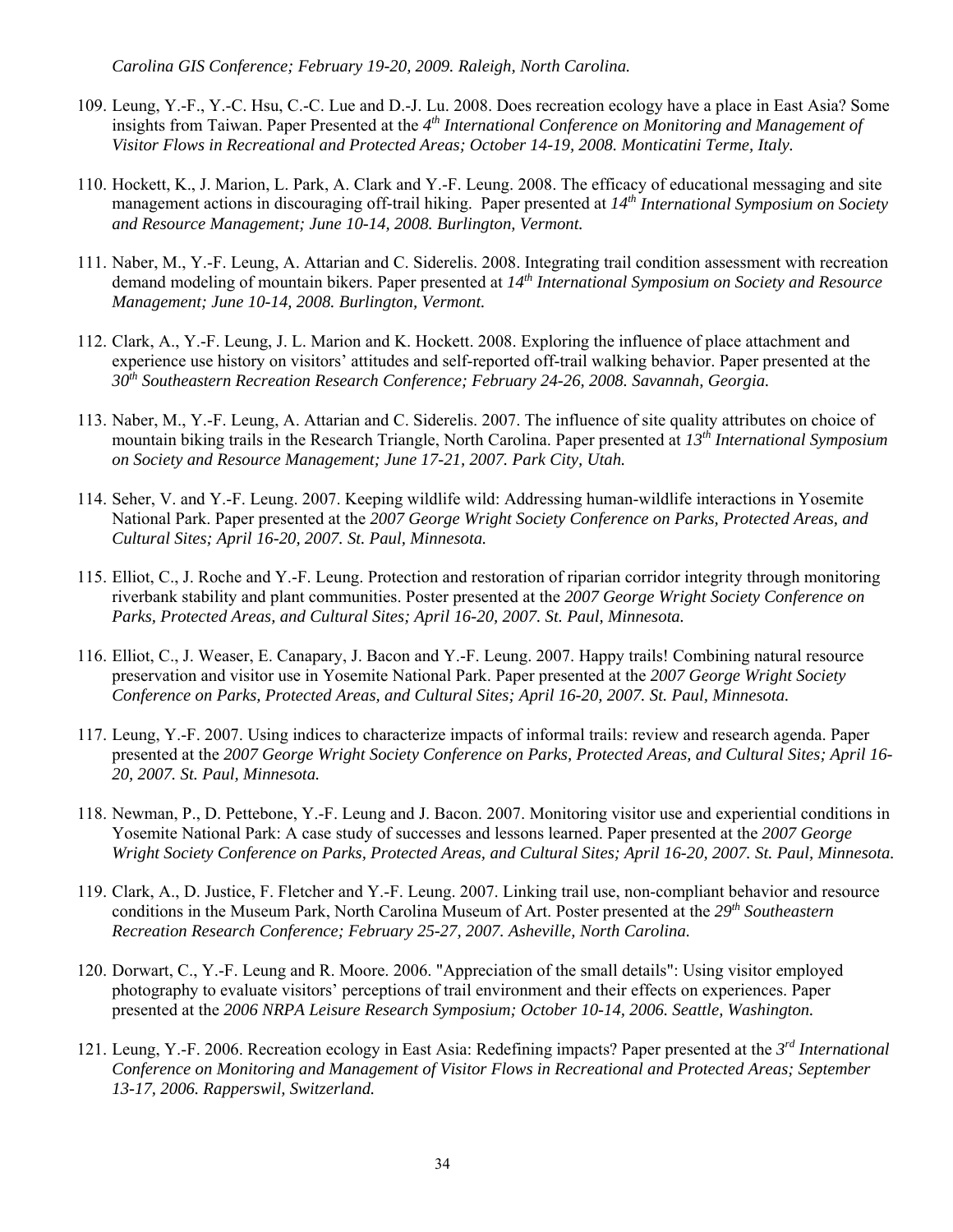- 122. Pettebone, D., P. Newman, P., D. Theobald and Y.-F. Leung. 2006. Developing spatially-balanced sampling protocols for visitor impact monitoring in protected areas. Paper presented at the *3rd International Conference on Monitoring and Management of Visitor Flows in Recreational and Protected Areas; September 13-17, 2006. Rapperswil, Switzerland.*
- 123. Robinson, J. and Y.-F. Leung. 2006. Visitor use and impact monitoring: An adaptive design model. Poster presented at the *3rd International Conference on Monitoring and Management of Visitor Flows in Recreational and Protected Areas; September 13-17, 2006. Rapperswil, Switzerland.*
- 124. Robinson, J. and Y.-F. Leung. 2006. Adaptive monitoring of visitor use and impacts: Conceptual model and a research agenda. Poster presented at *11th International Symposium on Society and Resource Management; June 3- 8, 2006. Vancouver, BC, Canada.*
- 125. Leung, Y.-F., K. Levin, S. Freeman, T. Thompson and I. Smith. 2006. Examining the emerging concept of urban ecotourism and its applicability to central North Carolina. Poster presented at the *28th Southeastern Recreation Research Conference; February 26-28, 2006. Wilmington, North Carolina.*
- 126. Leung, Y.-F. and J. Robinson. 2005. Environmental effects of high impact and emerging recreational activities: An international comparison of research and a discussion of proactive management approaches. Paper presented at the *14th National Outdoor Conference; July 3-6, 2005. Gold Coast, Queensland, Australia.*
- 127. Budruk, M., Leung, Y.-F. and R. E. Manning. 2005. A multidisciplinary approach to developing indicators of sustainable visitor use for urban protected areas: U.S. examples and implications to East Asia. Paper presented at the *5th IUCN/WCPA East Asia Conference; June 2005. Hong Kong SAR.*
- 128. Leung, Y.-F., M. Naber, L. Steider and M. Smith. 2005. Applying geospatial technologies to assess and monitor social trails in national parks: Recent examples. Paper presented at the *13th George Wright Society Conference on Resource Management in Parks and on Public Lands; March 14-18, 2005. Philadelphia, Pennsylvania.*
- 129. Monz, C. and Y.-F. Leung. 2005. Developing indicators for visitor-wildlife interactions: Value, feasibility and limitations. Paper presented at the *13th George Wright Society Conference on Resource Management in Parks and on Public Lands; March 14-18, 2005. Philadelphia, Pennsylvania.*
- 130. Newman, P., D. Theobald, Y.-F. Leung, L. Bloyers and M. Fincher. 2005. Using GIS to develop a spatially balanced monitoring protocol for resource and experiential Indicators in Yosemite National Park. Paper presented at the *13th George Wright Society Conference on Resource Management in Parks and on Public Lands; March 14-18, 2005. Philadelphia, Pennsylvania.*
- 131. Dorwart, C., R. Moore and Y.-F. Leung. 2005. Research on visitor perceptions and resource impacts: Benefits, status, challenges, and recommendations. Paper presented at the *13th George Wright Society Conference on Resource Management in Parks and on Public Lands; March 14-18, 2005. Philadelphia, Pennsylvania.*
- 132. Leung, Y.-F., M. Naber, J. Robinson and A. Downs. 2005. Monitoring natural resource conditions of disc golf courses: Preliminary results from central North Carolina. Paper presented at the *27th Southeastern Recreation Research Conference; February 27-March 1, 2005. Savannah, Georgia.*
- 133. Schuster, G., M. Trink, A. Head and Y.-F. Leung. 2005. Should safety compromise sustainability: A study of a properly built trail system and the emergency access lines that intersect it. Paper presented at the *27th Southeastern Recreation Research Conference; February 27-March 1, 2005. Savannah, Georgia.*
- 134. Payne, S., Y.-F. Leung and C. Smith. 2004. Geocache: Treasure or trash? Paper presented at the *2004 Annual Meeting of North Carolina Parks and Recreation Association; November 15-17 2004. Hickory, North Carolina.*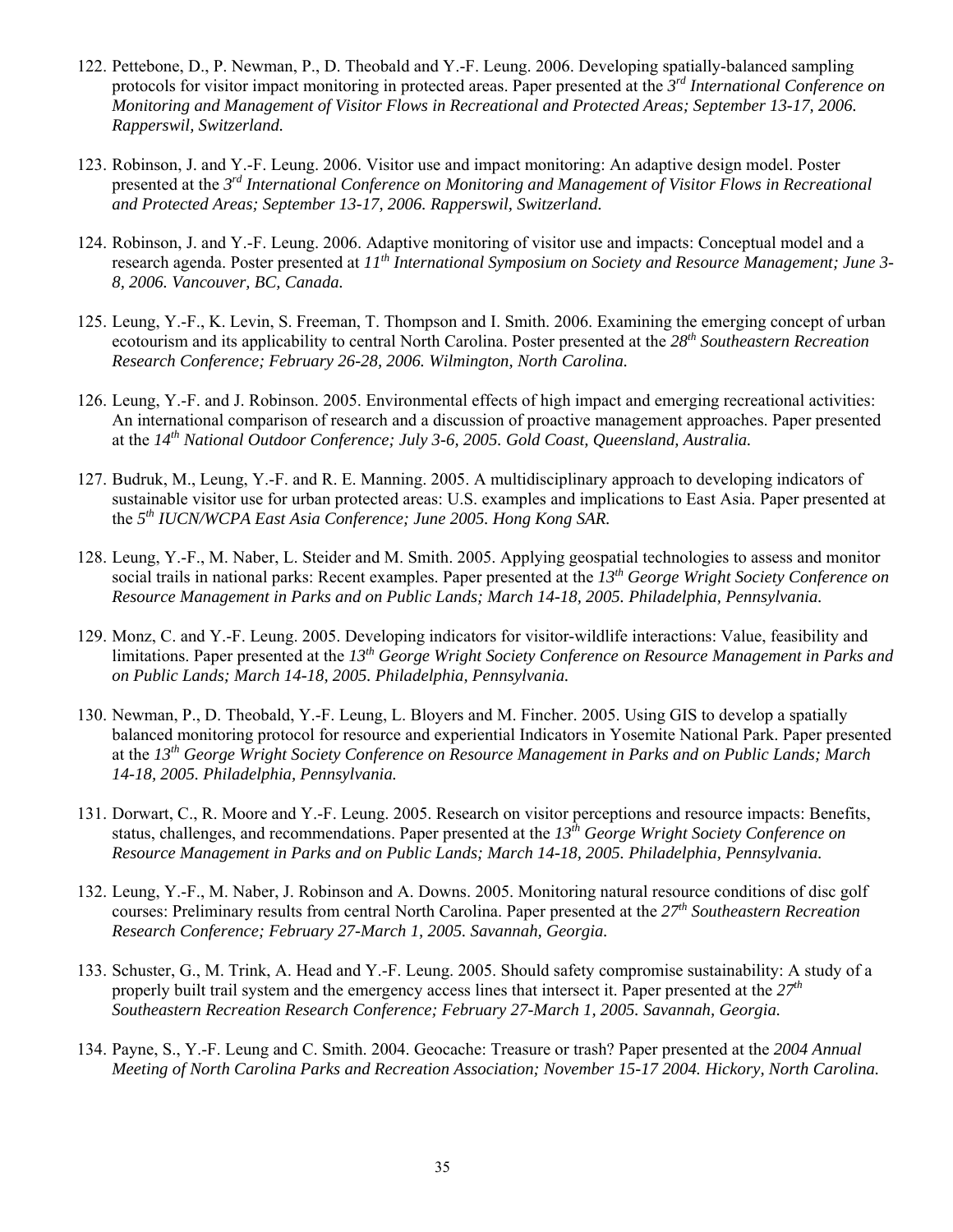- 135. Monz, C., Y.-F. Leung and C. Dorwart. 2004. Integrating social science approaches into long-term monitoring of visitor resource impacts in national parks: A proposal. Paper presented at the *10th International Symposium on Society and Resource Management; June 2-5, 2004. Keystone, CO.*
- 136. Ingle, C. and Y.-F. Leung. 2004. Visitor-horse interactions at Assateague Island National Seashore: Development and testing of a behavior observation procedure. Paper presented at the *26th Southeastern Recreation Research Conference; February 8-10, 2004. Charleston, South Carolina.*
- 137. Jaite, L., C. Snow, M. Tynan, G. Wainwright and Y.-F. Leung. 2004. Towards an understanding of geocaching: An examination of participant characteristics, environmental Impacts and benefits in Wake County, North Carolina. Poster presented at the *26th Southeastern Recreation Research Conference; February 8-10, 2004. Charleston, South Carolina.*
- 138. Meyer, K. and Y.-F. Leung. 2004. Estimating vegetative and bare ground cover as visitor impact indicators: A comparison of three methods. Paper presented at the *26th Southeastern Recreation Research Conference; February 8-10, 2004. Charleston, South Carolina.*
- 139. Smith, C., M. Smith and Y.-F. Leung. 2003. Recreational GPS for work and play. Workshop presented at the *2003 Annual Meeting of North Carolina Parks and Recreation Society; November 3, 2003. Durham, North Carolina.*
- 140. Meyer, K. and Y.-F. Leung. 2003. Evaluating soil compaction and ground cover indicator measures for visitor use planning on Boston Harbor Islands. Poster presented at the *Boston Harbor Islands Science Symposium; October 7, 2003. Boston, Massachusetts.*
- 141. Leung, Y.-F., C. Monz, C. Ingle and H. Bauman. 2003. Establishing visitor impact monitoring programmes for seven coastal protected areas in the eastern United States: First-year experiences. Poster presented at the *5th International Conference on Science and the Management of Protected Areas; May 11-16, 2003. Victoria, BC, Canada.*
- 142. Budruk, M., P. Newman, W. Valliere, J. Bacon, D. Laven, R. Manning and Y.-F. Leung. 2003. Incorporating Earthwatch volunteers into park and protected area research. Poster presented at the *12th George Wright Society Conference on Resource Management in Parks and on Public Lands; April 14-18, 2003. San Diego, California.*
- 143. Leung, Y.-F., M. Budruk and R. Manning. 2003. Assessing and monitoring physical and social impacts of vandalism: Results from the Boston Harbor Islands National Recreation Area. Paper presented at the *12th George Wright Society Conference on Resource Management in Parks and on Public Lands; April 14-18, 2003. San Diego, California.*
- 144. Monz, C., Y.-F. Leung, C. Ingle and H. Bauman. 2003. Visitor impact concerns in the NPS Coastal and Barrier Islands Network areas. Paper presented at the *12th George Wright Society Conference on Resource Management in Parks and on Public Lands; April 14-18, 2003. San Diego, California.*
- 145. Ingle, C., Y.-F. Leung, C. Monz and H. Bauman. 2003. Monitoring visitor impacts in coastal national parks: A review of techniques. Poster presented at the *12th George Wright Society Conference on Resource Management in Parks and on Public Lands; April 14-18, 2003. San Diego, California.*
- 146. Leung, Y.-F., K. Johnson and K. Meyer. 2003. Developing visitor impact monitoring indicators and procedures for Boston Harbor Islands National Park Area. Paper presented at the *12th George Wright Society Conference on Resource Management in Parks and on Public Lands; April 14-18, 2003. San Diego, California.*
- 147. Smith, M. and Y.-F. Leung. 2003. Mapping resource impacts on park trails with GPS: A test of procedures. Poster presented at the *2003 North Carolina GIS Conference; February 20-21, 2003. Winston-Salem, North Carolina.*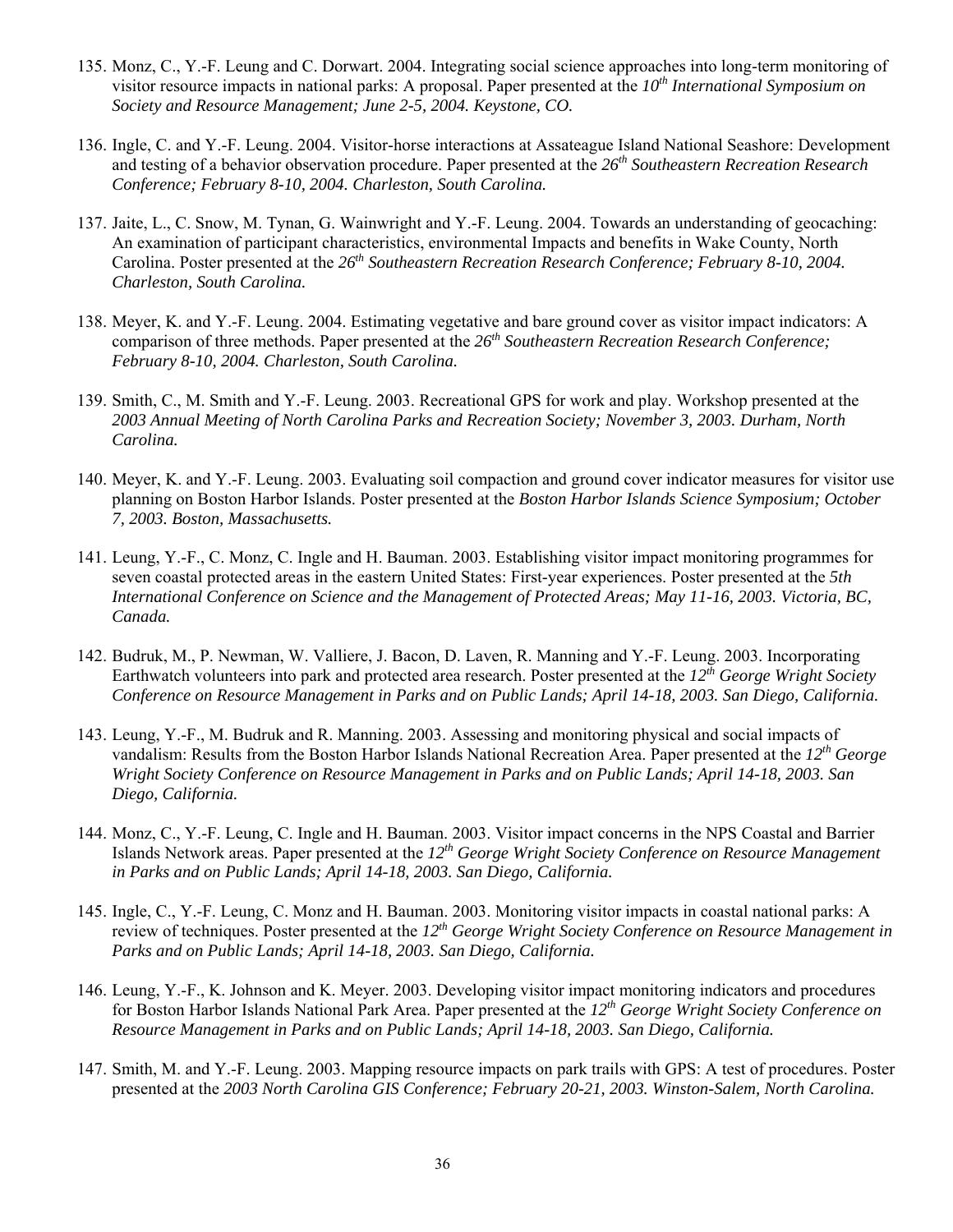- 148. Holden, T., C. Ingle, K. Meyer and Y.-F. Leung. 2003. Poster signs preferred over footprints, but both reduce social trail use. Poster presented at the *25th Southeastern Recreation Research Conference; February 19-21, 2003. Asheville, North Carolina.*
- 149. Peterson, S., A. Parker, C. Jacobson, D. Bradsher, E. Hunter, A. Lacombe, M. Smith, Y.-F. Leung and R. L. Moore. 2003. Visitors' perceptions of trail impacts: How accurate are they and how do they affect experiences? Paper presented at the *25th Southeastern Recreation Research Conference; February 19-21, 2003. Asheville, North Carolina.*
- 150. Kline, C., D. Cardenas and Y.-F. Leung. 2002. An exploratory study of farm tourism impact zones. Paper presented at the *NET 2002-National Extension Tourism Conference; September 16-19, 2002. Traverse City, Michigan.*
- 151. Leung, Y.-F., R. E. Manning, M. Budruk and K. Johnson. 2002. Integrating resource and social analysis in the evaluation of visitor carrying capacity of campsites on Boston Harbor Islands. Paper presented at the *9th International Symposium on Society and Resource Management; June 2-5, 2002. Bloomington, Indiana.*
- 152. Newman, P., M. Budruk, R. E. Manning and Y.-F. Leung. 2002. Volunteerism and research in the national parks: A tale of two studies. Paper presented at the *9th International Symposium on Society and Resource Management; June 2-5, 2002. Bloomington, Indiana.*
- 153. Johnson, K. and Y.-F. Leung. 2002. Developing visitor impact indicators and monitoring procedures for recreation sites on Boston Harbor Islands. Poster presented at the *Boston Harbor Islands Biodiversity Seminar; May 30, 2002. Cambridge, Massachusetts.*
- 154. Leung, Y.-F. 2002. Developing sustainability indicators for visitor use in protected areas: An U.S. example with implications to East Asia. Paper presented at the *4th Conference on Protected Areas of East Asia and The Working Session of the IUCN-WCPA; March 18-23, 2002. Taipei, Taiwan ROC.*
- 155. Leung, Y.-F. and M. Ivy. 2002. The influence of student characteristics in their evaluation of a park planning course web site. Poster presented at the *4th Biennial Conference on University Education in Natural Resources; March 14-17, 2002. Raleigh, North Carolina.*
- 156. Holden, T., Y.-F. Leung, and A. Attarian. 2002. Knowledge of Leave No Trace practices on the Animas River Trail, Durango, Colorado. Paper presented at the *24th Southeastern Recreation Research Conference; February 20-22, 2002. Athens, Georgia.*
- 157. Shaw, N., K. Johnson, Y.-F. Leung and R. Duhaime. 2001. More than a database: Boston Harbor Islands resource and visitor analysis. Paper presented at the *Spatial Odyssey 2001 - The National Park Service GIS Conference; December 3-7, 2001. Primm, Nevada.*
- 158. Leung, Y.-F. 2001. Social trails in national parks and protected areas: Conceptual and assessment issues. Paper presented at the *11th George Wright Society Conference on Resource Management in Parks and on Public Lands; April 16-20, 2001. Denver, Colorado.*
- 159. Wirsching, A., Y.-F. Leung and A. Attarian. 2001. A study of visitor preference of Leave No Trace poster designs. Paper presented at the *23th Southeastern Recreation Research Conference. February 21-23, 2001; Asheville, North Carolina.*
- 160. Lui, P. L.-T., E. Tse, and Y.-F. Leung. 2001. The construction of an integrated policymaking model for the formulation of a competitive tourism policy. Paper presented at the *1st Joint Conference in Hospitality and Tourism; January 12-14, 2001. Hong Kong SAR, PR China.*